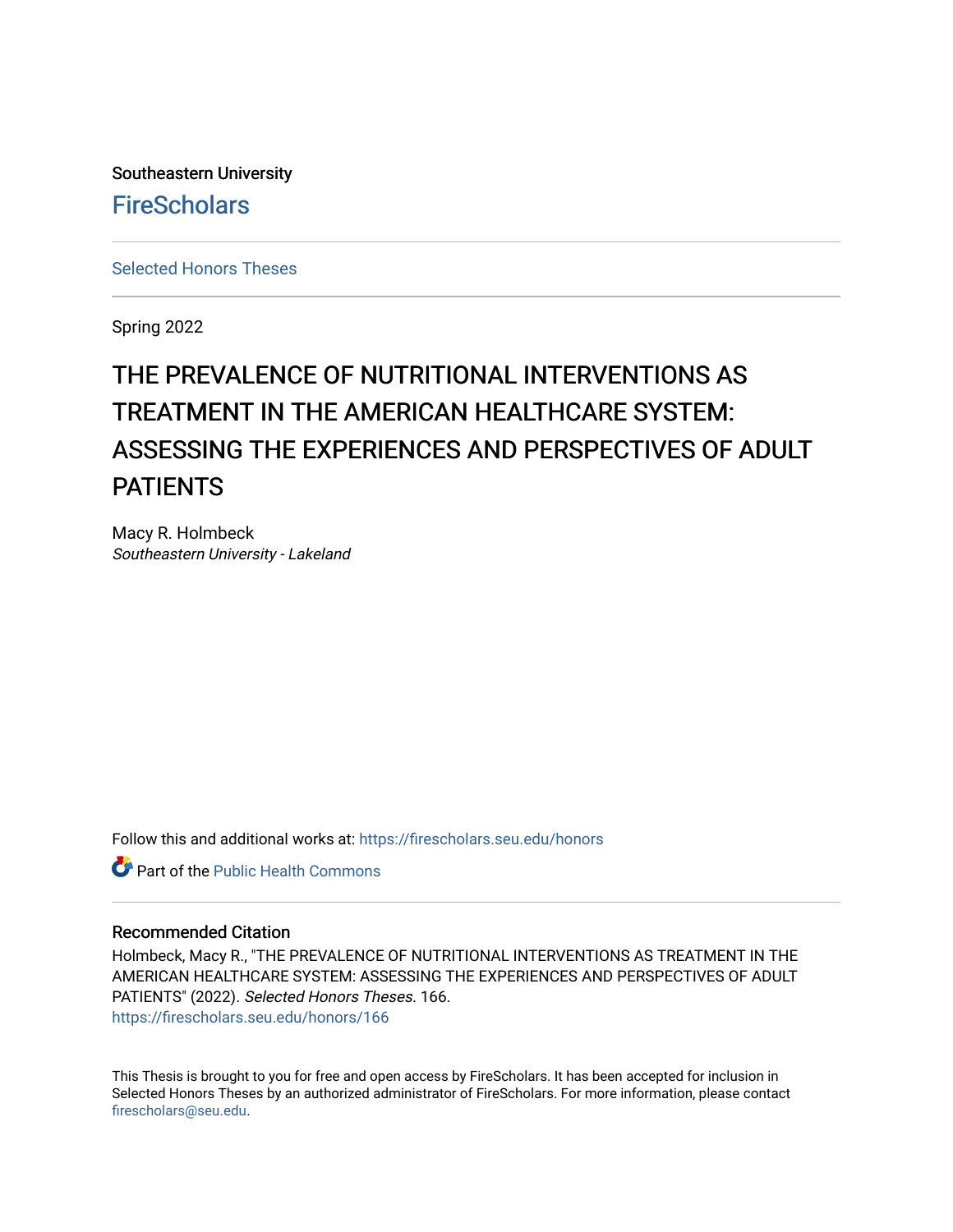## THE PREVALENCE OF NUTRITIONAL INTERVENTIONS AS TREATMENT IN THE AMERICAN HEALTHCARE SYSTEM: ASSESSING THE EXPERIENCES AND PERSPECTIVES OF ADULT PATIENTS

by

Macy R. Holmbeck

Submitted to the School of Honors Committee

in partial fulfillment

of the requirements for University Honors Scholars

Southeastern University

2022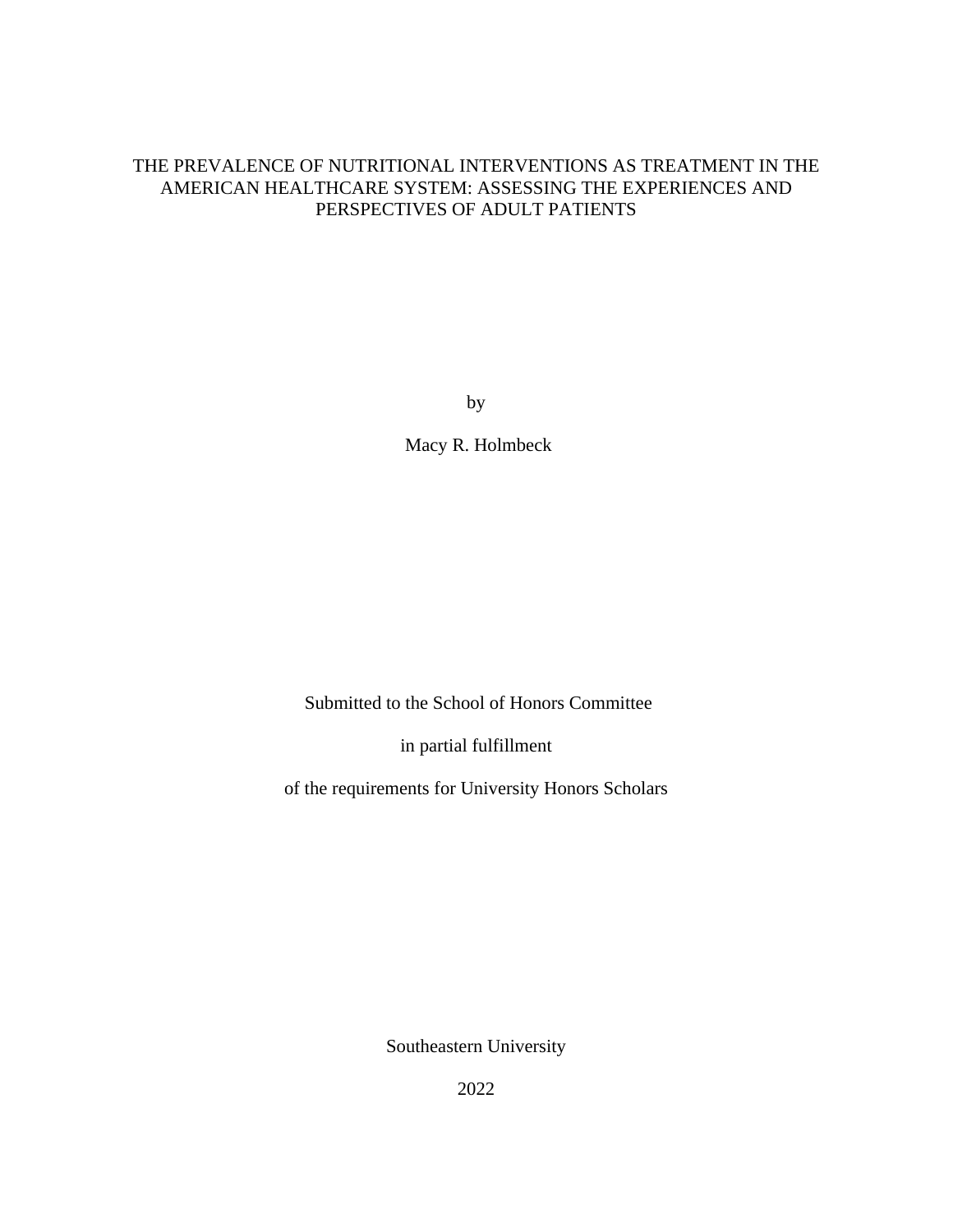Copyright by Macy R. Holmbeck

2022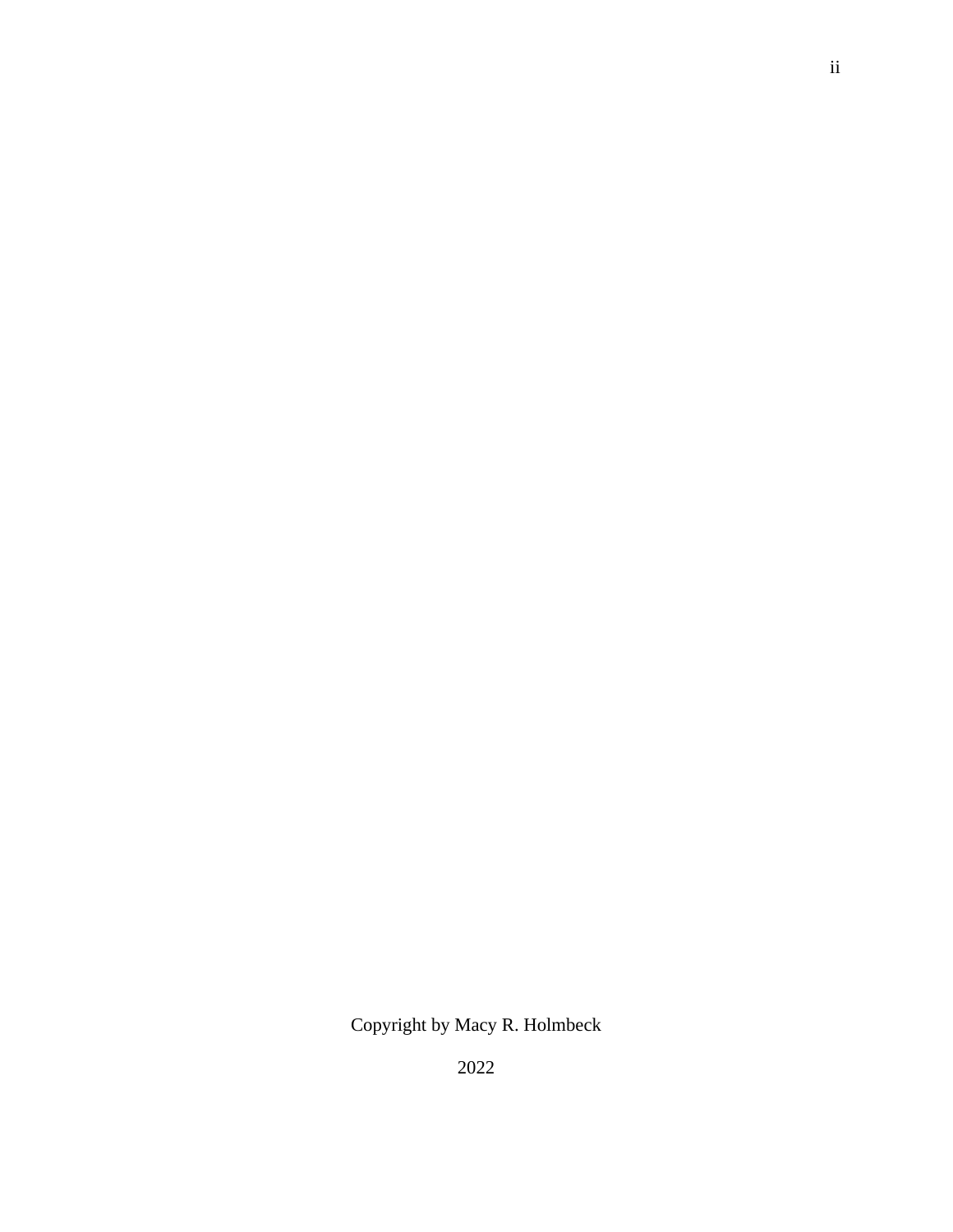#### **Acknowledgements**

To my thesis advisor, Dr. Megan Wagner, you have been an inspiration and an encouragement to me for many years and have enriched my time as a student at Southeastern in beautiful ways. Offering your support, guidance, and insights throughout this project was yet another act of kindness that I am truly grateful for. Thank you for being you.

A special thanks to Dr. Tom Gollery, the data analysis wizard who not only masterfully brought into focus an otherwise overwhelming mass of information and brought the findings of this research to life, but also shined a bright light into my life and instilled a profound sense of hope for this project when I needed it most. May God bless you richly as you continue to use your gifts in meaningful service of others.

Our exquisite dean of the School of Honors, Dr. Gordon Miller, is deeply appreciated for his compassionate guidance, unceasing encouragement, depths of wisdom, and daily outfit inspiration. You make more of an impact in this world than you will ever know.

To every anonymous participant who devoted their time, attention, and energy to providing data that would not only help a student complete her thesis but also contribute to a better understanding of how to continue improving our national healthcare system: know that your contribution mattered, and you have the sincere gratitude of many.

Finally and most importantly, to my Father in heaven, by whom all things in heaven and on earth were created, and through whom all things hold together – yours is the kingdom and the power and all the glory forever! Let it be pleasing in your sight to carry this work you have begun to completion, that it may bring healing and salvation to many by your abounding compassion and grace. May your name be magnified and praised, and your perfect will be done, through this project and through all we do for all our days, in Jesus' name.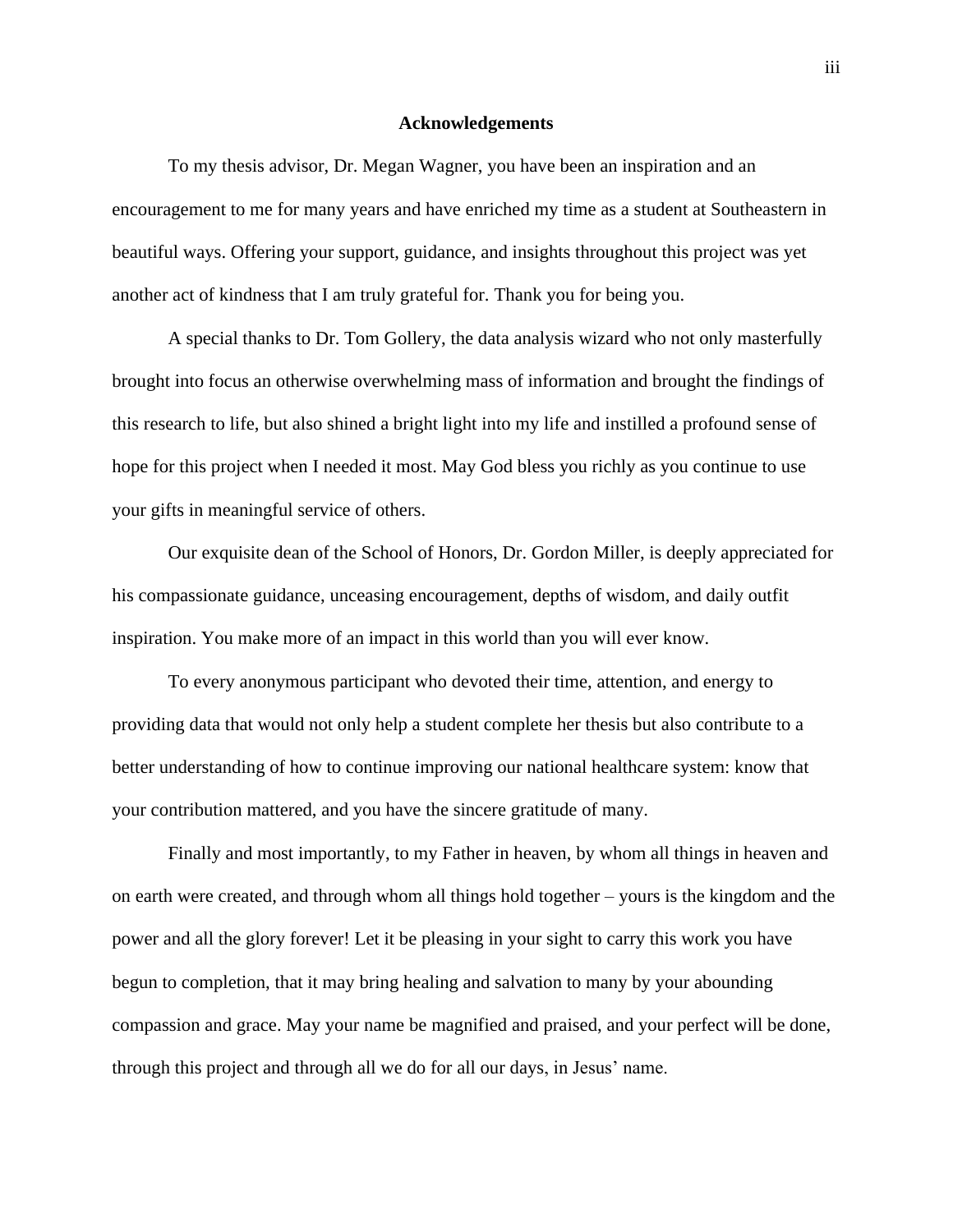#### **Abstract**

It is well known that good nutrition is effective in promoting optimal health and in preventing and treating disease. However, it is unclear whether this understanding is successfully being reflected in the treatment that patients are receiving from their healthcare providers in the United States. This study surveyed adult patients about their experiences in the American healthcare system regarding the treatment they've received from various providers, as well as their perspectives on the role of nutritional interventions in healthcare. The sample included 23 adults reporting one or more chronic illnesses and 19 adults never diagnosed with chronic illness. Medical treatment reportedly included prescription of medication more often than nutritional interventions from every type of healthcare provider and most medical specialties consulted, with larger gaps in some specialties than others. Study participants unanimously affirmed the importance of good nutrition in many aspects. However, study participants reporting chronic health conditions were in even stronger agreement than non-chronic patients in affirming the importance of making good nutrition a lifestyle, feeling they understood how to do so, and desiring that nutritional advice be given in healthcare settings. The responses of the sample surveyed suggest that nutritional interventions are not yet as prevalent as research suggests they should be, nor as prevalent as patients desire them to be, especially chronic disease patients. Similar further research should control for demographic variables, study larger populations, isolate specific chronic diseases, and include input from healthcare providers.

KEY WORDS: dietary interventions, chronic disease, healthcare reform, nutrition, American healthcare system, Western medicine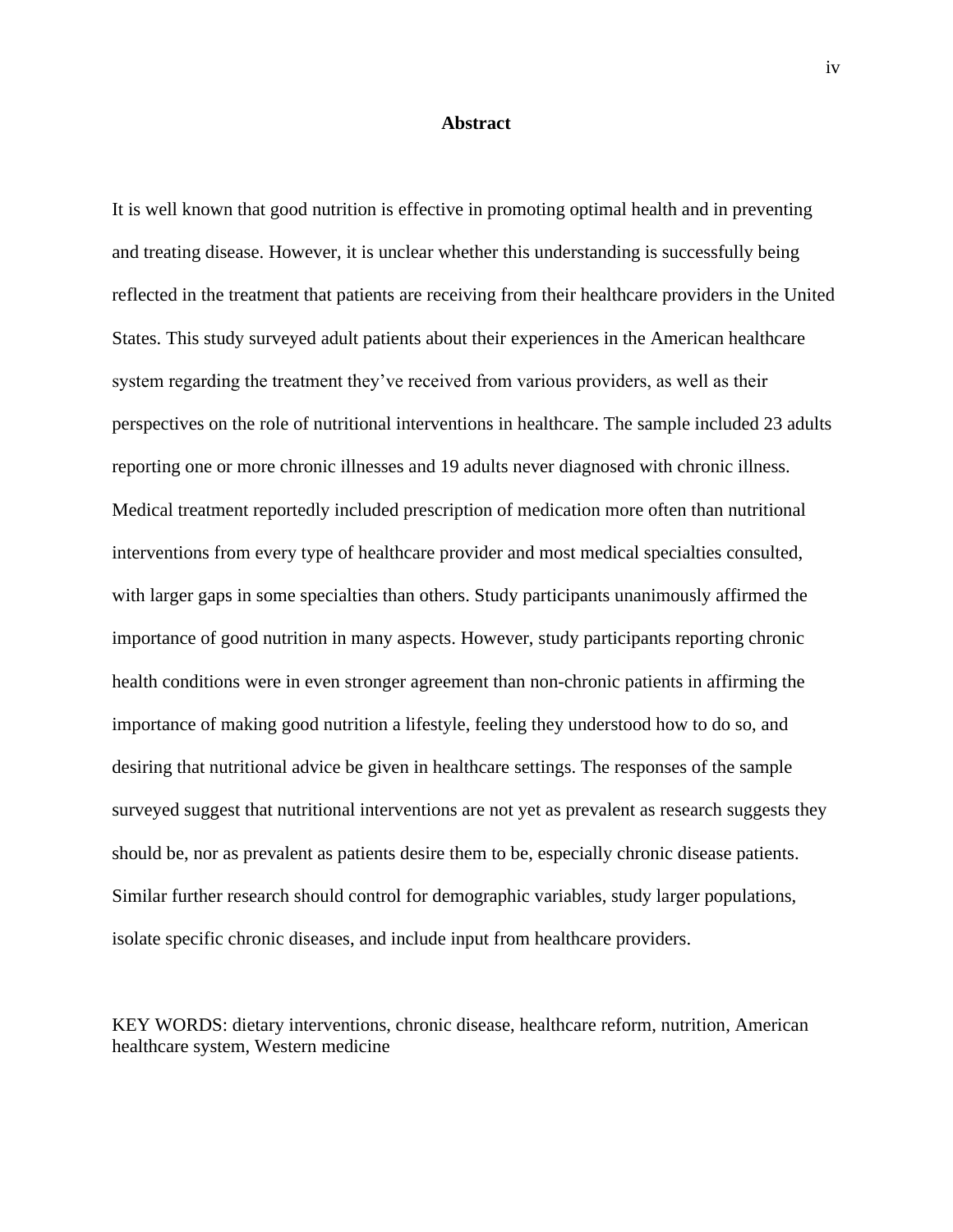| A. History of Western Healthcare: An Enduring Effort to Understand and Heal2        |
|-------------------------------------------------------------------------------------|
| B. The Importance and Effectiveness of Nutrition: The Key to Optimal Health8        |
| C. Applying Knowledge About Nutrition to Healthcare: Is It Working?12               |
|                                                                                     |
|                                                                                     |
|                                                                                     |
|                                                                                     |
|                                                                                     |
|                                                                                     |
| 2.                                                                                  |
| 3. Descriptive and Inferential Statistical Analysis by Research Question19          |
|                                                                                     |
|                                                                                     |
|                                                                                     |
| C. Descriptive and Inferential Statistical Analysis by Research Question27          |
|                                                                                     |
|                                                                                     |
| B. Summative Experiences and Perspectives Analysis Findings33                       |
| C. Descriptive and Inferential Statistical Analysis by Research Question Findings39 |
|                                                                                     |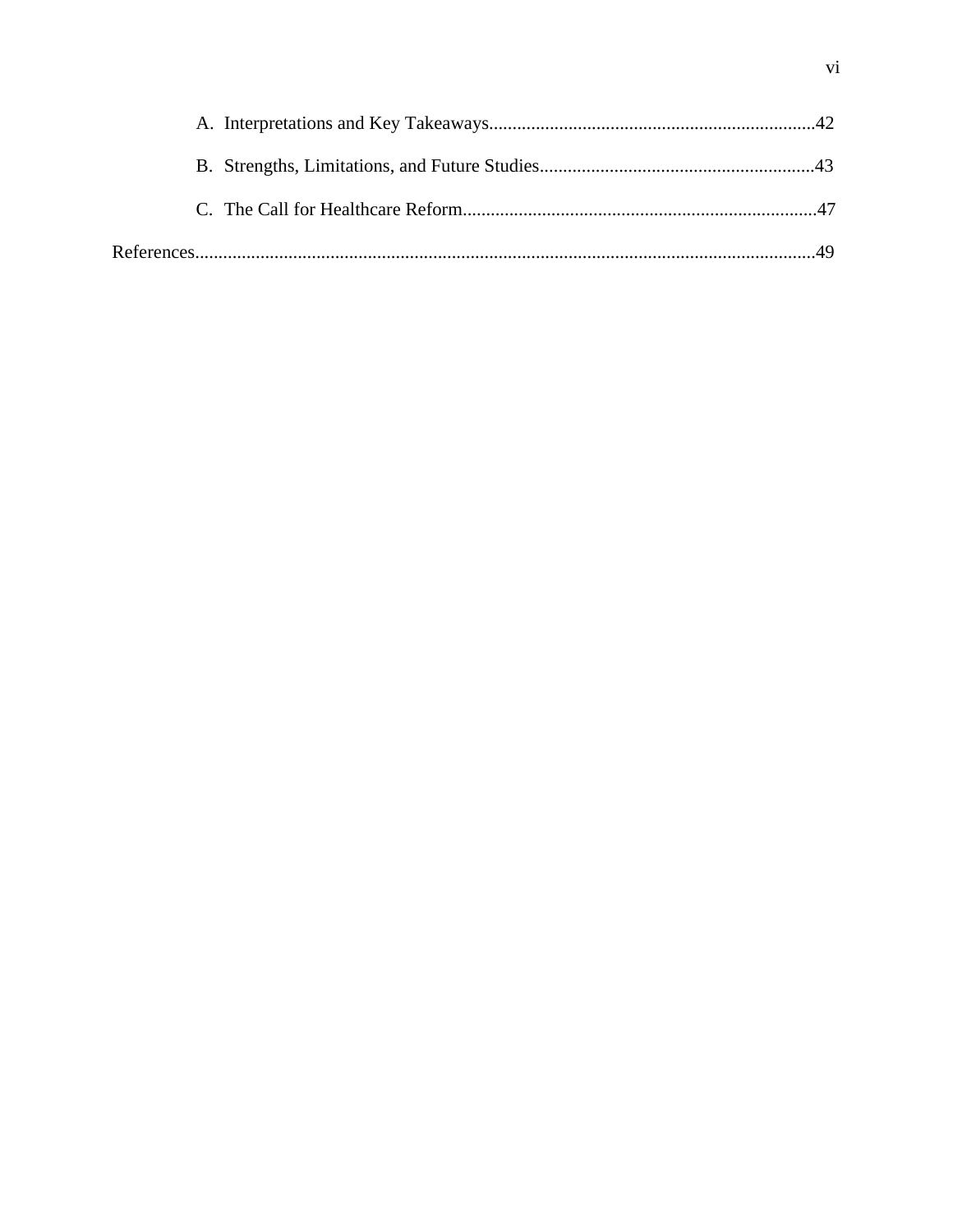#### **Chapter I: Introduction**

Timeless and truthful is the adage, "you are what you eat." The idea that the human body is constituted by what it consumes is both intuitive and critically important for supporting human health. As food is the fuel that powers every function in the human body from a molecular level, good health requires a consistent supply of sufficient and high-quality nutrients in order to support all of its countless energetic processes that are occurring every moment of every day.

Given that dependence upon food is a characteristic that all ages, cultures, and walks of life invariably have in common, the relevance of the study of nutrition is indisputable. However, success in promoting optimal health of individuals and societies depends not only upon a general knowledge of the body's needs, but also upon the mechanisms by which health is systemically cared for. Healthcare systems around the world are indispensable for the services and care that they exist to provide, and the enduring work of well-trained administrators and healthcare professionals has been the driving force of ensuring that populations receive the counsel and lifesaving interventions that they need.

Of particular interest in recent years is how the importance of nutrition and the function of the healthcare system may intersect. Given that proper nutrition is one of the largest contributors to overall health, and that the healthcare system serves the sole purpose of caring for human health, it stands that nutrition would have a foundational role in medical education and clinical healthcare settings. However, laypeople and health professionals alike have increasingly expressed concern over whether this intersection is being realized to the extent that it should. Even though the knowledge of the importance of nutrition for health is ubiquitous in the scientific literature and popular media, food is not always a topic of conversation between healthcare providers and their patients. Particularly in the United States, healthcare constitutes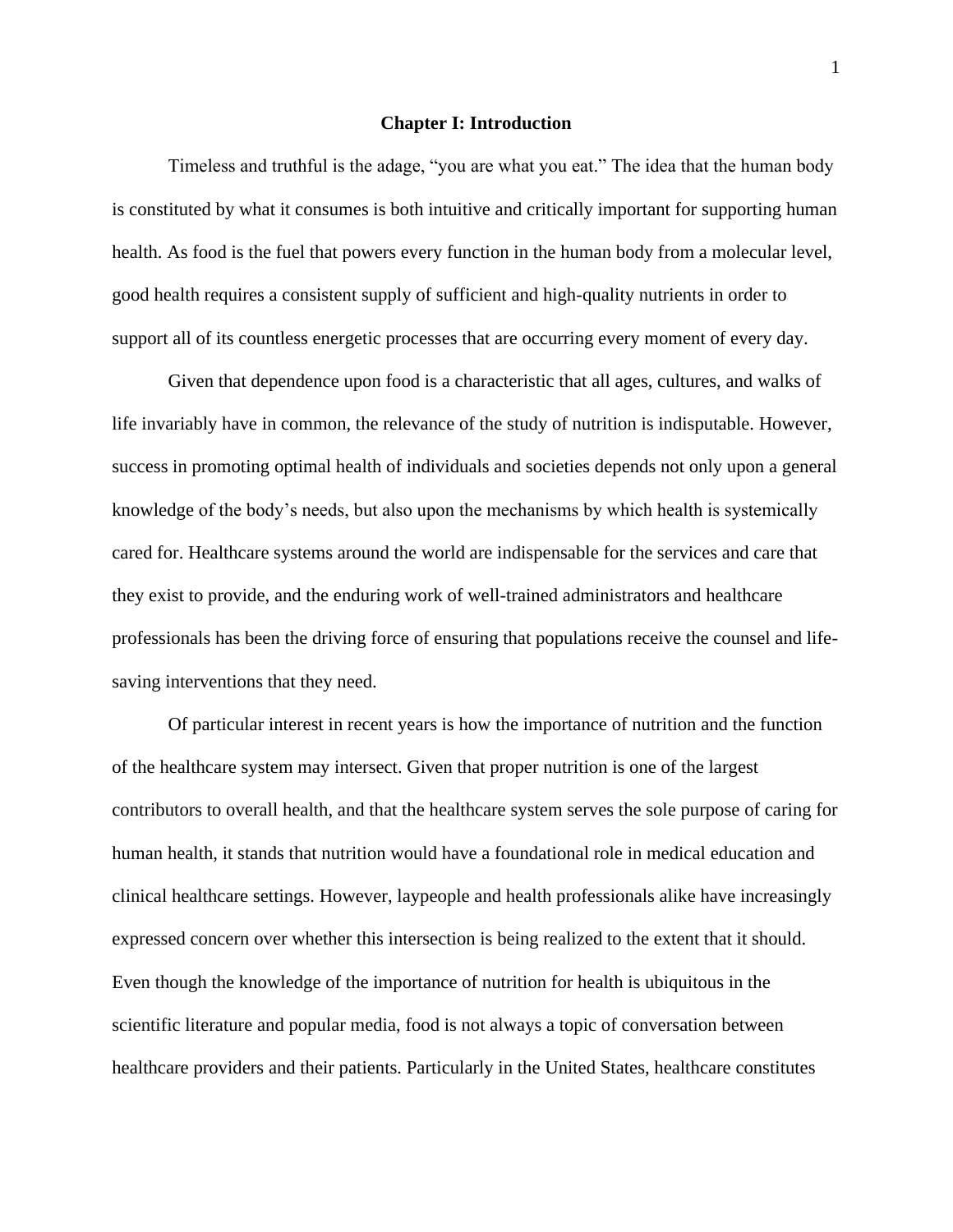one of the greatest expenses to individuals and governments, but health metrics have been declining and disease rates skyrocketing. Scientific literature over the last several decades has richly contributed to a better understanding of how healthcare in America has taken the shape it exhibits today, how effective healthcare ought to work, and what role nutrition may have as a key component of it.

#### **Chapter II: Literature Review**

#### **History of Western Healthcare: An Enduring Effort to Understand and Heal**

Of primary importance in evaluating the current knowledge about something as broad as the Western healthcare system is establishing a firm foundation of background knowledge regarding why it initially came to be and how it originated. Western medicine emerged as its own unique entity in the 4th century, when the Hippocratic School of Medicine was founded by the famous Greek physician Hippocrates of Cos, establishing medicine as a professional discipline.<sup>1</sup> It distinguished medicine from other disciplines such as philosophy and theurgy, and facilitated the shift of medicine from solely empirical to rational and scientifically oriented.<sup>1,2</sup> In the world's first medical school, the human body was understood as a container of four "humours": blood, phlegm, black bile, and yellow bile.<sup>1</sup> Thus, health was understood to be equilibrium of these four humours, and disease understood to be disequilibrium.<sup>1</sup> Of the many works published by Hippocrates, the Hippocratic Oath is considered his greatest legacy, as it became a major source of medical ethics.<sup>2</sup> The Hippocratic Oath defined a moral code for medical practice and made a distinction between professional expertise and personal beliefs.<sup>2</sup> The Oath has become a major landmark in medical ethics, and Hippocrates is now considered the father of medicine in the Western world.<sup>1,2</sup>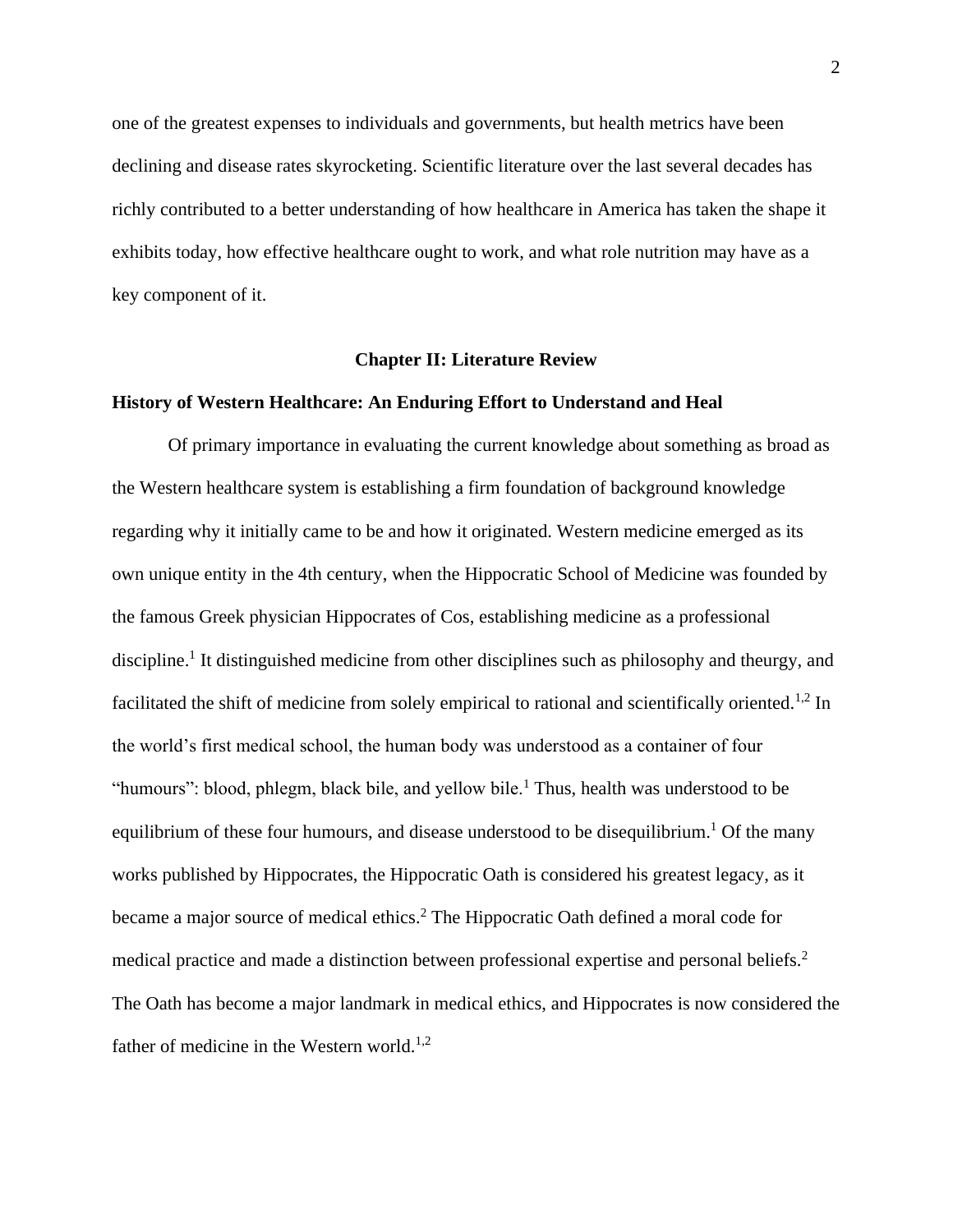Following the establishment of the Hippocratic School and the practice of medicine, new concepts of health were proposed many centuries later during the Renaissance.<sup>1</sup> Paracelsus (1493-1541), in his "Opus Paramirum" (1531), prescribed alchemistic remedies for diseases and proposed the famous idea of "similia similibus" – "things should be treated with similar things".<sup>3</sup> Later in that century, Italian physician and astronomer Girolamo Fracastoro (1478-1553) suggested that "seminaria" ("seeds" of disease) were responsible for pathologies and were transmitted from the sick to the healthy, an idea which anticipated the modern understanding of infectious diseases.<sup>1</sup>

European countries continued to be the primary driving force of the evolution of medicine through the 16th-18th centuries, as scholars began investigating anatomy and physiology for the first time.<sup>1</sup> Italian physician and anatomist Giovanni Battista Morgagni (1682-1771), who had personally performed hundreds of dissections, conveyed health as anatomical integrity, and disease as anatomical alteration of organs.<sup>1</sup> Shortly thereafter, Scottish physician John Brown (1735-1788) proposed the "excitability" theory of medicine, suggesting that external stimuli (named "exciting powers") must interact soundly with the inside of the body to stimulate right physiological responses; diseases were a result of influences that under- or over-stimulated the body.<sup>1</sup> Albrecht von Haller's (1708-1777) "Elementa physiologiae corporis humani", a masterpiece of experimental physiology, introduced the concept of "sensibility" and was the first work to describe contractile muscular capacity prompted by irritation.<sup>1</sup>

Only in the 19th century did more modern insights of health begin to emerge. The work of French philosopher and physiologist Claude Bernard (1813-1878) investigated the concept of the internal environment, leading to an understanding of homeostasis.<sup>1</sup> During this time, Morgagni's work was studied further in the investigation of organs, tissues, and cells, and cells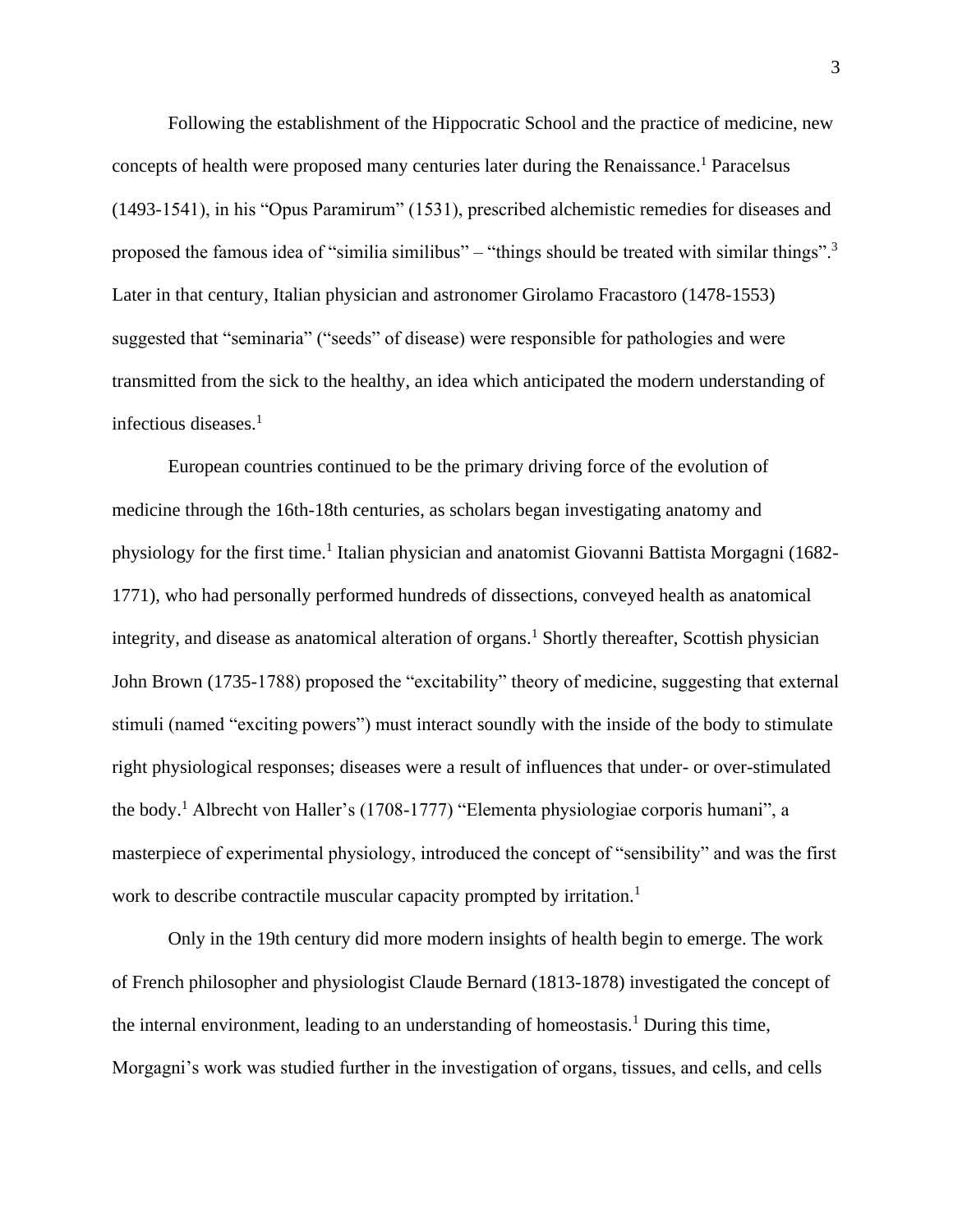were found to contain triggering points of disease.<sup>1</sup> Finally, toward the end of the 19th century, the work of Louis Pasteur (1822-1895) led to discoveries of the principles of vaccines and the modern germ theory of disease.<sup>4</sup>

Medicine continued to become more molecular and sub-microscopic moving into the 20th century, and more multifaceted definitions of health began to emerge.<sup>1</sup> Progress was explosive and led to the major changes in classical paradigms which have become the foundation of modern medical knowledge.<sup>1</sup> Discoveries during this recent period included the groundbreaking and more well-known findings of Alois Alzheimer, Emil von Behring, Robert Koch, Rudolf Virchow, Watson and Crick, and many others, all of which have shaped science and medicine into what they are today.5,6

This era also saw the rise of pharmacology as a contributor to healthcare.<sup>7</sup> Research investigating drug development was still limited to relatively primitive methodologies from 1850-1945, but during the second World War began large-scale development of penicillin, which marked a significant milestone in medicine and initiated the development of many other antibiotics.<sup>7</sup> In the 1970s, pharmacology and the pharmaceutical industry began transitioning into research drawing more heavily upon the developing fields of molecular biochemistry and enzymology.<sup>7</sup> Since then, the pharmaceutical industry has flourished increasingly with scientific advances, the use of genetic engineering tools, and new drug discoveries.<sup>7</sup>

In addition to pharmaceuticals, the 1910s through the 1950s is also known as the era of vitamin discovery.<sup>8</sup> The development of vitamins began with the work of Casimir Funk (1884- 1967) leading to the isolation of thiamine, subsequently synthesized as vitamin  $B_1$ , and within a few decades all major vitamins had been synthesized.<sup>8</sup> The availability of vitamin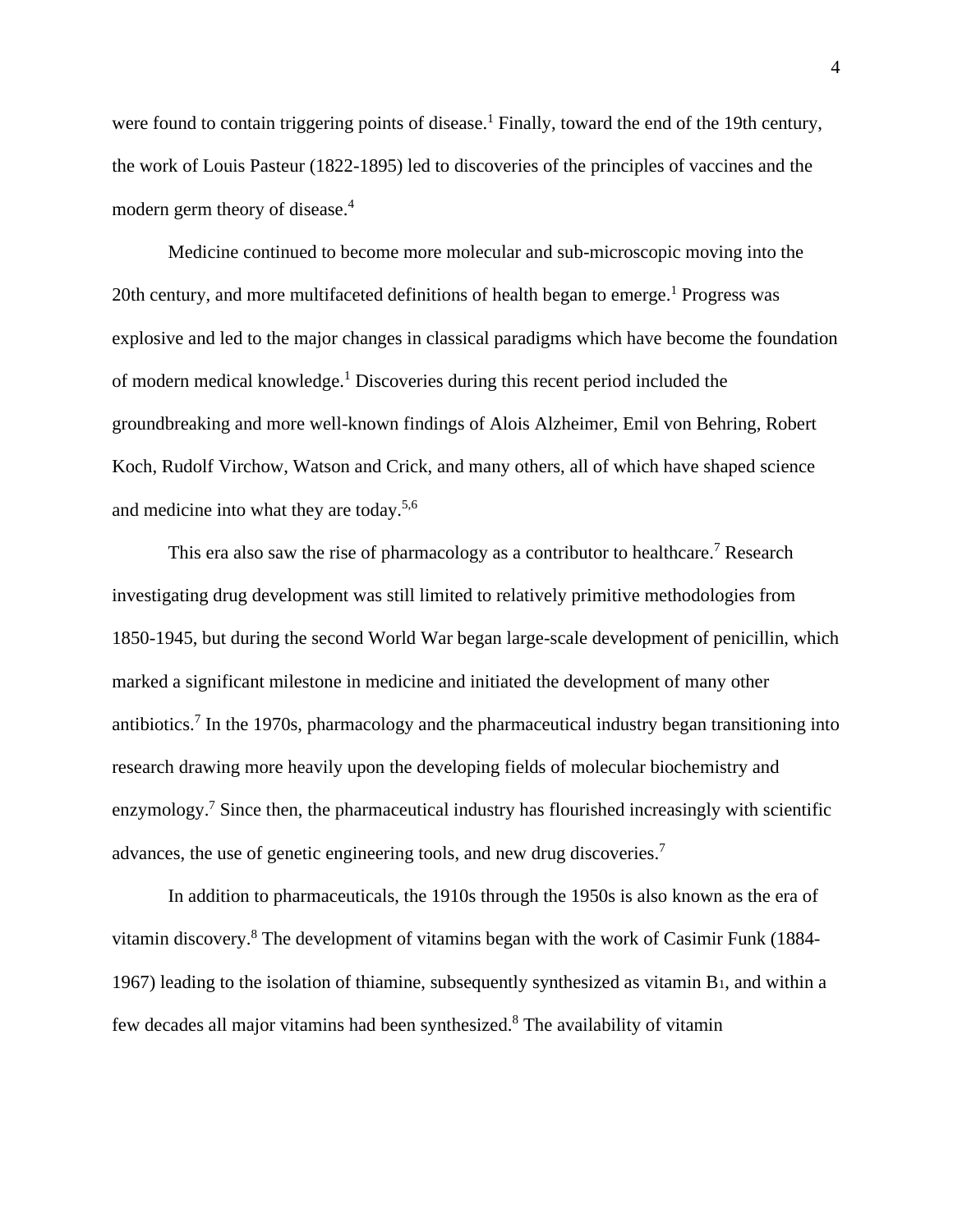supplementation led to dietary strategies for many vitamin deficiency conditions, and the vitamin supplement industry took off.<sup>8</sup>

Beginning in the 1960s, medical practice in the Western world experienced a radical shift. Historically, the physician-patient relationship was based solely upon the physician's best healing efforts, but in the last century it has experienced compromises in order to make an equal priority of various moral and legal obligations, such as guaranteeing patient autonomy and justice.<sup>2</sup> This increased burden is largely due to the additional accountabilities that have been placed upon medical practice in recent years. Whereas physicians once had the sole right and duty to dictate treatment, accountable only to themselves and others in the medical profession, they are now also accountable to patients, hospitals, managed healthcare organizations, medical licensing and regulatory authorities, courts of law, and other institutions.<sup>9</sup> Physicians are also expected to consider the needs of society, such as distributive justice concerns.<sup>9</sup> Increased accountability and its associated complications were partly due to several reforms throughout the 20th century, including presidential efforts toward government funding and management of healthcare.<sup>10</sup> Some well-known examples of these influential changes include the Social Security Act of 1965 (establishing Medicare and Medicaid) and the Affordable Care Act of 2010.<sup>10</sup> In addition to political advances, technological advances also demand that physicians constantly adapt and maintain ethical standards under new situations; exemplary modern issues include abortion, euthanasia, and assisted reproductive techniques (ARTs). Therefore, with so many other issues to balance in addition to patient health, patient-centered care has become significantly more nuanced and challenging. Physicians must employ general knowledge about supporting human health while also accounting for a host of other factors that have become necessary and integral in modern healthcare practice.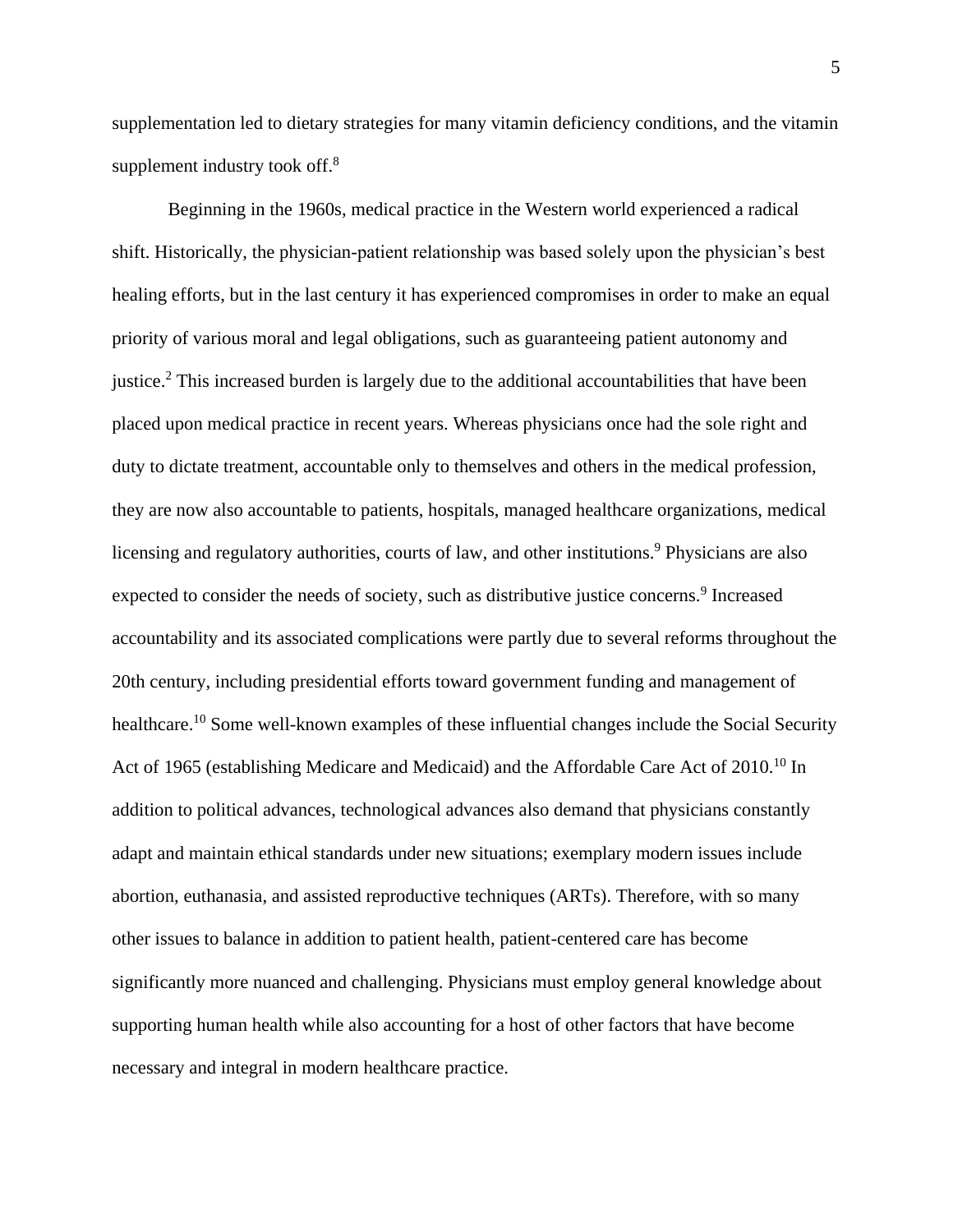Despite new advances and challenges, Western medicine strives to maintain the patientcentered healthcare model under which it first originated, enriched by massively expanded knowledge and evidence-based practices. As opposed to forerunning approaches to medicine, the modern Western approach is strongly scientific and based foundationally upon hypothetical deduction, in which general observations lead to hypotheses, research plans, experimental data collection, critical analysis, and ultimately the best possible forms of care.<sup>11</sup> Regarding medical training, there are about 2600 medical schools worldwide, training physicians in upwards of 24 major medical specialties, not including countless continually emerging subspecialties.<sup>12,13</sup> Western-trained physicians are trained to detect and treat disease, and to lead a team of other healthcare professionals who work together to care for the patient holistically.<sup>11</sup> The overall role of primary care physicians is to provide patients with the first-contact, continuous, comprehensive, and coordinated care they need, a role which serves as the functional backbone of the healthcare system.14–16 Physicians may also train for a medical specialty in which their care is more highly focused upon a specific area of healthcare and tailored toward certain patient populations, such as pediatrics, general surgery, or radiology.<sup>13</sup> Collectively, physicians are seen as having less of an authoritative role in patient health than in centuries past, and more of a supporting role as consultants or instructors to their patients.<sup>9</sup>

In addition to physicians, new professions offering primary care have arisen to meet increased demand for accessible healthcare, including physician assistants and nurse practitioners.<sup>17</sup> These healthcare practitioners are assuming an ever-increasing role in healthcare alongside physicians.<sup>16</sup> The overall goal of physicians, physician assistants, nurse practitioners, and all healthcare providers practicing within a patient-centered care model is the same: to provide care that prioritizes the patient and includes the patient in all clinical decisions along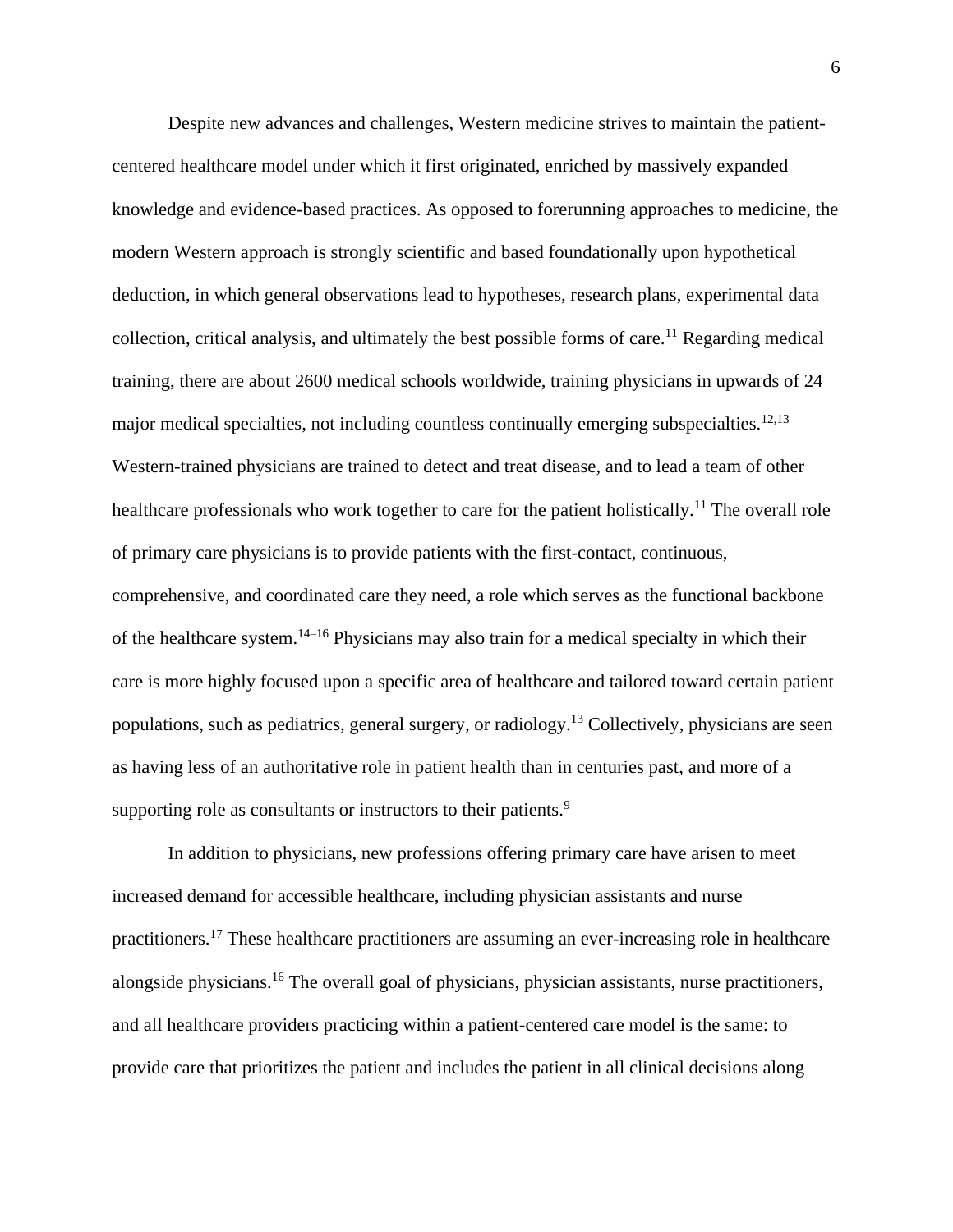with the rest of the professional healthcare team, to optimize success in achieving health improvement for the patient.<sup>18</sup> This goal is the ideal outcome that Western healthcare strives for.

In medical practice, the goal of promoting health is shaped by a more mature definition of health itself that has only continued to become more broad and all-encompassing. In 1946, the World Health Organization defined health in the preamble of its constitution as "a state of complete physical, mental and social well-being and not merely the absence of disease or infirmity," a definition that it still affirms today.<sup>19</sup> This reveals the significant degree to which the general understanding of human health had expanded by the mid  $20<sup>th</sup>$  century since earlier eras. Medical ethics have also evolved from the initial foundation laid by the Hippocratic Oath and now rest upon four governing principles: autonomy, beneficence, nonmaleficence, and justice.<sup>20</sup> It is the duty of the modern clinician to allow patients to make their own informed decisions about their health, do all that they can to help their patients, do no harm to their patients, treat patients equally, and allocate medical resources responsibly.

However, even with great advances and well-developed ideals, Western medicine is still imperfect, and suffers a wide range of problems. A common and legitimate criticism of the current model is that it is more reactionary than proactive. Compared to models of Eastern medicine in which promoting health is primary and treating disease becomes the focus only when diseases do occur, Western healthcare primarily detects and treats disease that has already occurred, largely due to how Western physicians are trained.<sup>11</sup> Therefore, diseases which may have been prevented are only addressed after onset, which is in many cases too late.

As a Western-based system, the American healthcare system suffers this criticism, as well as many others. The American healthcare system has become the most technologically advanced and specialized healthcare system in the world, with a well-trained workforce, high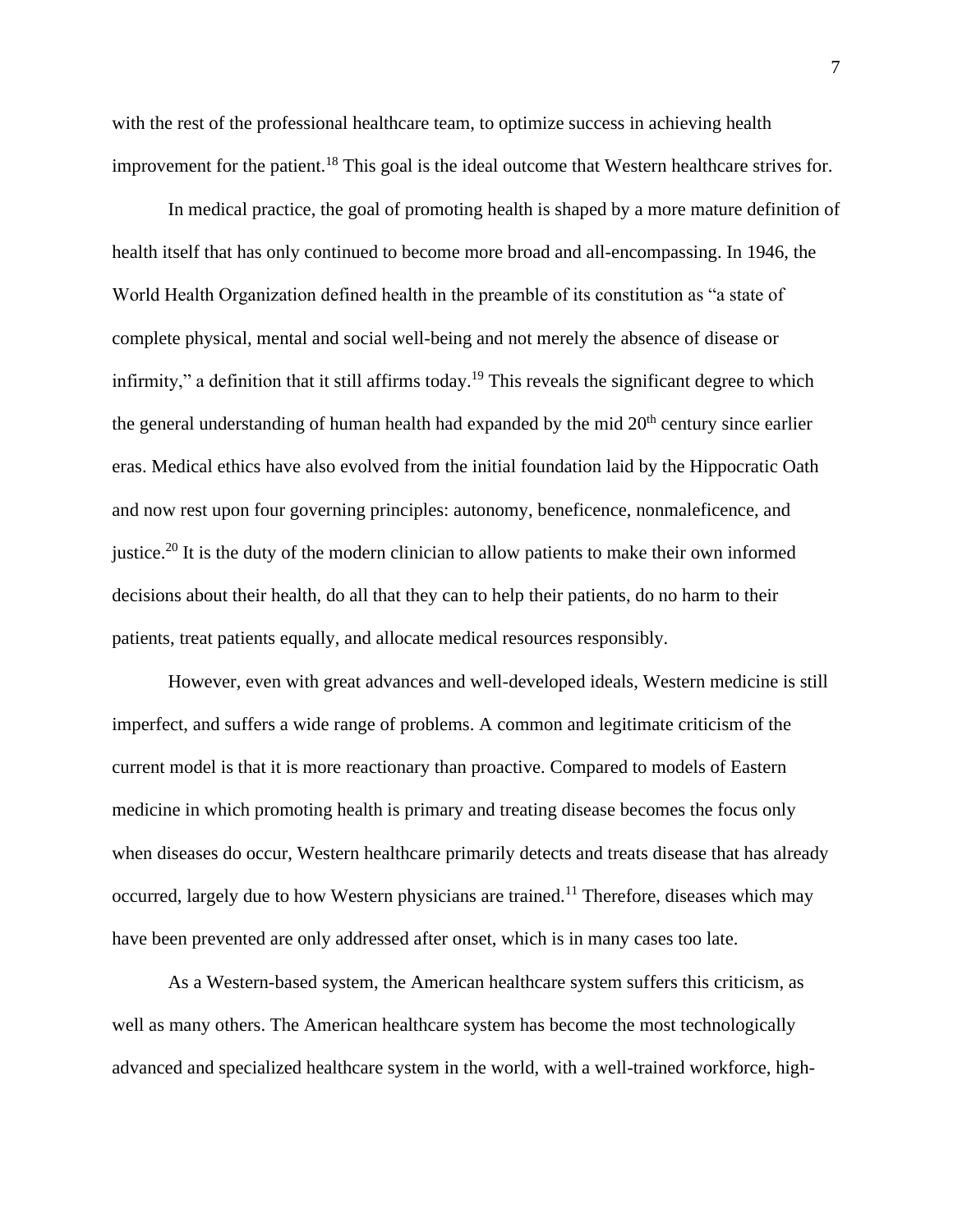quality medical specialists, secondary and tertiary institutions, and robust research in the health sector.<sup>16,21</sup> However, these strengths have not successfully resulted in a strong healthcare system, particularly compared to other developed nations.<sup>16</sup> The United States has become notorious for high spending, largely due to expensive technologies and specialized procedures, but more money spent has not translated to better national health.<sup>22</sup> According to data from  $2018$ comparing the U.S. to other similarly developed countries, the U.S. has the lowest life expectancy; the highest suicide rates; the highest chronic disease burden, with more than 25% of adults reporting two or more chronic diseases such as diabetes, heart disease, or hypertension; a relatively low frequency of physician visits; among the highest rates of hospitalizations from preventable causes such as diabetes and hypertension; and the highest rate of avoidable deaths, suggesting that compared to peer nations the U.S. has poor access to primary care, prevention, and chronic disease management.<sup>22</sup> Obesity rates have shown a significantly increasing trend from 1999-2016, and in 2018 the obesity rate reached 42.4% of adults.<sup>23</sup> In 2018, 51.8% (129) million) adults were diagnosed with arthritis, cancer, COPD, coronary heart disease, athsma, diabetes, hepatitis, hypertension, stroke, weak or failing kidneys, or a combination of these conditions.<sup>24</sup> Researchers and medical professionals agree that statistics like these signal an urgent need for continued reform in the healthcare system.

#### **The Importance and Effectiveness of Nutrition: The Key to Optimal Health**

As the American healthcare system has evolved and worked to accommodate changing needs and revolutionized systems, literature studying the importance of quality nutrition for supporting human health has also been simultaneously accumulating. Nutrition science became more of a priority in America during the late 20th century, when fear of food shortages during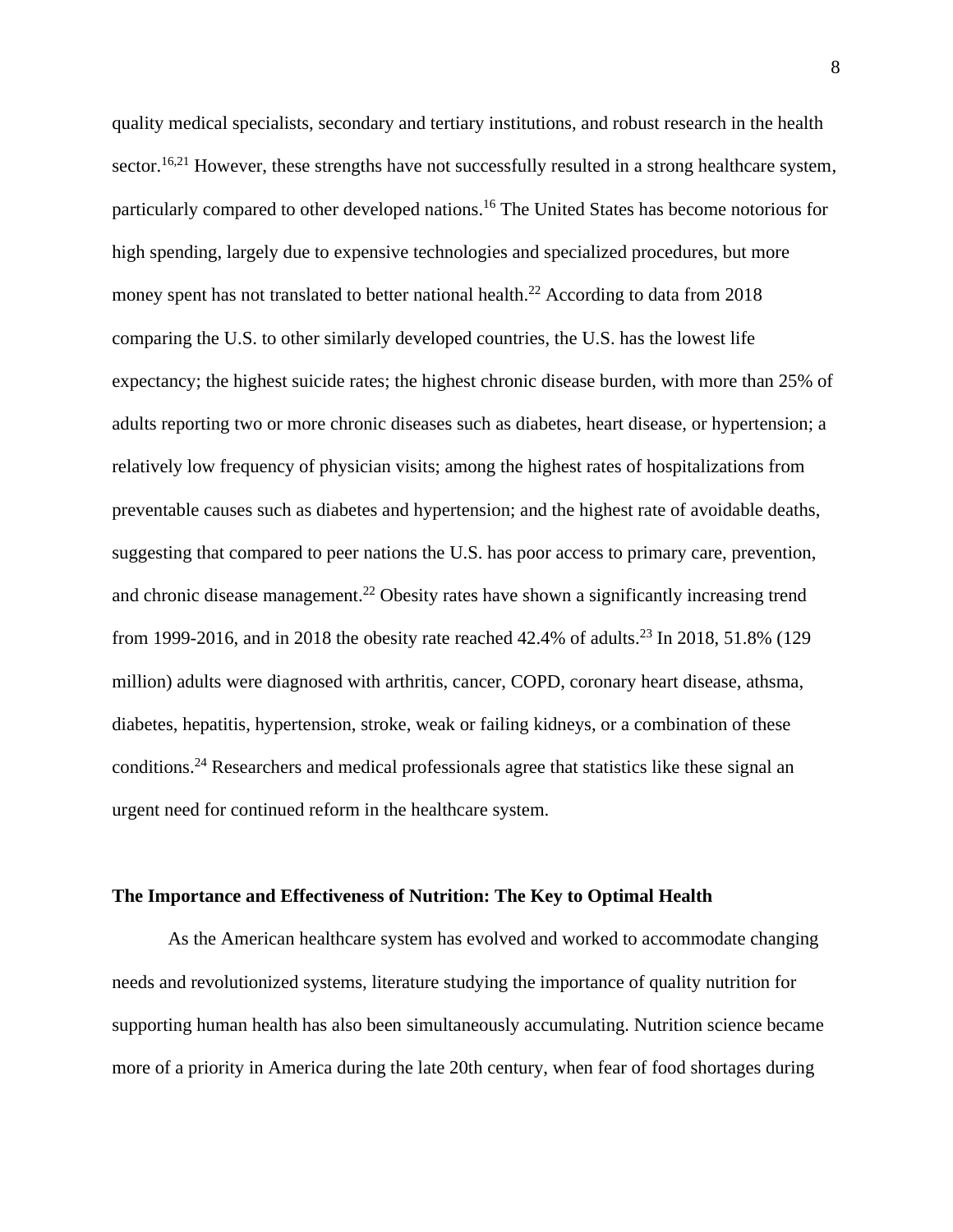World War II and the Great Depression became widespread.<sup>8</sup> This resulted in the development of recommended daily allowances (RDAs), which provided guidelines for daily intake of calories and essential nutrients to guide the prevention of deficiency diseases.<sup>8</sup> Food assistance programs likewise were developed.<sup>8</sup> In the decades to follow, economic growth and increased production of staple foods fortified with vitamins and minerals led to a sharp decrease in malnutrition and vitamin deficiencies.<sup>8</sup> However, diet-related noncommunicable diseases increased, gaining recognition and leading to research that focused on the effects of dietary sugar and fat.<sup>8</sup> The 1970s-1990s was the period when diet-related chronic diseases began to arise, including obesity, type II diabetes, and cancers.<sup>8</sup> Nutritional guidelines were adjusted accordingly, emphasizing based on the current research to avoid fat, sugar, and sodium, among other recommendations.<sup>8</sup> Although nutrition science and research continued, it still did not overlap with the healthcare industry, which was at the time being heavily influenced by the rapidly growing pharmaceutical industry.

However, over the last two decades, rigorous research including well-designed metabolic studies, prospective cohorts, and randomized clinical trials have provided accumulating evidence affirming the significant influence of nutrition upon many aspects of human health, transforming nutrition science and highly supporting its relevance in promoting good health.<sup>25</sup> At the molecular level, it has now been thoroughly evidenced by diverse research that dietary habits influence glucose-insulin homeostasis, oxidative stress, endothelial health, inflammation, function and concentration of lipoproteins, hepatic function, cardiac function, adipocyte metabolism, metabolic expenditure, metabolite synthesis, digestion, weight regulation pathways, and visceral adiposity, all of which carry profound implications for overall physical health.<sup>25,26</sup> Mental health and cognitive function are also strongly dependent upon dietary factors; food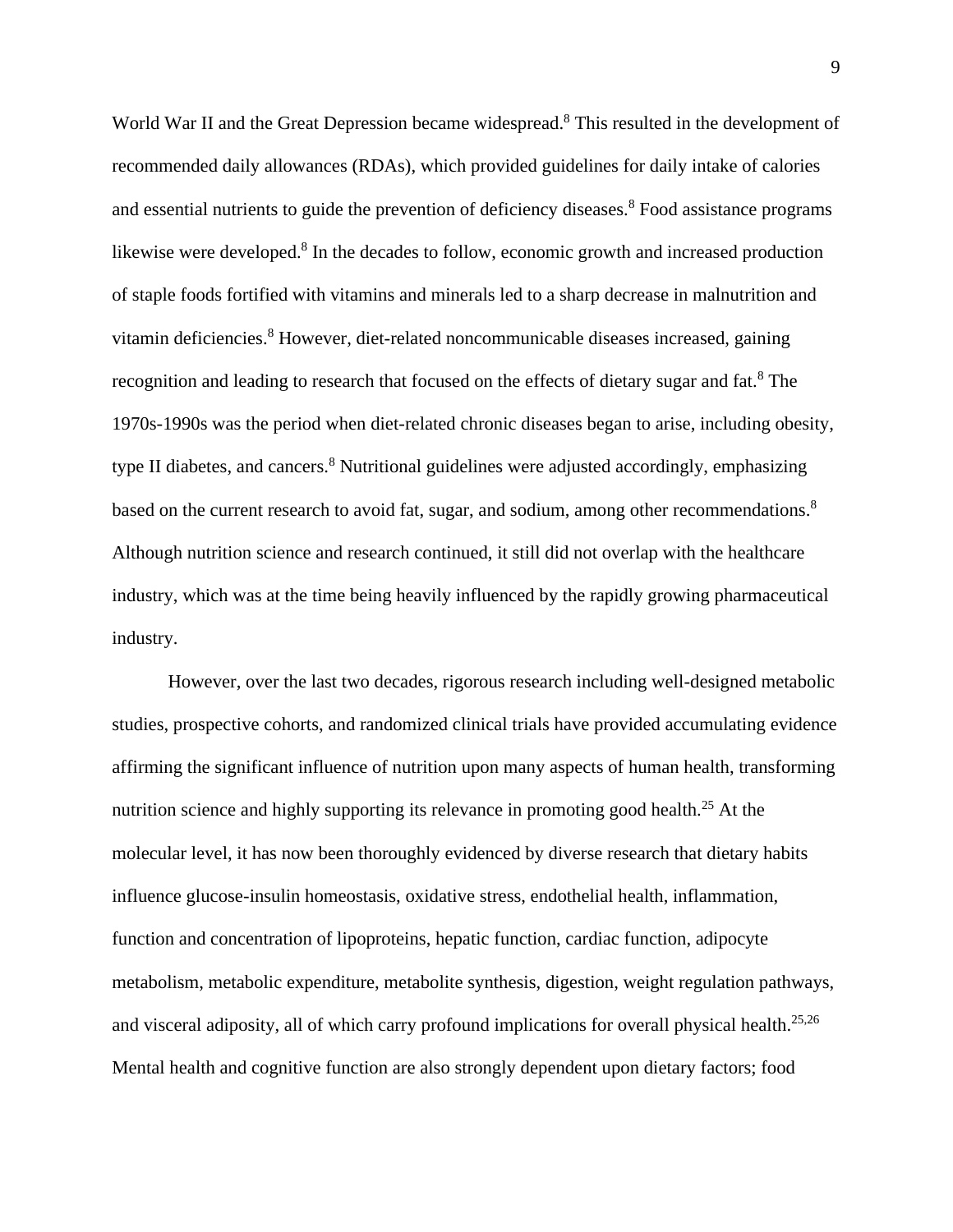intake and food quality powerfully impact the overall anatomy and physiology of the brain, which depend upon the availability of sufficient essential nutrients.<sup>27,28</sup> Diet composition directly affects endogenous gut hormones, neurotransmitters, neuropeptides, and gut microbiota, all of which are tied to brain function.<sup>29–33</sup> Even subjective measures of mental wellbeing are improved by a healthy diet; research shows an association between consumption of fruits and vegetables and increased reported happiness, better mental health, and improved wellbeing.  $34-38$ 

In addition to supporting physical and mental health, nutrition can serve as a key component in the prevention and treatment of chronic disease. In cases of chronic disease, unhealthy diet is usually an associated risk factor, but dietary interventions instituting healthful, plant-based diet patterns have been shown to improve health outcomes for a variety of chronic diseases. For diabetes patients, reducing refined carbohydrates while increasing proteins and vegetable fats may help with glycemic control.<sup>39,40</sup> Plant-based diet interventions are suggested to be useful in treatment of painful diabetic neuropathy.<sup>40</sup> For hypertension patients, an effective intervention in prevention and management of high blood pressure is adoption of a plant-based diet rich in whole grains and low-fat dairy products.<sup>41</sup> Critical to preventing recurrent stroke is limiting intake of sodium and red meats, and it is recommended that patients consume a diet rich in fruits, vegetables, whole grains, legumes, and beneficial oils.<sup>42,43</sup> The influence of diet on acne vulgaris, a common chronic skin condition, has been researched for decades; lower glycemic load has been associated with reduced acne lesions, whey protein in dairy contributes to acne development, increasing omega-3 and omega-6 fatty acid intake such as those in fish and healthy oils is beneficial, and probiotic administration has shown promising results.<sup>44</sup> Strategic diet therapy can be used in treatment of polycystic ovary syndrome (PCOS), an endocrine disorder in women, to improve insulin resistance as well as metabolic and reproductive functions; research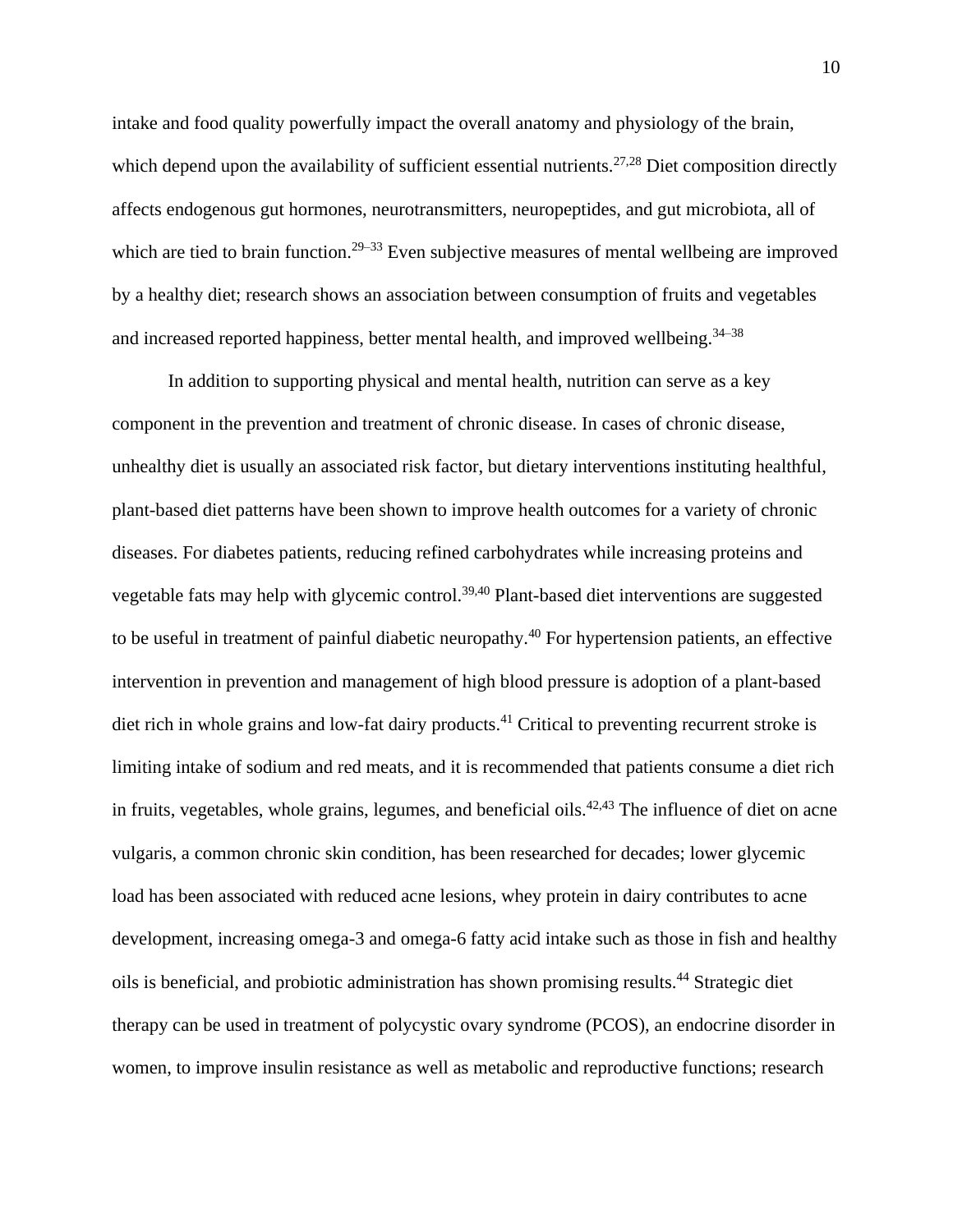recommends limited intake of simple sugars, refined carbohydrates, and saturated and trans fatty acids, as well as increased intake of lower glycemic foods.<sup>45</sup> Continued research is currently being done to investigate the effects of nutritional interventions for other chronic diseases as well, such as chronic kidney disease, rheumatoid arthritis, Crohn's disease, and others.<sup>26</sup>

Specific nutritional interventions such as diets for targeted diseases have also been investigated and shown to produce improved health outcomes. One study published in 2020 administered a 16-week low-fat vegan diet to a population of adults and showed significantly improved cardiometabolic outcomes compared to the control group (lower rates of obesity, hypertension, type 2 diabetes, and heart disease).<sup>46</sup> Many meta-analyses conducted throughout the last decade suggest that for ADHD patients, supplementation of omega-3 fatty acids reduces symptoms, supplementation with micronutrients is associated with decreased aggression and improved emotional regulation in children, and a diet lower in saturated fat and refined sugar may decrease risk of ADHD or hyperactivity.<sup>47–50</sup> The widely studied Dietary Approaches to Stop Hypertension (DASH) diet is shown to prevent and manage hypertension, especially when coupled with dietary sodium reduction, indicating great potential for clinical application.<sup>41</sup> Most cutting-edge is the ketogenic diet, a diet high in fat and very low in carbohydrates; the keto diet is receiving substantial attention from the nutrition research community and general public as research suggests potential for effective treatment of cancers, neurodegenerative conditions, obesity, and especially type 2 diabetes.<sup>51–54</sup> However, more high-quality clinical trials are urgently needed. Finally, the Mediterranean diet, which emphasizes fruits, vegetables, whole grains, healthy fats, and seafood, has become well known as one of the healthiest diets; it has been shown to improve cognitive function, reduce depression risk, reduce anxiety and improve mood in adults with major depressive disorder, improve subjective wellbeing in various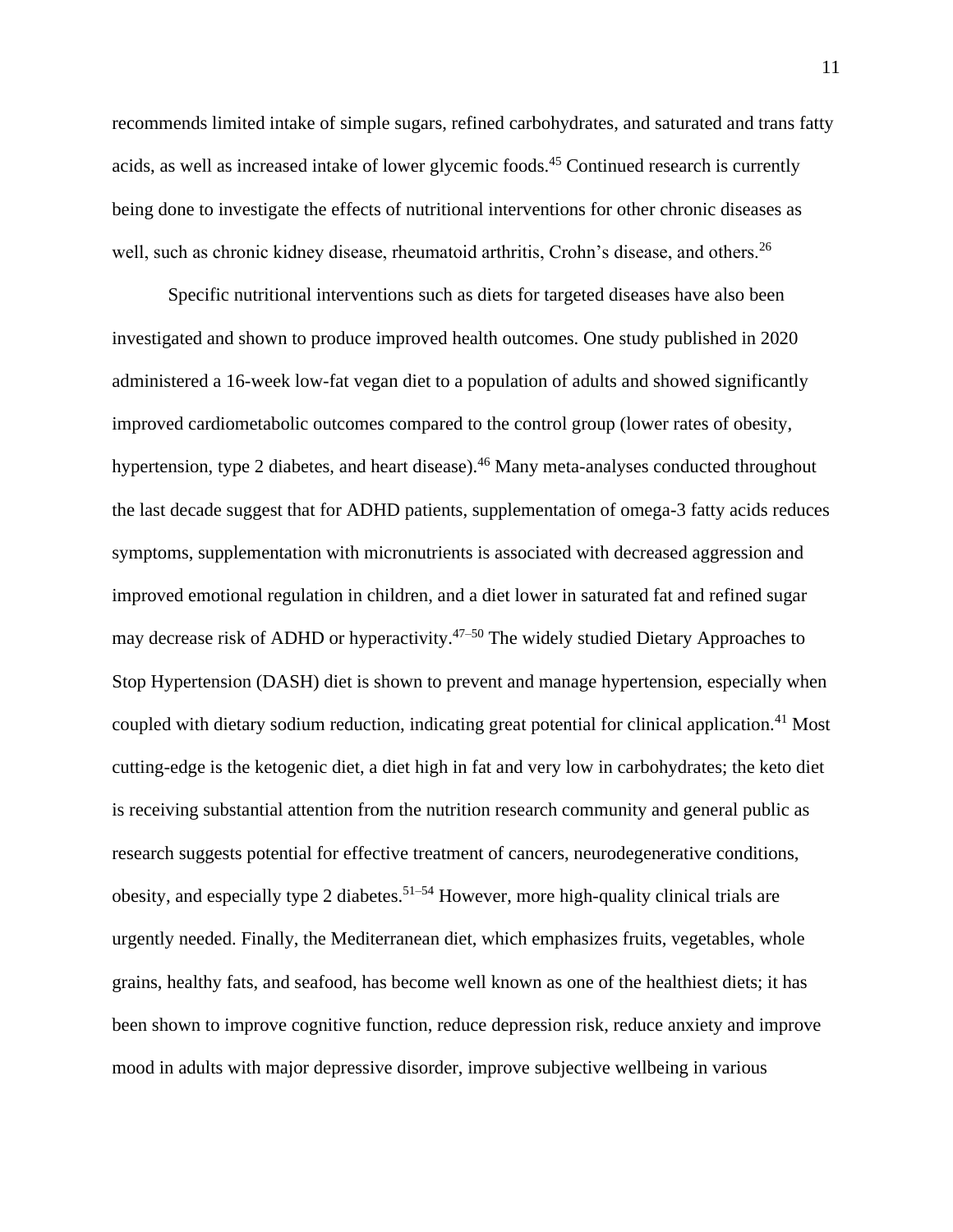populations, reduce inflammation, contribute to the prevention of brain disease, prevent stroke, prevent myocardial infarction, and treat heart disease.<sup>36,37,42,55–59</sup> These research findings, together with many others in the larger body of literature, show conclusively that dietary habits have the power to influence many health factors including cardiometabolic health, physiology, body composition, cognitive function, aging, and even chronic disease outcomes.

Considering the importance of diet and the effectiveness of dietary interventions that have now been revealed, it is no surprise that the highest risk factor for death and disability, both in the U.S. and worldwide, is suboptimal diet.<sup>25,60,61</sup> Malnutrition is a phenomenon which has become very widespread; it now affects an estimated one in three people globally.<sup>62</sup> The term encompasses a variety of conditions which result from a lack of proper nutrition, meaning that the body is not receiving sufficient nutrients to ensure optimal functioning; those considered to be suffering from malnutrition include individuals who are underweight, have stunted growth, have micronutrient deficiencies, or are overweight or obese.<sup>63</sup> Thus, better nutrition is an essential first step in improving health outcomes globally and in the United States.

#### **Applying Knowledge About Nutrition to Healthcare: Is It Working?**

Extensive research spanning several decades has made it unequivocally apparent, both to medical professionals and to the general populace, that proper nutrition is indispensable for the cause of maintaining good health. Given that the purpose of the healthcare system is to support human health, the knowledge of nutrition's role in supporting health raises the consideration of how nutrition may need to be incorporated into providing healthcare that achieves its true purpose.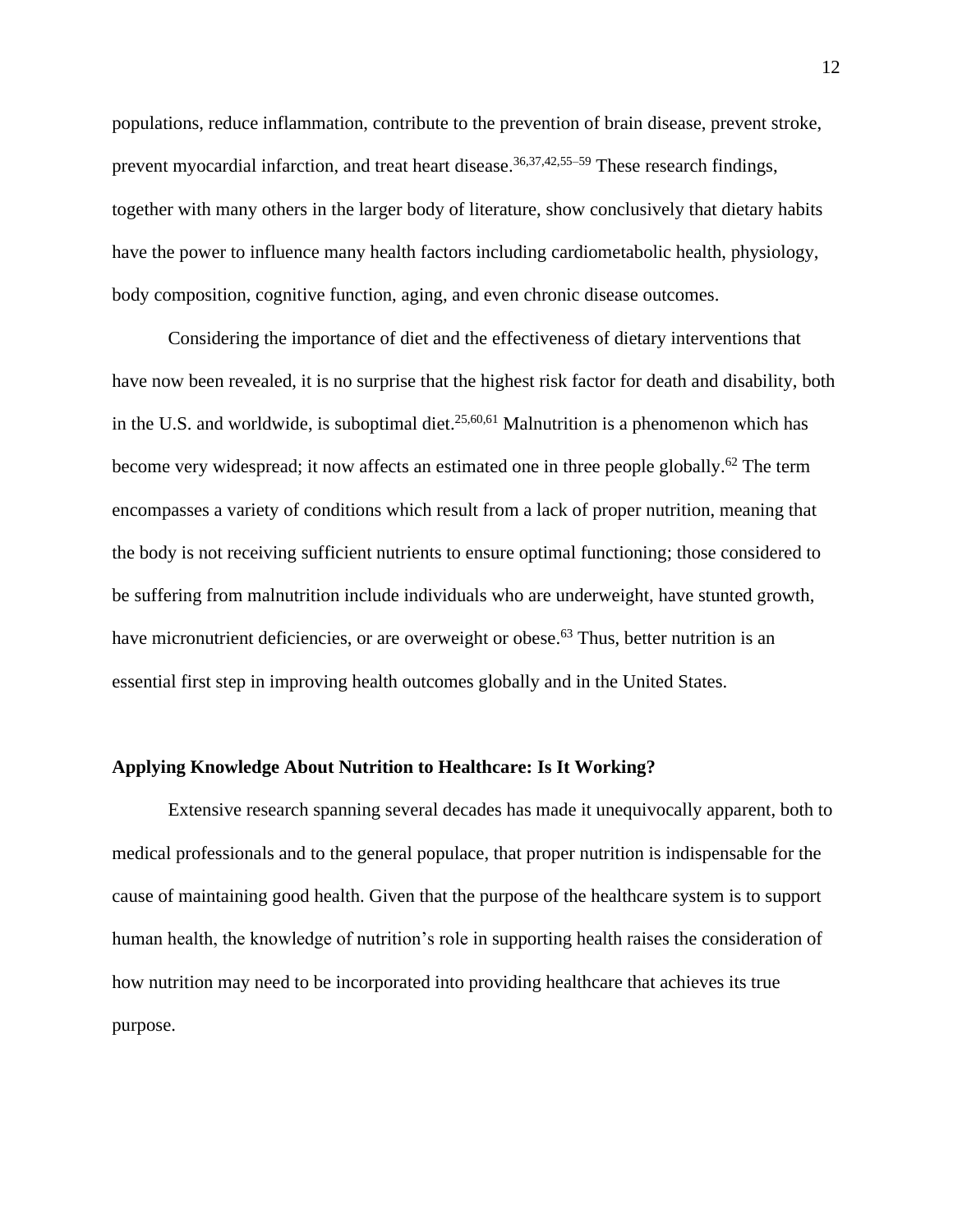The view of food as medicine has been gaining a following amongst healthcare providers and researchers particularly since the turn of the  $21<sup>st</sup>$  century.<sup>64,65</sup> Prevention of disease through adjustment of behavioral risk factors such as poor nutrition has become all the more pertinent as disease rates continue to rise. The general understanding of chronic disease held by physicians and medical professionals is continually being challenged and reformed as new research surfaces.<sup>66</sup> Chronic disease has often been considered irreversible, but the application of a nutrition-first approach shows promise in producing better health outcomes.<sup>66</sup> Given the staggering prevalence of chronic diseases, the need to investigate new and more effective methods such as including nutritional interventions in treatment of these diseases has become a consensus.<sup>66</sup>

The World Health Organization has encouraged that the health sector undertake a promotive, preventative, curative, rehabilitative, and palliative role in addressing malnutrition as essential nutrition actions for supporting human health. This effort would include providing support for a healthy diet and encouraging consumption of foods fortified with vitamins and minerals.<sup>63</sup> For example, reducing the intake of free sugars to below 10% of energy intake, reducing salt intake to less than 5 grams daily, increasing potassium intake, and eating five portions of fruits and vegetables per day has been recommended.<sup>63</sup> Contributory efforts in the health sector would also include nutritional care at key points during infancy, childhood, adolescence, adulthood, and pregnancy which only medical professionals can make.<sup>63</sup> Carrying out these essential nutrition actions successfully would require a holistic and integrated approach to health in every healthcare setting.<sup>63</sup>

However, many factors oppose the success of healthcare providers in fulfilling this goal to help fight malnutrition and promote healthy diet in individuals and communities. Firstly is a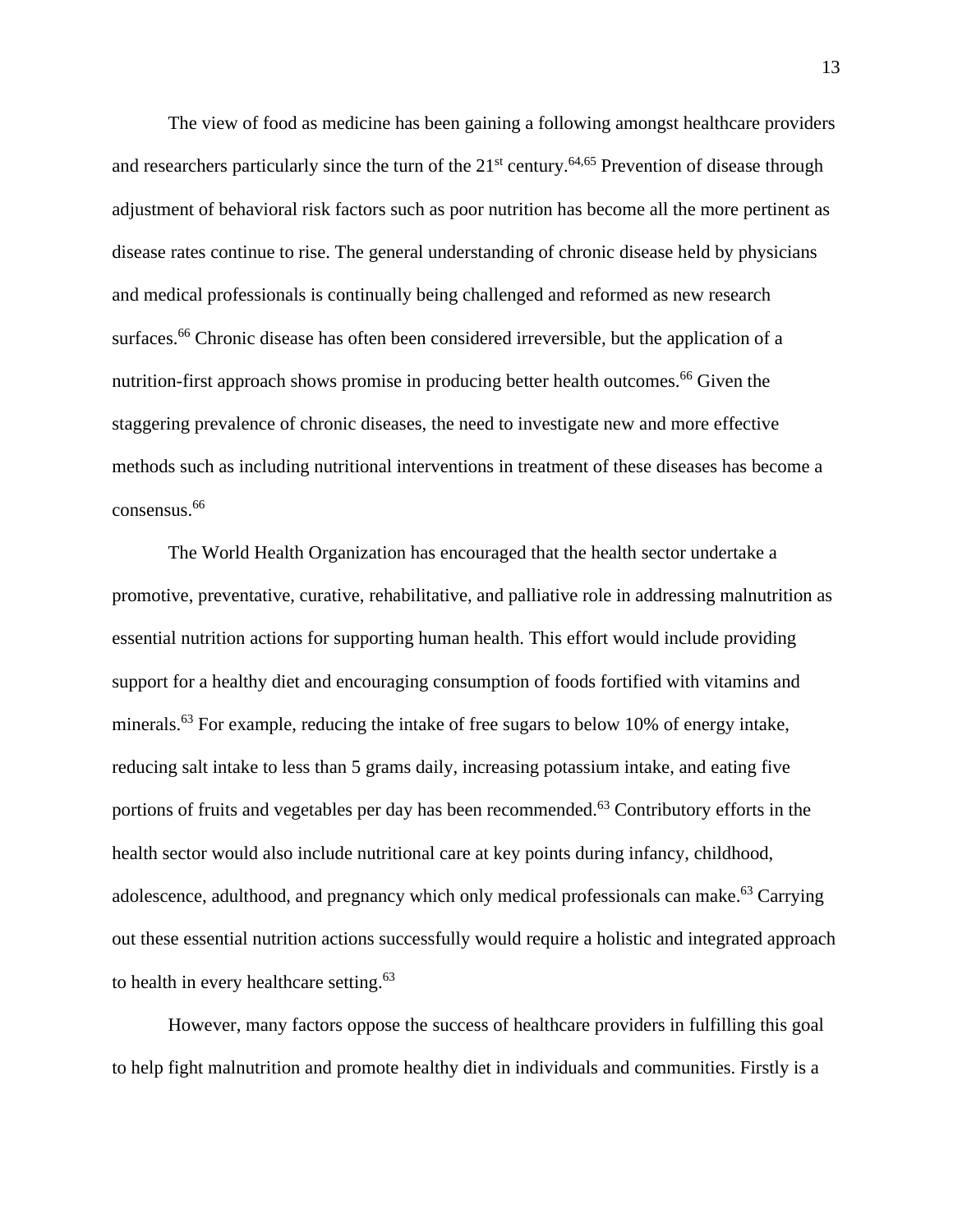peculiar absence of nutrition education in medical schooling. Given the increasing prevalence of literature affirming the effectiveness of nutrition in promoting health, it stands that medical school curricula would incorporate a significant amount of training in nutrition for future physicians. However, although a minimum of 25 classroom hours in nutrition has been recommended, there has been little progress in achieving this goal.<sup>67</sup> Surveys show that 71% of medical schools provide less than this recommended minimum, and 36% provide less than half.<sup>67</sup> Moreover, in U.S. medical schools, hours of nutrition instruction have in fact declined in recent years.<sup>67</sup> Most primary care residencies do not meet this need either.<sup>67</sup> As it stands, no policies or laws ensure adequate regulation to equip future doctors in administering the effective nutritional treatments which are being discovered by the latest research; building knowledge and skills in this area is primarily at the discretion of individual healthcare professionals, often through continuing medical education requirements.<sup>68</sup>

In addition to limited education and training, healthcare providers may be prevented from improving patient health through nutritional interventions due to issues in patient adherence. Even when nutritional interventions are provided in a clinical setting, they may not be eagerly received or successfully applied by patients. As in every case of being recommended or prescribed a form of medical treatment from a healthcare provider, patients may well enough agree on the importance and effectiveness of implementing the suggested measures, but competing concerns regarding overall quality of life, potential increases in financial expense, and/or physical comfort may influence their desire or ability to translate them into action.<sup>69,70</sup> Optimizing patient adherence to dietary interventions must complement initial provision of advice and instructions in order to ensure that patients can follow through on recommended diet and behavioral changes in real-life settings. $71$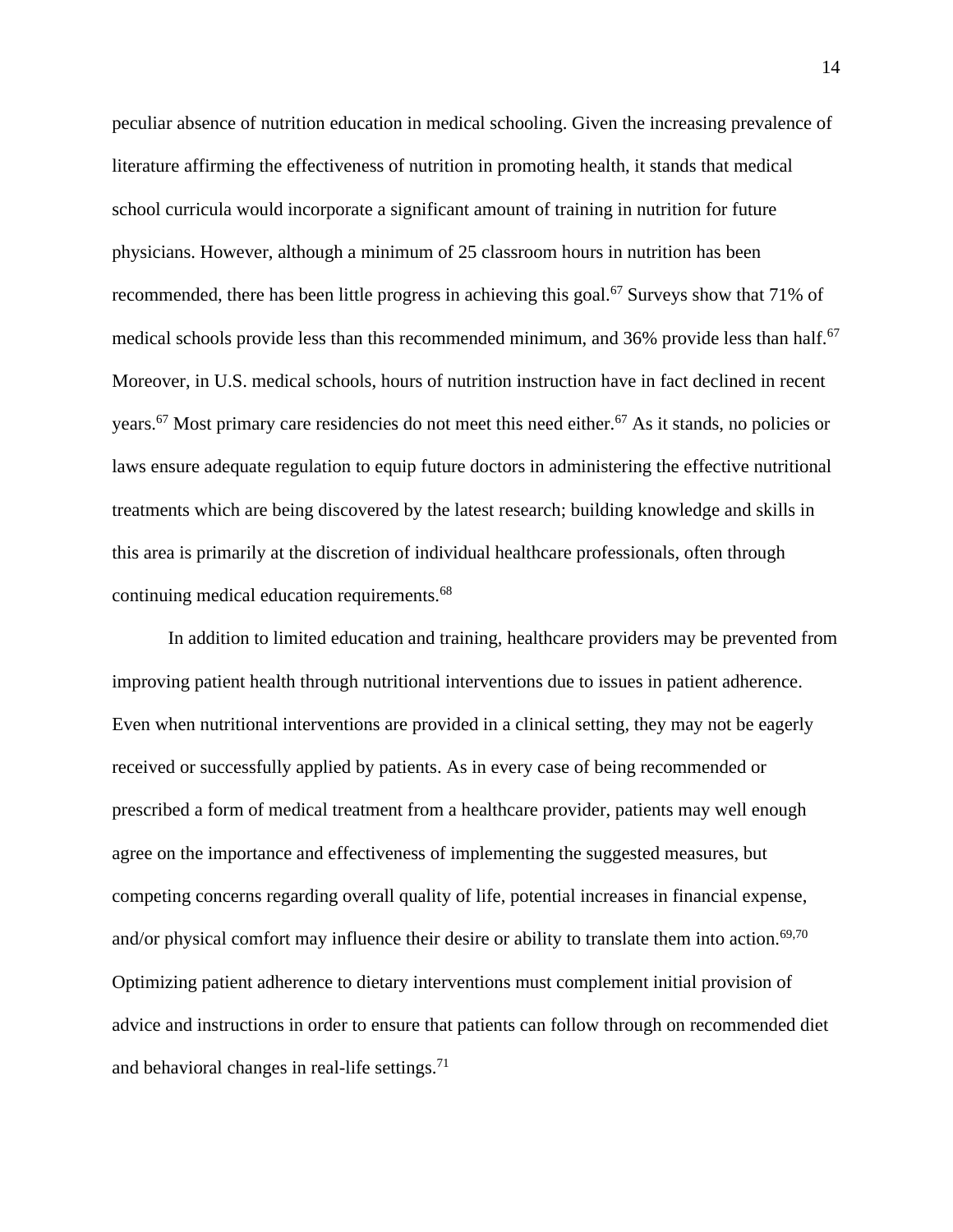Considering the struggles and shortcomings of the American healthcare system, the poor and continually declining health of the nation, and the promise of nutritional interventions both in promoting overall health and in treating disease, what role does nutrition currently have in medical offices? Research suggests, and many clinicians and laypeople are beginning to agree, that "food is medicine" and deserves greater emphasis in the healthcare system. To what extent is this increasing inclination toward utilizing nutritional interventions in clinical settings being felt? Are healthcare providers managing to incorporate evidence-based nutritional interventions in the care they provide? Moreover, are patients willing and able to adhere to such interventions? This study aimed to answer these questions from the ground level by asking adult patients.

#### **Chapter III: Methods**

#### **Study Design**

A non-experimental, quantitative research design was used to address the study's topic. The study's research methodology was a survey research approach. A three-part survey complete with an initial research description and consent form was created using Google Forms as the research instrument, and advertised 1) via email to Southeastern University students and 2) via social media to individuals across the United States. After gaining consent and gathering basic demographic information, the survey assessed general healthcare experience, chronic illness experience, and personal stance on nutrition and healthcare. Responses were collected over a period of about one month and analyzed using statistical analysis techniques as well as the Google Forms survey analytics platform.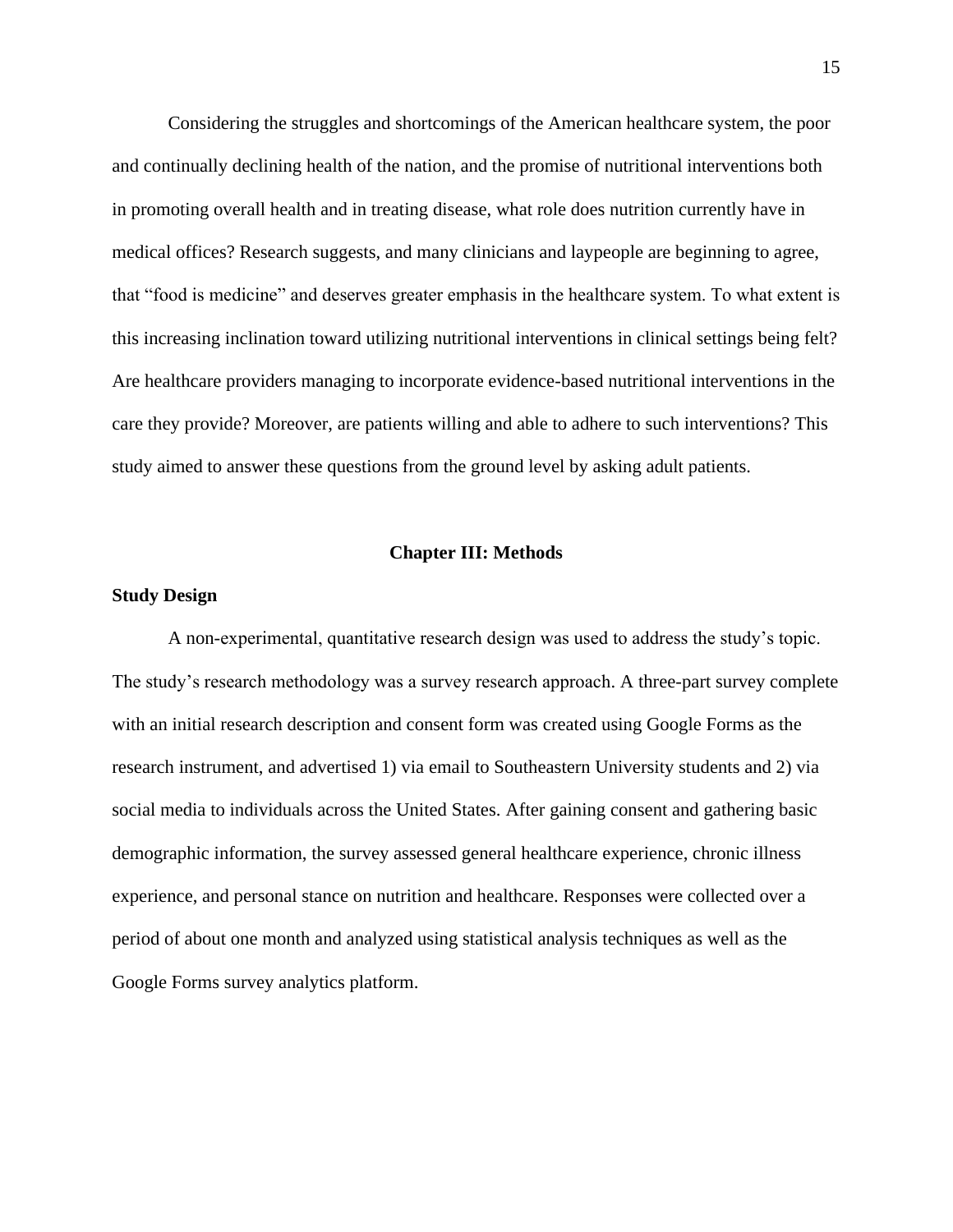#### **Participants**

The study's sample of participants was selected through a non-probability, convenient sampling technique. Participants included adults aged 18 or older who had attended at least three office visits with one or more healthcare providers since the age of 18 which they could clearly recall. Healthcare providers which could satisfy this requirement included medical doctors (MDs), doctors of osteopathy (DOs), physician assistants (PAs), and nurse practitioners (NPs) who had been practicing at medical facilities in the United States for at least one full year. Office visits with a healthcare provider could have included routine health check-ups, consultations addressing specific health concerns, and/or receiving treatment for health conditions. Nutritional interventions they may have reported to have received from these healthcare providers included any provisions of dietary advice/recommendations and/or prescribed diet changes.

#### **Survey Development**

Based upon the literature regarding the goals of healthcare systems in supporting health and the evidence-based benefits that nutritional interventions can offer in reaching these goals, survey questions were designed to investigate the extent to which nutritional interventions are fulfilling this potential in healthcare settings. Questions were identified which would allow adult patients to share their experiences and perspectives as helpful evidence of the prevalence of nutritional interventions in American healthcare.

Three ideal categories of survey questions were identified: 1) general healthcare experience questions, 2) specific chronic illness questions, and 3) personal stance questions. General healthcare experience questions were designed to survey the typical frequency that patients had consulted healthcare providers, what types of healthcare providers they had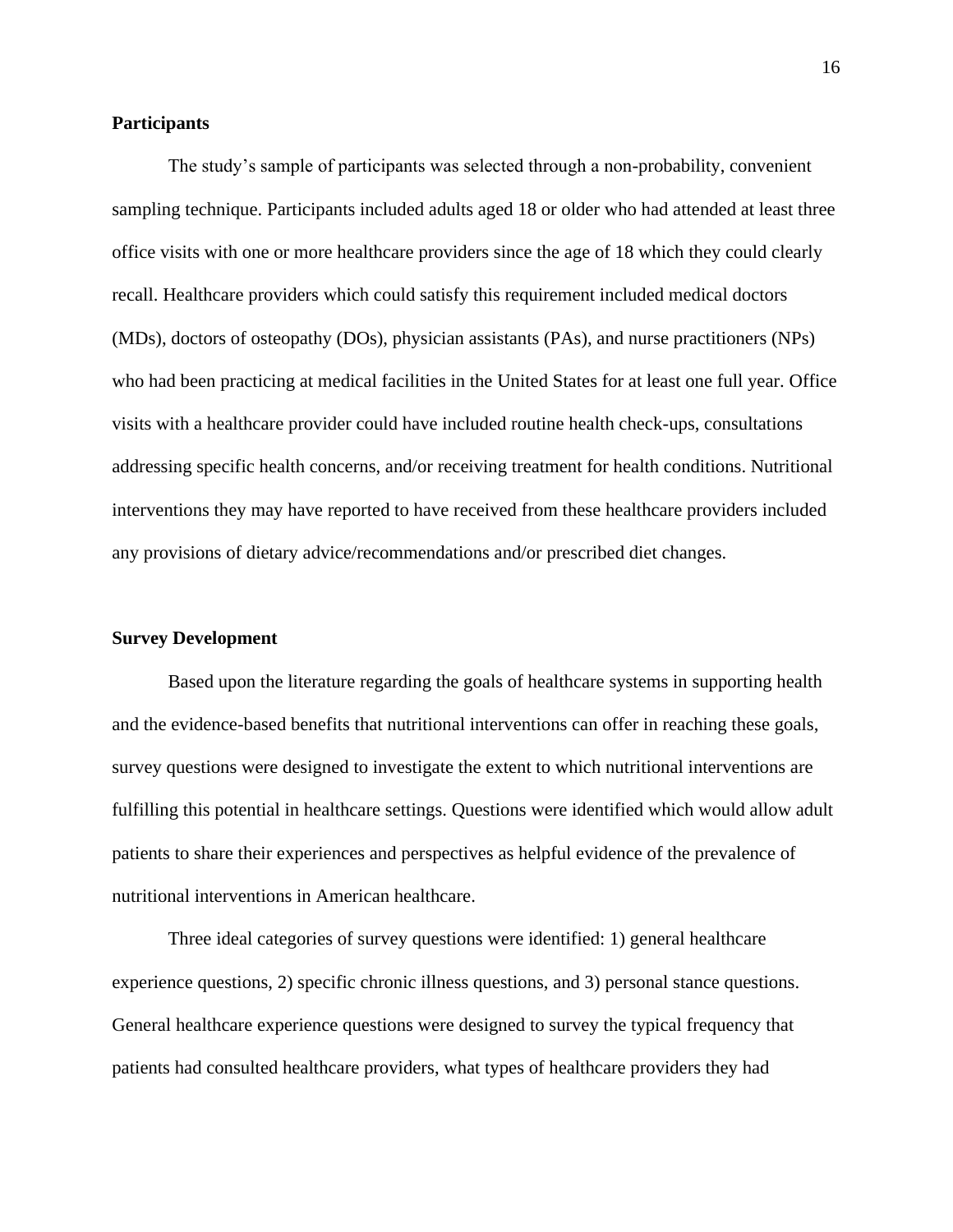consulted, and what types of treatment they received. Specific chronic illness questions differentiated patients who had experienced chronic illnesses from healthier individuals, in order to assess how their medical treatment compared to those having only general health concerns. It also allowed current and former chronic disease patients to identify how their disease(s) had been treated, whether with prescription medication, nutritional interventions, neither, or both. Finally, personal stance questions served the purpose of demonstrating how laypeople with experience in the American healthcare system currently perceive the importance of nutrition, the role of nutritional interventions in healthcare, and the extent to which healthcare reform is needed. These included Likert-scale type questions as well as short answer questions. Personal stance Likert-scale type questions consisted of 11 statements about the importance of nutrition, integrating nutrition into one's lifestyle, and the role of nutrition in the American healthcare system, offering five answer choices to indicate extent of agreement with the statement. Personal stance short-answer questions gave opportunity for participants to elaborate on their experiences and perspectives.

#### **Data Analysis**

Three stages of data analysis were performed: descriptive statistical analysis, summative experiences and perspectives analysis, and descriptive and inferential statistical analysis by research question.

#### *Descriptive Statistical Analysis*

Descriptive statistical techniques were used to evaluate the study's demographic identifying information. Frequencies (n) and percentages (%) represented the specific descriptive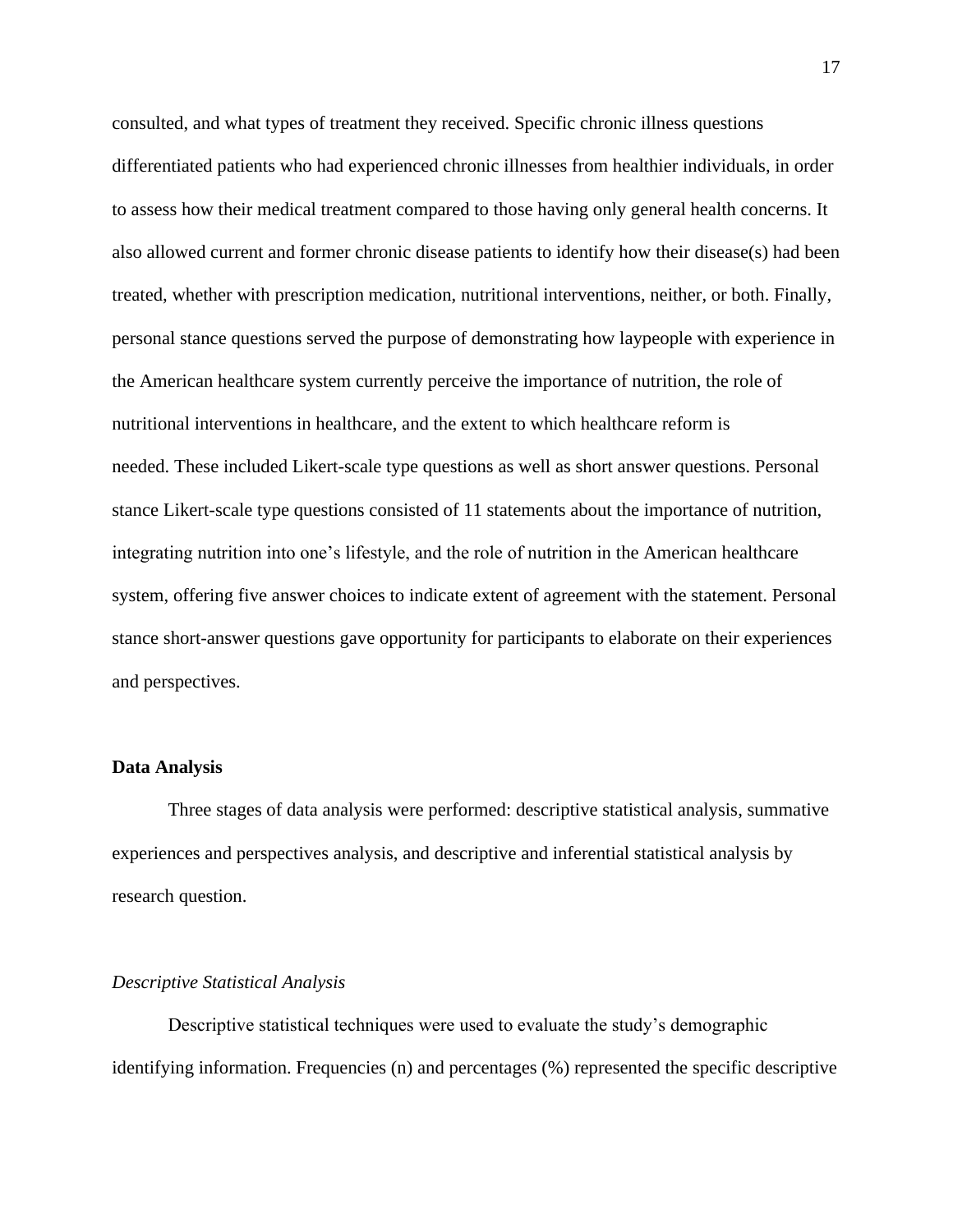statistical techniques used to evaluate the study's primary demographic identifying variables of gender, age, ethnicity, health care consultation frequency, medical treatments status, medications status, and chronic condition status.

The internal reliability of study participant response to survey items on the study's research instrument was addressed using the Cronbach's alpha  $(a)$  statistical technique.<sup>72</sup> The evaluation of internal reliability was based upon study participant response to all survey items represented on the research instrument  $(n = 11)$  using the conventions of interpretation for Cronbach's alpha offered by George and Mallery.<sup>73</sup>

#### *Summative Experiences and Perspectives Analysis*

A summary of survey responses generated from the Google Forms survey analytics platform was used to create a quantitative summary of prescription medication treatments and nutritional interventions given by each category of healthcare provider, as well as by medical specialists from each individual medical specialty. A summary of responses to questions in the second section of the survey, which consisted of questions exclusively for current and former chronic disease patients, was used to create a quantitative summary of how chronic diseases had been treated by medical specialists. Responses to Likert-scale personal stance questions in the third section of the survey were summarized visually using graphs provided in the Google Forms analytics platform. Finally, responses to short answer personal stance questions were read and synthesized through qualitative analysis.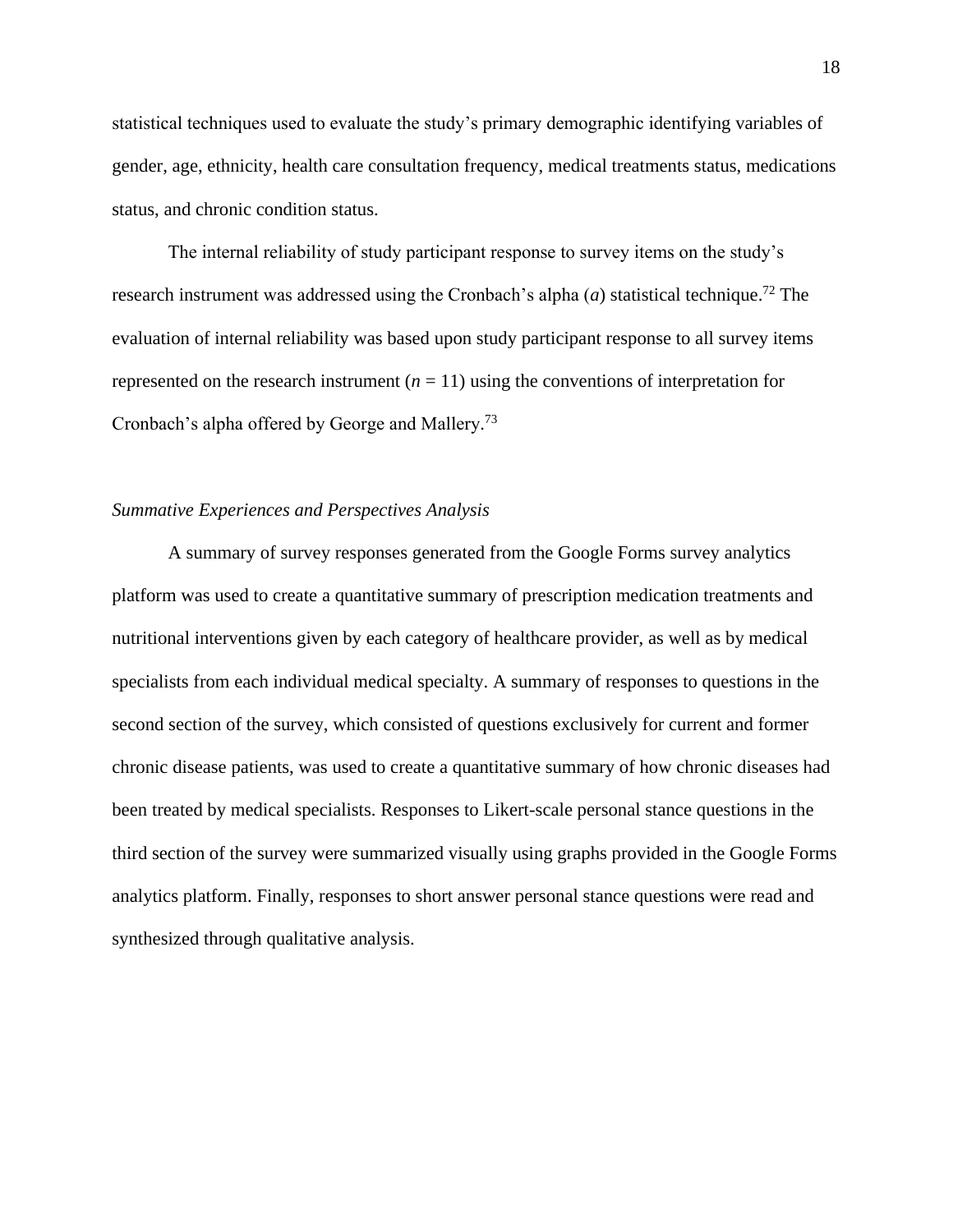#### *Descriptive and Inferential Statistical Analysis by Research Question*

The study's topic and research problem were addressed through the statement of six research questions. Descriptive and inferential statistical techniques were used to address the study's six research questions. The probability level of  $p \leq 0.05$  was selected as the threshold value for findings to be considered statistically significant for study purposes. Numeric effect sizes achieved in the study's analyses were interpreted using the conventions of Sawilowsky.<sup>74</sup> IBM's Statistical Package for the Social Sciences (SPSS v. 28) represented the statistical analytics platform specifically used for the analysis of study data.

The six identified questions investigated participant perceptions of: 1) good nutrition as important for health and wellness, 2) making good nutrition an integral part of lifestyle for the long term, 3) understanding how to incorporate good nutrition into daily lifestyle, 4) welcoming nutritional advice and recommendations from healthcare provider(s), 5) whether healthcare providers should give nutritional advice to their patients, and 6) making good nutrition an integral part of lifestyle, compared with preference for prescription medications over diet changes. Statistical data analysis was used to synthesize the data and answer these six key research questions.

#### **Chapter IV: Results**

#### **Descriptive Statistical Analysis**

| Variable | n  | %     | Cumulative $%$ |
|----------|----|-------|----------------|
| Gender   |    |       |                |
| Female   | 32 | 76.19 | 76.19          |
| Male     | 10 | 23.81 | 100.00         |

**Table 1.** Descriptive Statistics Summary Table: Demographic Identifier Variables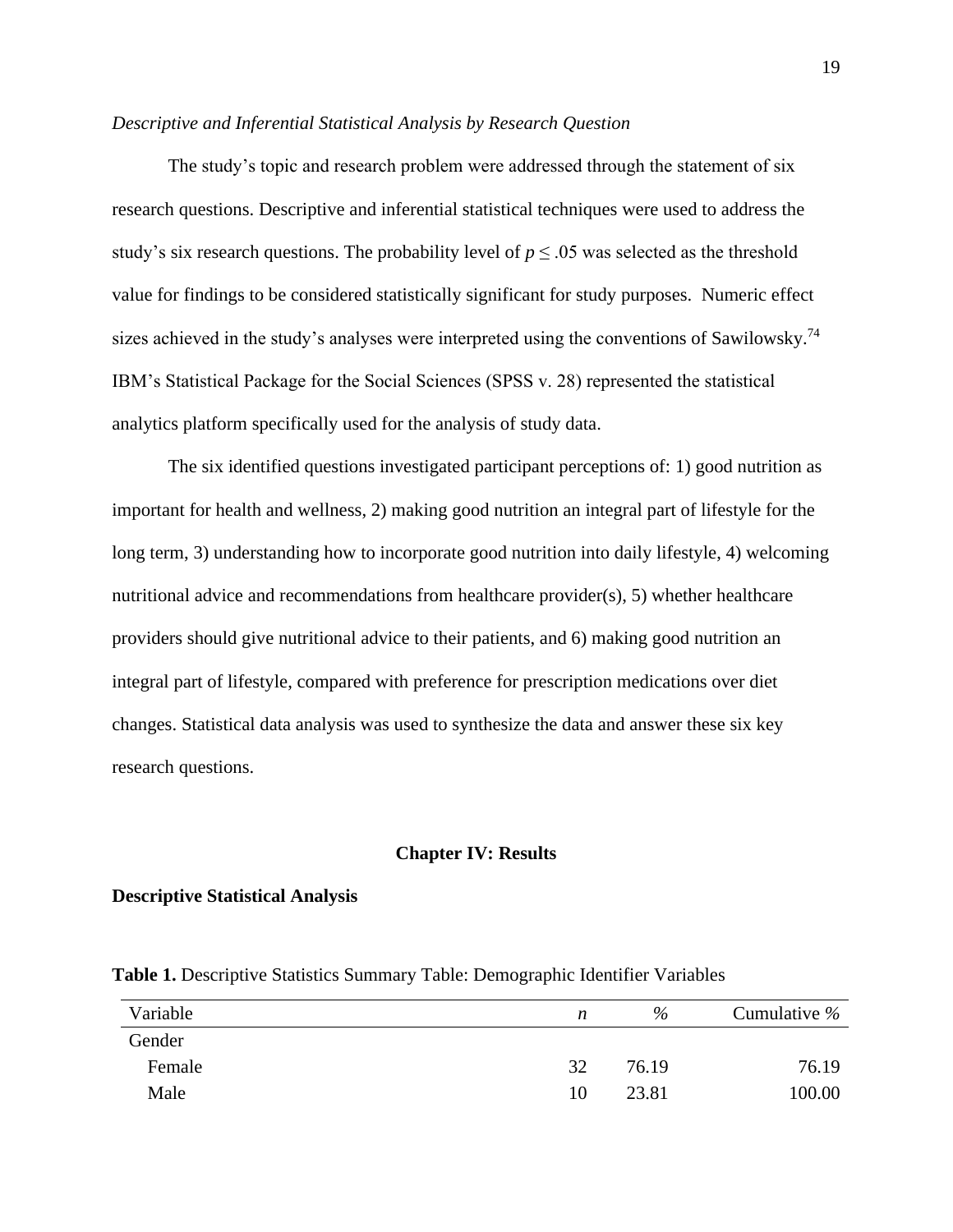| Missing                              | $\boldsymbol{0}$ | 0.00  | 100.00 |
|--------------------------------------|------------------|-------|--------|
| Age                                  |                  |       |        |
| 18-25                                | 33               | 78.57 | 78.57  |
| Over 25                              | 9                | 21.43 | 100.00 |
| Missing                              | $\boldsymbol{0}$ | 0.00  | 100.00 |
| Ethnicity                            |                  |       |        |
| White                                | 27               | 64.29 | 64.29  |
| Non-White                            | 15               | 35.71 | 100.00 |
| Missing                              | $\boldsymbol{0}$ | 0.00  | 100.00 |
| <b>Health Care Consult Frequency</b> |                  |       |        |
| Annually or Over a Few Years         | 24               | 57.14 | 57.14  |
| Few Times per Year                   | 9                | 21.43 | 78.57  |
| Every Few Months or Monthly          | 9                | 21.43 | 100.00 |
| Missing                              | $\boldsymbol{0}$ | 0.00  | 100.00 |
| <b>Medical Treatment Status</b>      |                  |       |        |
| Have not Sought Medical Treatment    | 20               | 47.62 | 47.62  |
| 5 Years or Less                      | 11               | 26.19 | 73.81  |
| 6-10 Years                           | 6                | 14.29 | 88.10  |
| 11-20 Years                          | 3                | 7.14  | 95.24  |
| Over 20 Years                        | $\mathbf{1}$     | 2.38  | 97.62  |
| Missing                              | $\mathbf{1}$     | 2.38  | 100.00 |
| Medications                          |                  |       |        |
| None                                 | 30               | 71.43 | 71.43  |
| $1$ to $5$                           | 11               | 26.19 | 97.62  |
| 6 to 10                              | 1                | 2.38  | 100.00 |
| Missing                              | $\overline{0}$   | 0.00  | 100.00 |
| <b>Chronic Condition Status</b>      |                  |       |        |
| No Chronic Health Issues             | 19               | 45.24 | 45.24  |
| <b>Chronic Health Issues</b>         | 23               | 54.76 | 100.00 |
| Missing                              | $\mathbf{0}$     | 0.00  | 100.00 |

Table 1 contains summary of findings for the descriptive statistical evaluation of the study's demographic identifying information.

| Table 2. Internal Reliability Summary Table |  |  |  |
|---------------------------------------------|--|--|--|
|---------------------------------------------|--|--|--|

| Scale     | No. of Items | α | Lower Bound | <b>Upper Bound</b> |
|-----------|--------------|---|-------------|--------------------|
| All Items |              |   |             |                    |

Table 2 contains a summary of findings for the evaluation of the overall internal reliability of study participant response to survey items on the study's research instrument. The lower and upper bounds of Cronbach's α were calculated using a 95.00%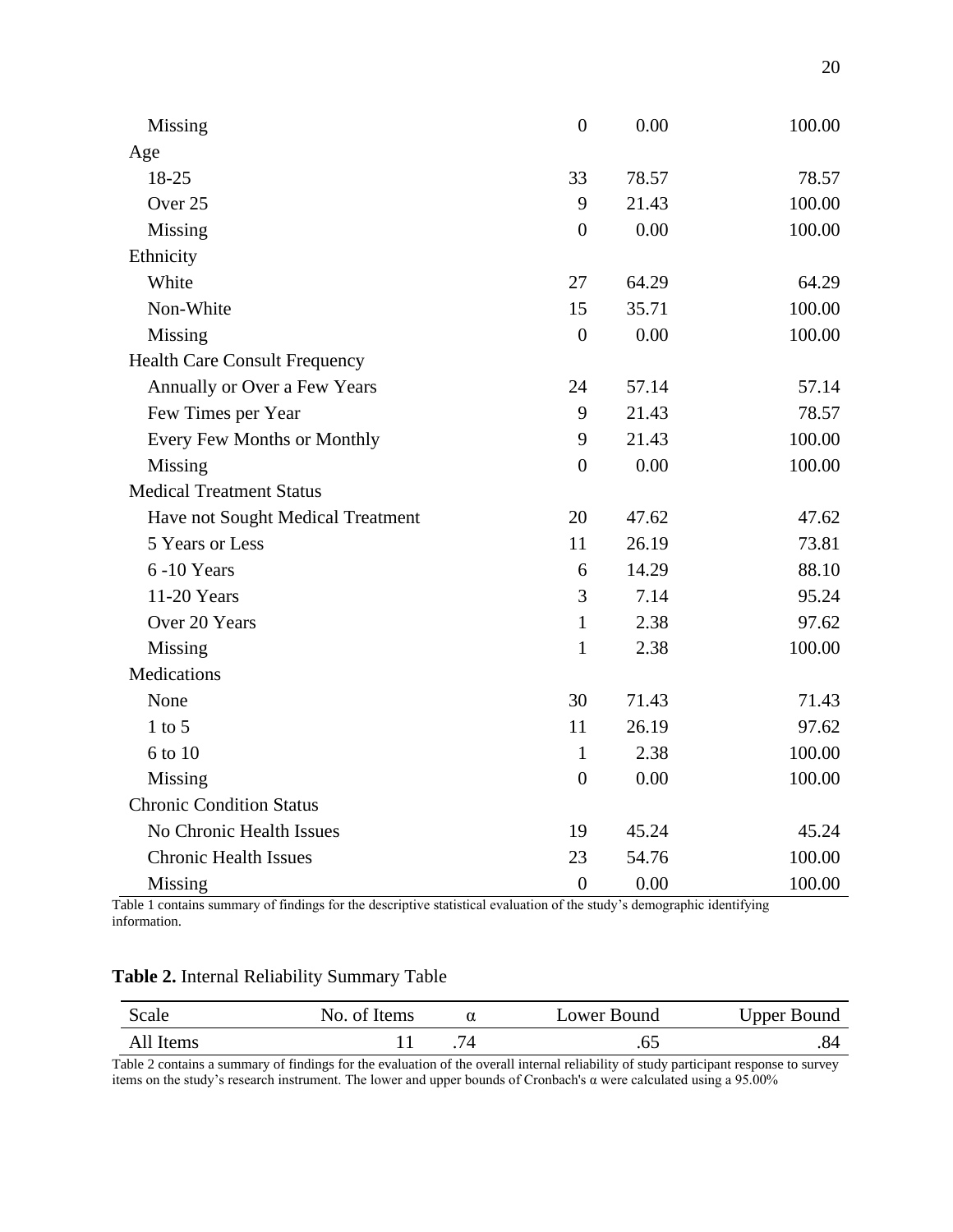confidence interval. The level of internal reliability achieved in the study was considered acceptable to good at a = .74 (95% CI .65 to .84).

### **Summative Experiences and Perspectives Analysis**

|  |  |  |  | Table 3. Healthcare Providers and Medical Specialties: Treatments Given |  |  |
|--|--|--|--|-------------------------------------------------------------------------|--|--|
|--|--|--|--|-------------------------------------------------------------------------|--|--|

| <b>Healthcare Provider Visited</b> | Number of Participants<br>Treated (% of total<br>population) | Number of Participants<br><b>Prescribed Medication</b><br>(% of population treated) | Number of Participants<br><b>Given Nutritional Advice</b><br>(% of population treated) |
|------------------------------------|--------------------------------------------------------------|-------------------------------------------------------------------------------------|----------------------------------------------------------------------------------------|
| <b>Primary Care Providers</b>      | 41 (96.7%)                                                   | 36 (87.8%)                                                                          | 33 (80.5%)                                                                             |
| <b>Urgent Care Clinicians</b>      | 25 (59.5%)                                                   | 24 (96.0%)                                                                          | $6(24.0\%)$                                                                            |
| <b>Emergency Room Clinicians</b>   | 19 (45.2%)                                                   | $9(47.4\%)$                                                                         | 3(15.7%)                                                                               |
| <b>Medical Specialists</b>         | 28 (66.7%)                                                   | 24 (85.7%)                                                                          | 14 (50.0%)                                                                             |
| Dermatologists                     | 26 (63.4%)                                                   | 18 (69.2%)                                                                          | $6(23.1\%)$                                                                            |
| Pediatricians                      | 24 (58.5%)                                                   | 16 (66.7%)                                                                          | 16 (66.7%)                                                                             |
| Obstetrician/Gynecologists         | 12 (29.3%)                                                   | $10(83.3\%)$                                                                        | $4(33.3\%)$                                                                            |
| Radiologists                       | $10(24.4\%)$                                                 | $1(10.0\%)$                                                                         | $0(0.0\%)$                                                                             |
| Neurologists                       | $9(22.0\%)$                                                  | 3(33.3%)                                                                            | $2(22.2\%)$                                                                            |
| Cardiologists                      | 8 (19.5%)                                                    | 3(37.5%)                                                                            | $4(50\%)$                                                                              |
| Podiatrists                        | $7(17.1\%)$                                                  | $2(28.6\%)$                                                                         | $0(0.0\%)$                                                                             |
| <b>General Surgeons</b>            | $6(14.6\%)$                                                  | $2(33.3\%)$                                                                         | 1(16.7%)                                                                               |
| Psychiatrists                      | $6(14.6\%)$                                                  | 4(66.7%)                                                                            | $2(33.3\%)$                                                                            |
| Urologists                         | $6(14.6\%)$                                                  | $5(83.3\%)$                                                                         | 1(16.7%)                                                                               |
| Immunologists                      | $5(12.2\%)$                                                  | $3(60.0\%)$                                                                         | $2(40.0\%)$                                                                            |
| Pulmonologists                     | $4(9.8\%)$                                                   | $4(100.0\%)$                                                                        | $0(0.0\%)$                                                                             |
| <b>Orthopedic Physicians</b>       | $3(7.2\%)$                                                   | 2(66.7%)                                                                            | $1(33.3\%)$                                                                            |
| Gastroenterologists                | $2(4.9\%)$                                                   | $1(50.0\%)$                                                                         | $1(50.0\%)$                                                                            |
| Hematologists                      | $1(2.4\%)$                                                   | $0(0.0\%)$                                                                          | $0(0.0\%)$                                                                             |
|                                    |                                                              |                                                                                     |                                                                                        |

# **Table 4.** Treatments Given by Medical Specialists for Chronic Diseases

| Medical Specialist Visited | Number of Participants<br>with Chronic Illness | Number of Participants<br>Prescribed Medication | Number of Participants<br>Given Nutritional Advice |
|----------------------------|------------------------------------------------|-------------------------------------------------|----------------------------------------------------|
|                            | Treated                                        | (% of population treated)                       | (% of population treated)                          |
| <b>Pediatricians</b>       |                                                | $6(85.7\%)$                                     | 5 (71.4%)                                          |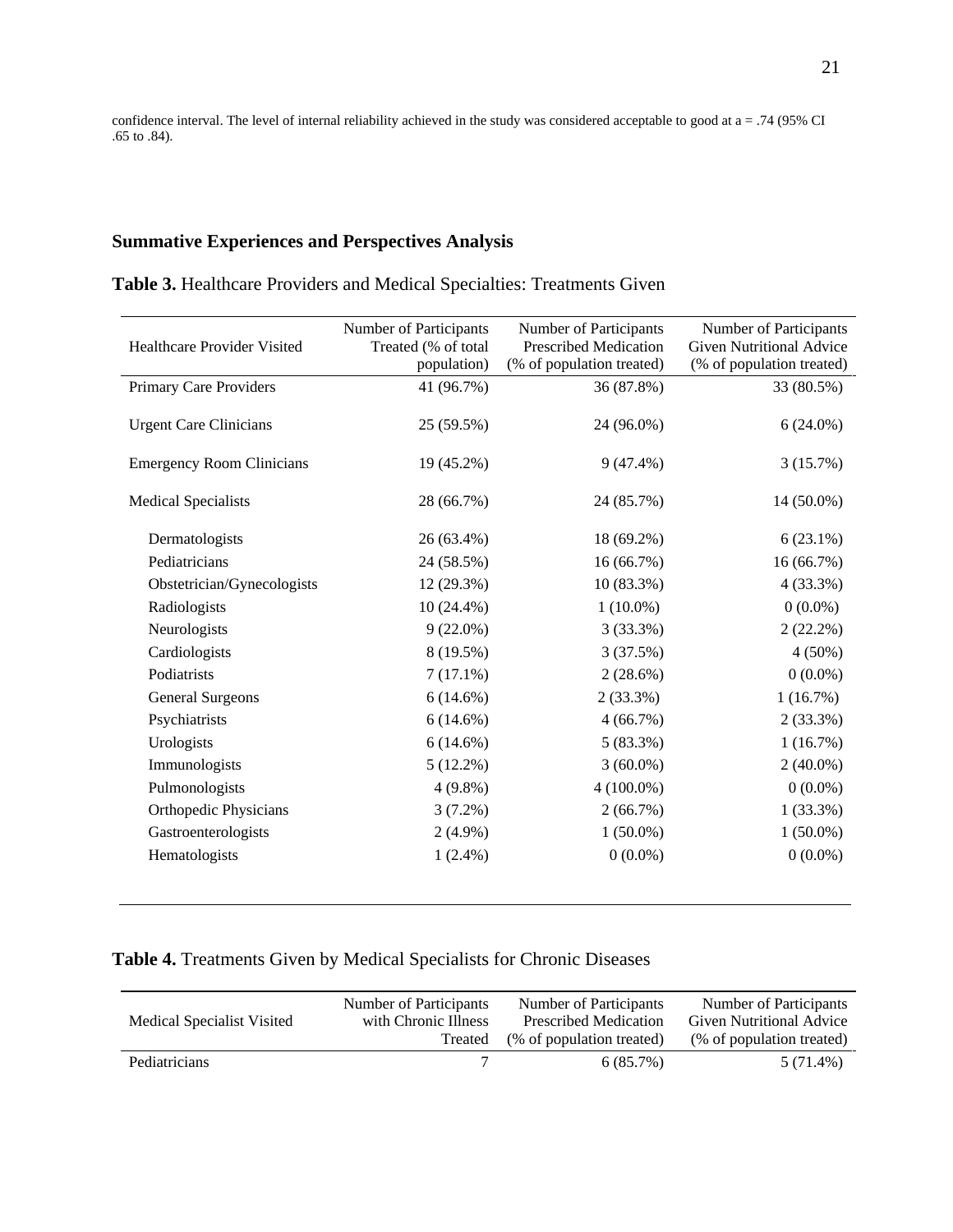| Dermatologists             | 5              | $5(100.0\%)$ | $2(40.0\%)$  |
|----------------------------|----------------|--------------|--------------|
| Psychiatrists              | $\overline{4}$ | $4(100.0\%)$ | $3(75.0\%)$  |
| Cardiologists              | 3              | 2(66.7%)     | 2(66.7%)     |
| Obstetrician/Gynecologists | 3              | $3(100.0\%)$ | 1(33.3%)     |
| Pulmonologists             | 3              | $3(100.0\%)$ | $0(0.0\%)$   |
| Gastroenterologists        | $\mathbf{2}$   | $2(100.0\%)$ | $2(100.0\%)$ |
| <b>General Surgeons</b>    | $\overline{2}$ | $1(50.0\%)$  | $0(0.0\%)$   |
| Neurologists               | $\mathbf{1}$   | $1(100.0\%)$ | $1(100.0\%)$ |
| Immunologists              | $\mathbf{1}$   | $1(100.0\%)$ | $1(100.0\%)$ |
| Podiatrists                | $\mathbf{1}$   | $0(0.0\%)$   | $0(0.0\%)$   |
| Radiologists               | 1              | $1(100\%)$   | $0(0.0\%)$   |
|                            |                |              |              |

# **Table 5.** Chronic Diseases Represented in Population Studied

| <b>Chronic Disease</b>                          | Number of Participants with Chronic Disease<br>(% of total chronic patients) |
|-------------------------------------------------|------------------------------------------------------------------------------|
| asthma                                          | $9(39.1\%)$                                                                  |
| hypertension (high blood pressure)              | $6(26.1\%)$                                                                  |
| major depressive disorder                       | $6(26.1\%)$                                                                  |
| generalized anxiety disorder                    | $6(26.1\%)$                                                                  |
| attention-deficit/hyperactivity disorder (ADHD) | $4(17.4\%)$                                                                  |
| polycystic ovarian syndrome (PCOS)              | $3(13.0\%)$                                                                  |
| obesity                                         | 2(8.7%)                                                                      |
| arthritis (osteoarthritis and rheumatoid)       | 2(8.7%)                                                                      |
| diabetes (type I)                               | $1(4.3\%)$                                                                   |
| diabetes (type II)                              | $1(4.3\%)$                                                                   |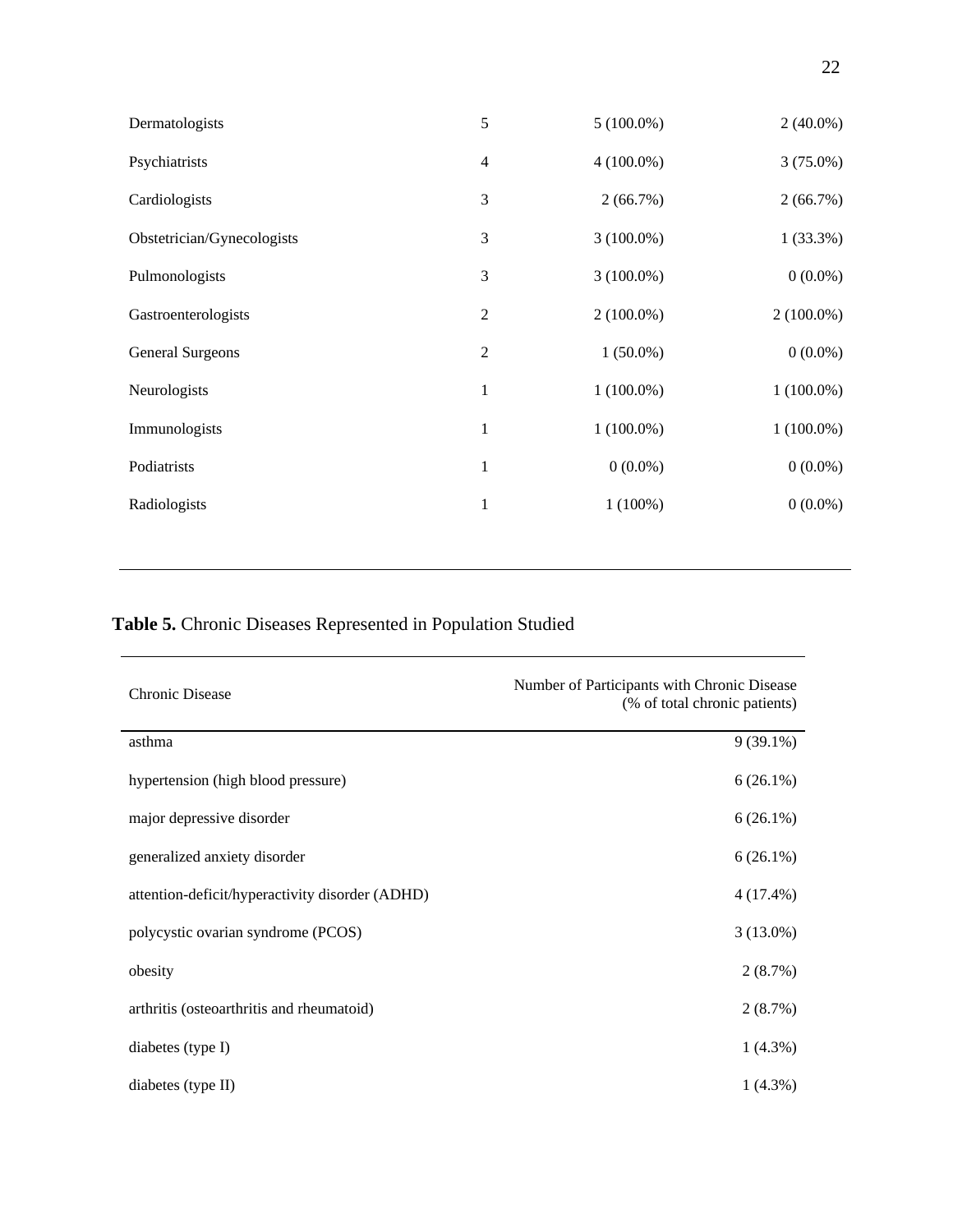| heart disease                                | $1(4.3\%)$ |
|----------------------------------------------|------------|
| cancer                                       | $1(4.3\%)$ |
| chronic obstructive pulmonary disease (COPD) | $1(4.3\%)$ |
| fibromyalgia                                 | $1(4.3\%)$ |
| irritable bowel syndrome (IBS)               | $1(4.3\%)$ |

# **Figure 1.** Likert-Scale Personal Stance Question #1 Results



**Figure 2.** Likert-Scale Personal Stance Question #2 Results



I want to make good nutrition an integral part of my lifestyle for the long term. 42 responses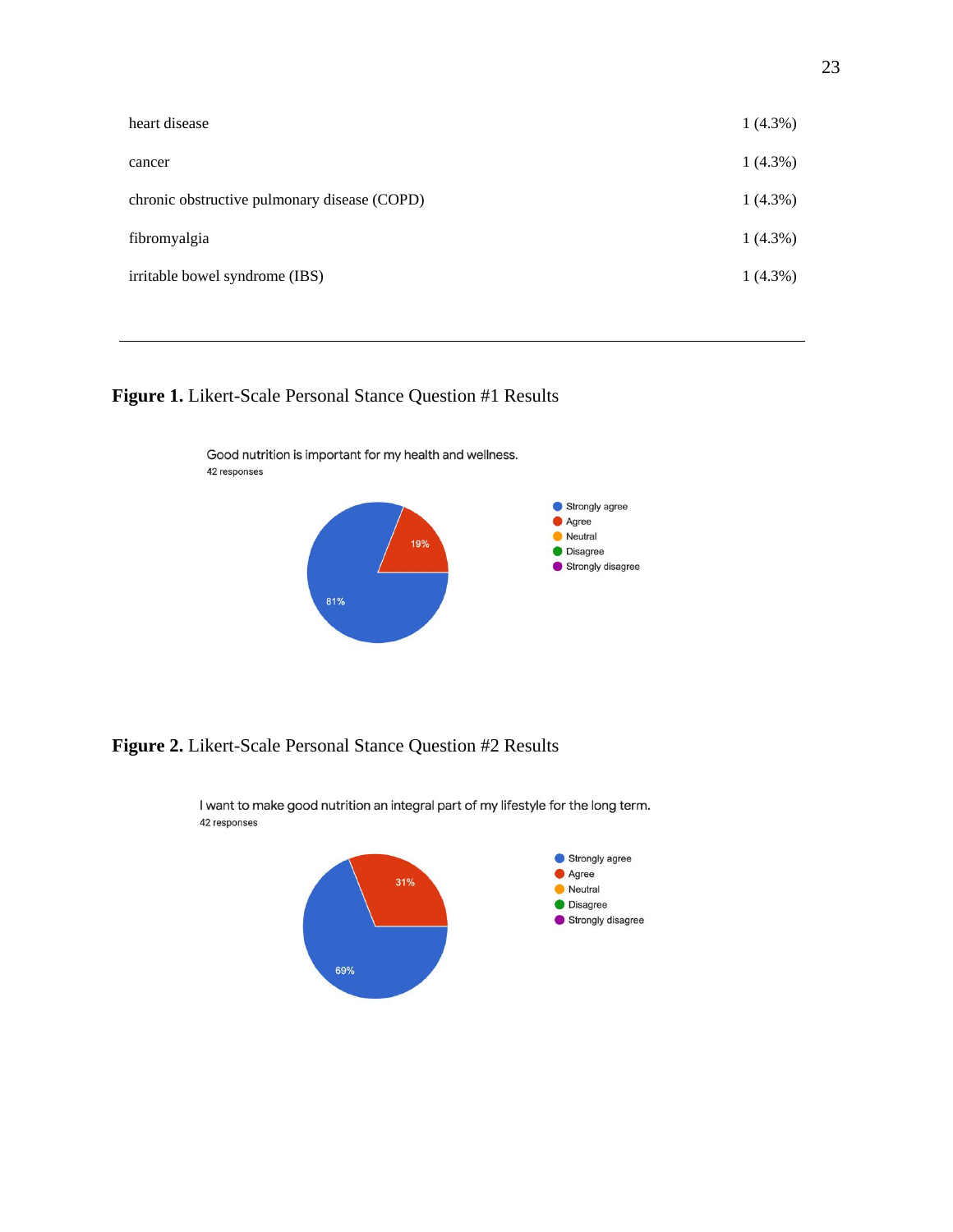



I put forth effort to practice good nutrition in my everyday life. 42 responses

**Figure 4.** Likert-Scale Personal Stance Question #4 Results

I understand how to incorporate good nutrition into my daily lifestyle in a way that works for me and supports my long-term health. 42 responses



**Figure 5.** Likert-Scale Personal Stance Question #5 Results

My healthcare provider(s) has/have successfully helped me understand how to incorporate good nutrition into my daily lifestyle in a way that works for me and supports my long-term health. 42 responses

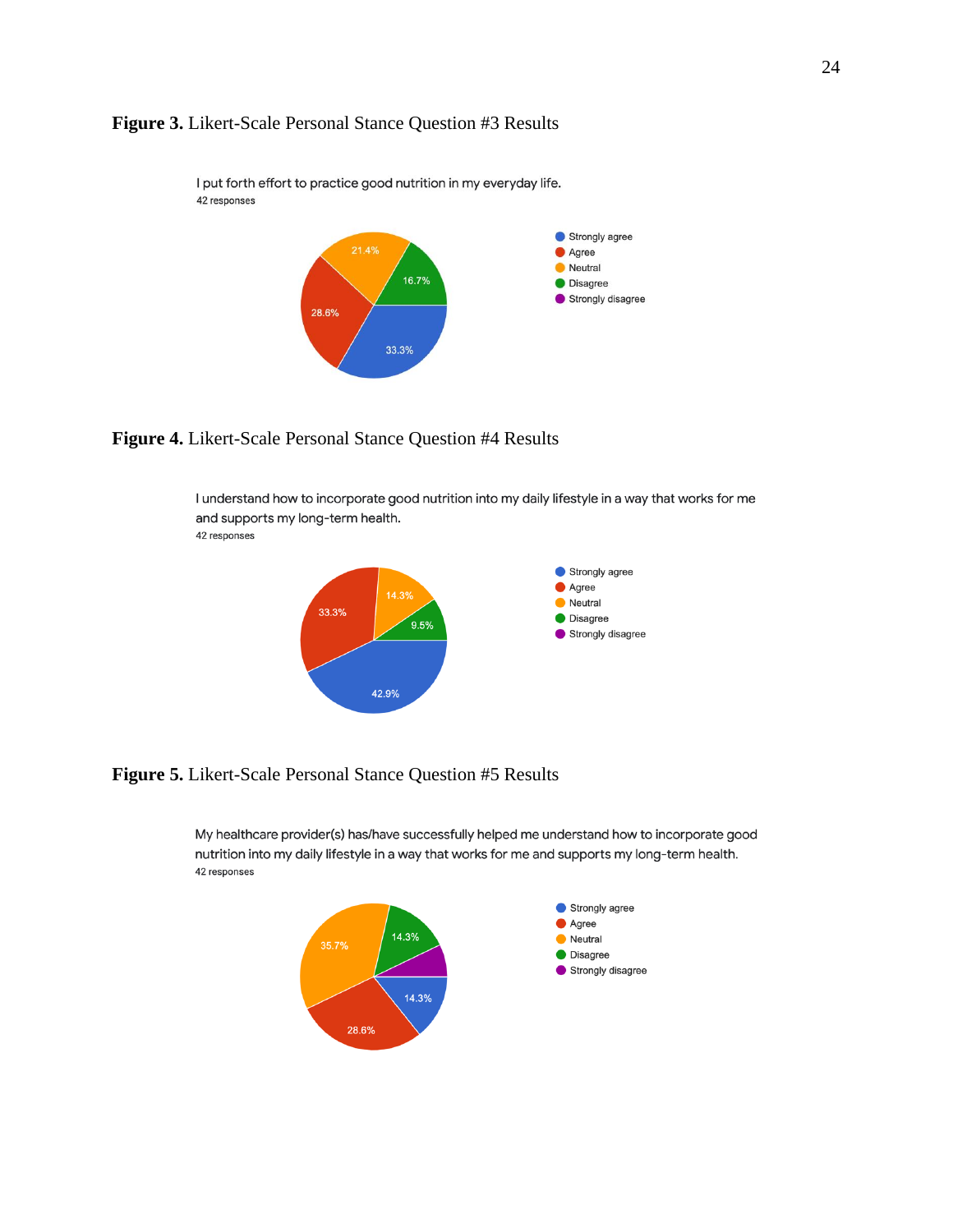



I would welcome nutritional advice and recommendations from my healthcare provider(s). 42 responses



Healthcare providers should give nutritional advice to their patients. 42 responses



**Figure 8.** Likert-Scale Personal Stance Question #8 Results

I would do my best to implement any nutritional recommendations from my healthcare provider(s). 42 responses

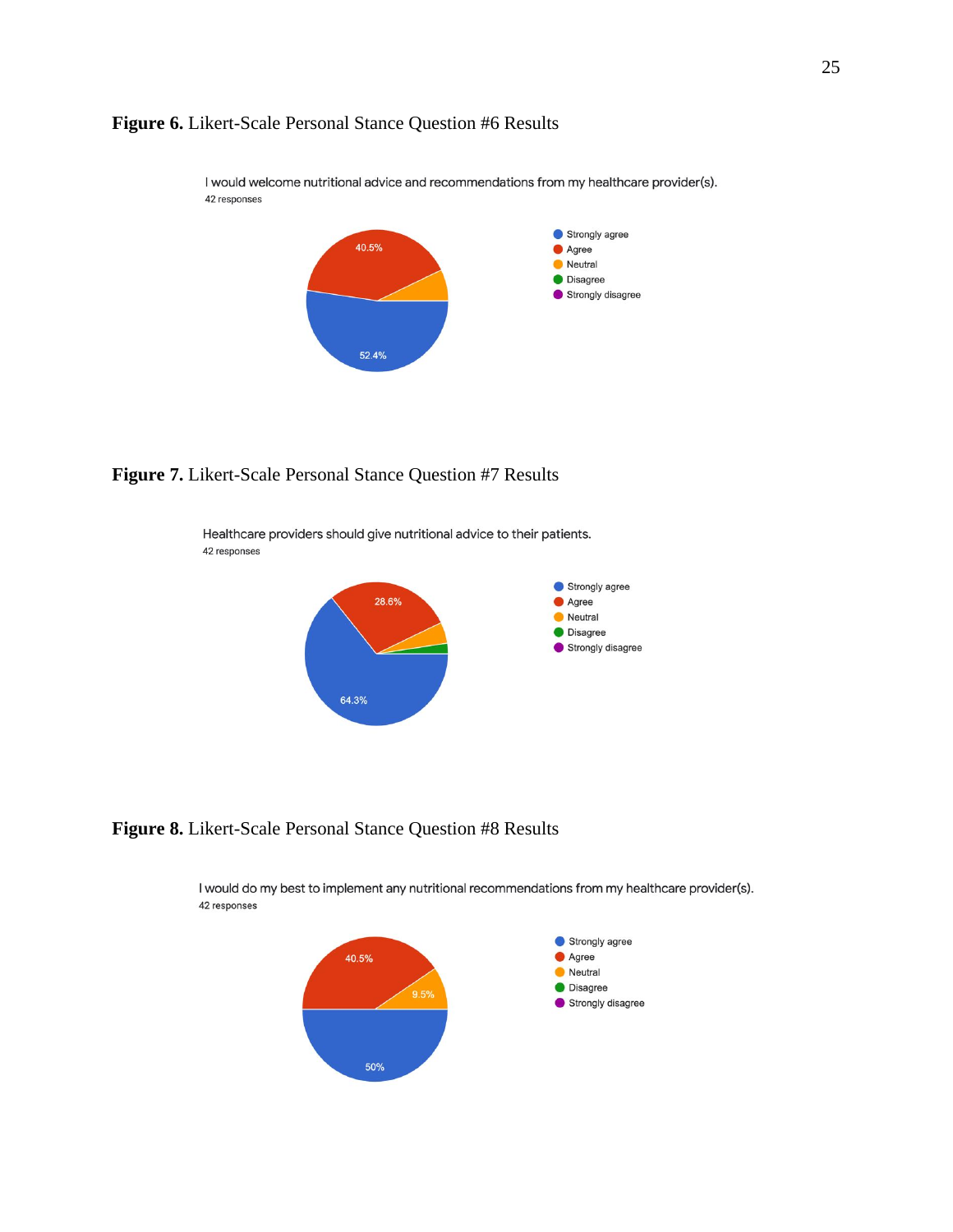



**Figure 10.** Likert-Scale Personal Stance Question #10 Results

Good nutrition can help improve chronic health condition(s). 42 responses



**Figure 11.** Likert-Scale Personal Stance Question #11 Results



Good nutrition can reverse chronic health condition(s). 42 responses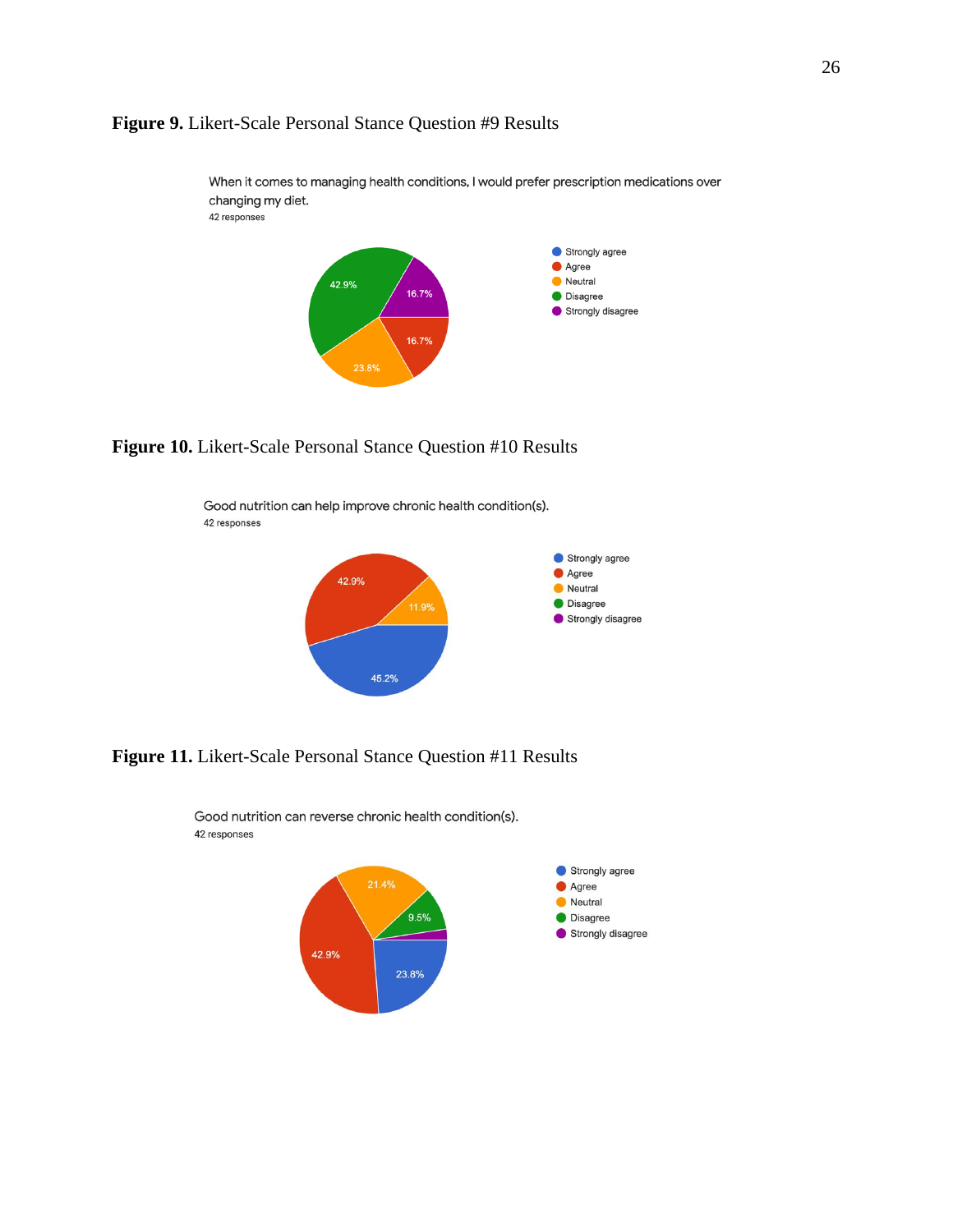#### **Descriptive and Inferential Statistical Analysis by Research Question**

*Research Question #1: To what degree did study participants perceive good nutrition as important for their health and wellness?*

Study participants were in complete agreement with 19.0% agreeing  $(n = 8)$  and 81.0% strongly agreeing  $(n = 34)$  with the notion that good nutrition is important for health and wellness. The statistical significance of study participant mean score response to perceptions of good nutrition as important for health and wellness was addressed using the one sample *t* test statistical technique. As a result, the mean score response for perceptions of good nutrition as important for health and wellness was statistically significant ( $t$   $(41) = 29.51$ ;  $p < .001$ ). The magnitude of effect for study participant response was, moreover, considered huge at  $d = 4.55$ . Table 6 contains a summary of findings for study participant perceptions of good nutrition as important for health and wellness.

**Table 6.** Summary Table: Perceptions of Good Nutrition as Important for Health and Wellness

| Variable                         |      |          |       |         |      |
|----------------------------------|------|----------|-------|---------|------|
| Good Nutrition/Health & Wellness | 4.81 | $0.40 -$ | 29.51 | < 0.001 | 4.55 |

Degrees of Freedom for the *t*-statistic = 41. *d* represents Cohen's *d.*

*Research Question #2: Was there a statistically significant difference in study participant perceptions of making good nutrition an integral part of lifestyle for the long term by participant chronic health issue status?*

The statistical significance of mean score difference in study participant perceptions of making good nutrition an integral part of lifestyle for the long term was addressed using the *t* test of Independent Means. As a result, the mean score difference of 0.30 favoring the perceptions of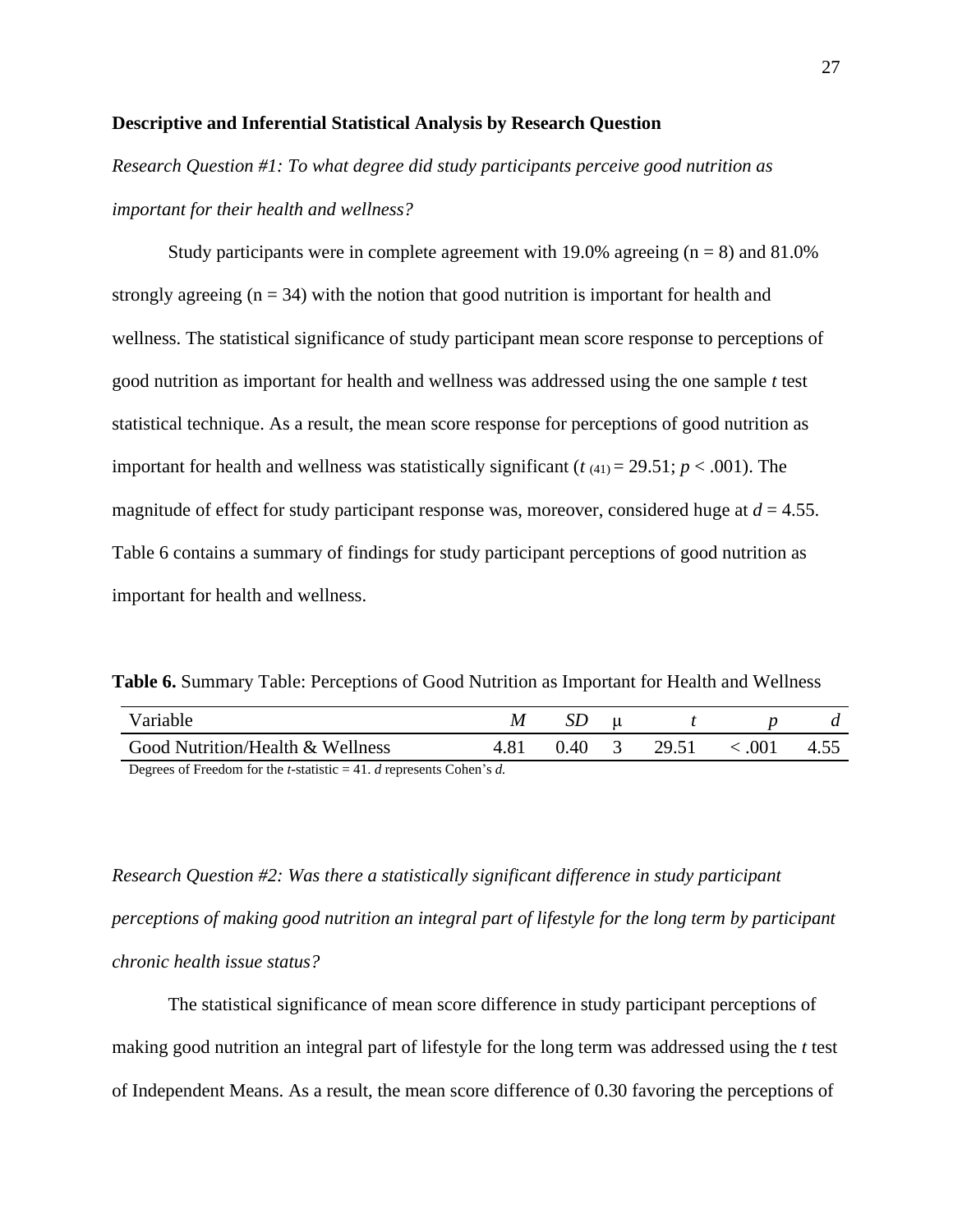study participants with chronic health issues was statistically significant ( $t$  ( $32.98$ ) = 2.10; p = .02). The magnitude of effect for the difference in perceptions of making good nutrition an integral part of lifestyle for the long term was considered between medium and large at  $d = 0.66$ . Table 7 contains a summary of findings for study participant perceptions of good nutrition as an integral part of lifestyle for the long term by chronic health issue status.

**Table 7.** Summary Table: Perceptions of Making Good Nutrition an Integral Part of Lifestyle for the Long Run Comparison by Chronic Health Issues Status of Participants

|                                    | No Chronic Health<br><i>Issues</i> |      | Chronic Health<br><i>Issues</i> |      |                              |   |
|------------------------------------|------------------------------------|------|---------------------------------|------|------------------------------|---|
| Variable                           | M                                  |      | M                               |      |                              | a |
| Good Nutrition for the<br>Long Run | 4.53                               | 0.51 | 4.83                            | 0.39 | $2.10 \quad 02^* \quad 0.66$ |   |

N = 42. Degrees of Freedom for the *t*-statistic = 32.98. *d* represents Cohen's *d.* \**p* < .05

#### *Research Question #3*

*Was there a statistically significant difference in study participant perceptions of understanding how to incorporate good nutrition into daily lifestyle in a way that works and supports long-term health by participant chronic health issue status?*

The statistical significance of mean score difference in study participant perceptions of understanding how to incorporate good nutrition into daily lifestyle in a way that works and supports long-term health was addressed using the *t* test of Independent Means. As a result, the mean score difference of 0.65 favoring the perceptions of study participants with chronic health issues was statistically significant ( $t$   $(29.16) = 2.16$ ; p = .02). The magnitude of effect for the difference in perceptions of understanding how to incorporate good nutrition into daily lifestyle in a way that works and supports long-term health was considered between medium and large at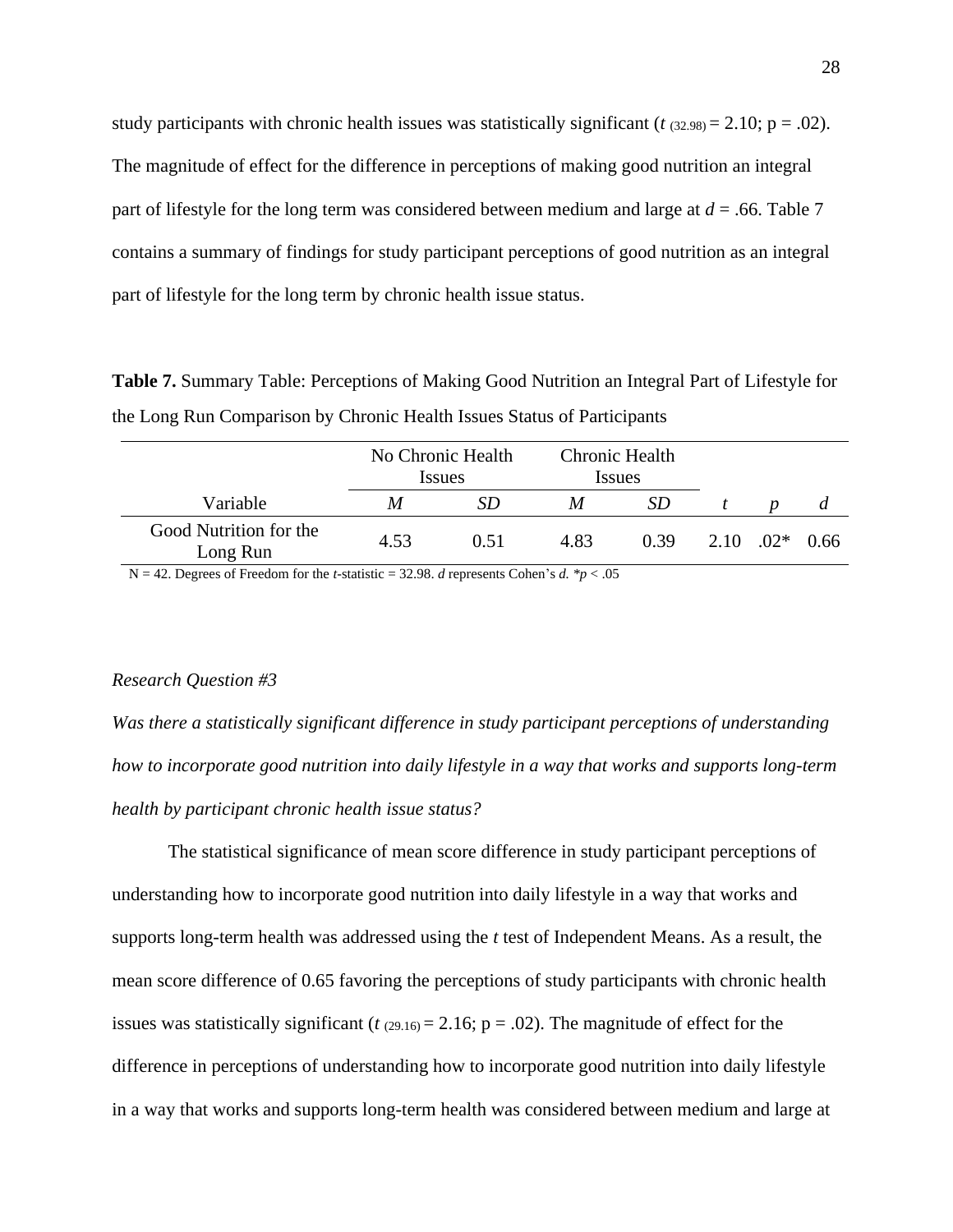*d* = .68. Table 8 contains a summary of findings for study participant perceptions of understanding how to incorporate good nutrition into daily lifestyle in a way that works and supports long-term health by chronic health issue status.

**Table 8.** Summary Table: Perceptions of Understanding How to Incorporate Good Nutrition into Daily Lifestyle in a Way that Works and Supports Long-Term Health Comparison by Chronic Health Issues Status of Participants

|                                      | No Chronic Health Issues |     | <b>Chronic Health Issues</b> |      |      |       |      |
|--------------------------------------|--------------------------|-----|------------------------------|------|------|-------|------|
| Variable                             | M                        |     |                              |      |      |       |      |
| Understanding                        | 3.74                     | -15 | 4 39                         | 0.72 | 2.16 | $02*$ | 0.68 |
| $\mathbf{r}$<br>$\sim$ $\sim$ $\sim$ |                          |     | .                            |      |      |       |      |

N = 42. Degrees of Freedom for the *t*-statistic = 29.16. *d* represents Cohen's *d.*

*Research Question #4: Was there a statistically significant difference in study participant perceptions of welcoming nutritional advice and recommendations from healthcare provider(s) by participant chronic health issue status?*

The statistical significance of mean score difference in study participant perceptions of welcoming nutritional advice and recommendations from healthcare provider(s) was addressed using the *t* test of Independent Means. As a result, the mean score difference of 0.44 favoring the perceptions of study participants with chronic health issues was statistically significant  $(t_{(40)} =$ 2.38;  $p = .01$ ). The magnitude of effect for the difference in perceptions of welcoming nutritional advice and recommendations from healthcare provider(s) was considered approximating a large effect at *d* = .74. Table 9 contains a summary of findings for study participant perceptions of welcoming nutritional advice and recommendations from healthcare provider(s) by chronic health issue status.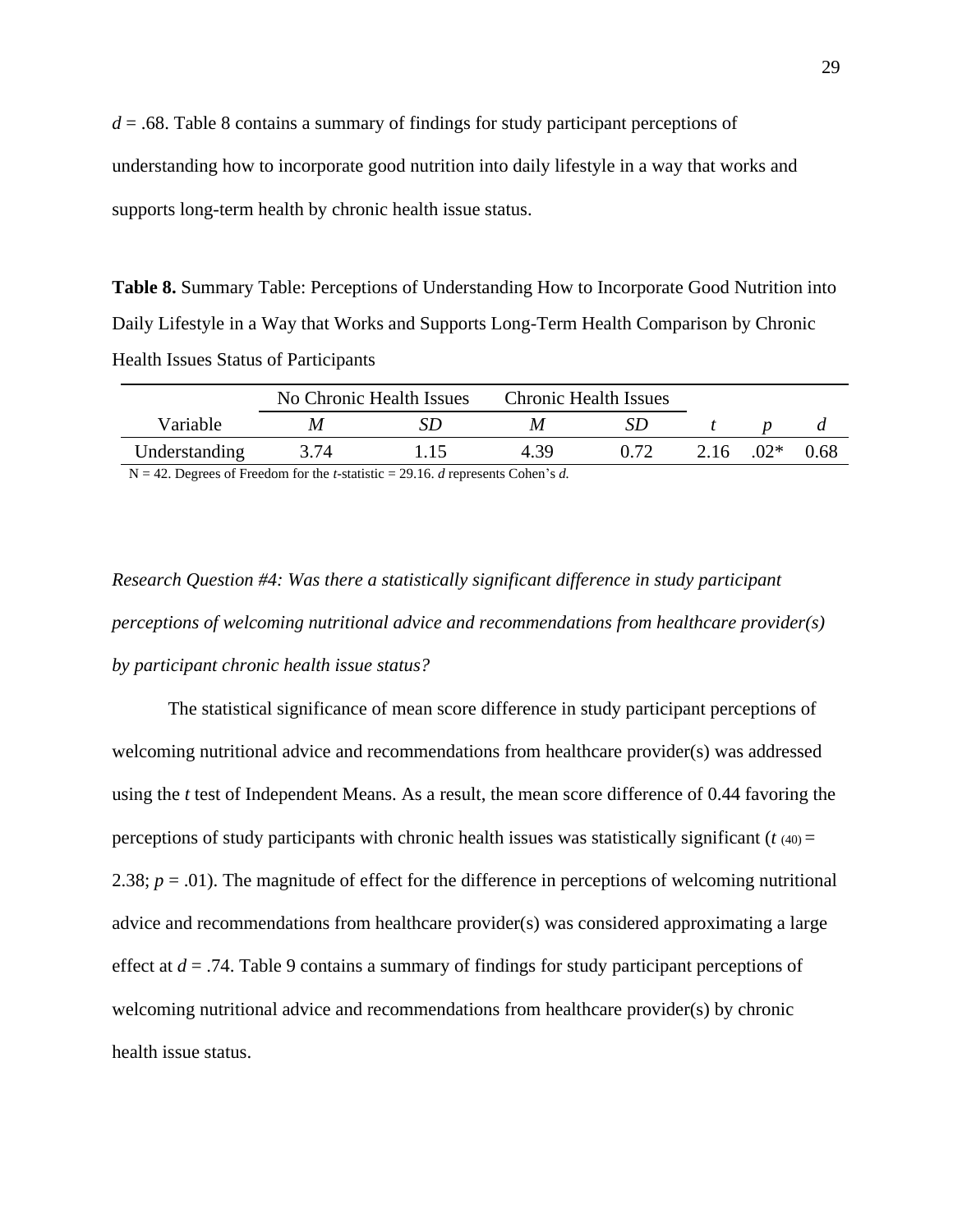|                         | No Chronic Health Issues |      | <b>Chronic Health Issues</b> |  |         |     |      |
|-------------------------|--------------------------|------|------------------------------|--|---------|-----|------|
| Variable                |                          |      |                              |  |         |     |      |
| <b>Welcoming Advice</b> |                          | 0.63 | 4.65                         |  | $-2.38$ | .01 | 0.74 |

**Table 9.** Summary Table: Perceptions of Welcoming Nutritional Advice and Recommendations from Health care Providers Comparison by Chronic Health Issues Status of Participants

N = 42. Degrees of Freedom for the *t*-statistic = 40. *d* represents Cohen's *d.*

*Research Question #5: Was there a statistically significant difference in study participant perceptions that healthcare providers should give nutritional advice to their patients by participant chronic health issue status?*

The statistical significance of mean score difference in study participant perceptions that healthcare providers should give nutritional advice to their patients was addressed using the *t* test of Independent Means. As a result, the mean score difference of 0.52 favoring the perceptions of study participants with chronic health issues was statistically significant ( $t$  (24.87) = 2.38;  $p = .01$ ). The magnitude of effect for the difference in perceptions that healthcare providers should give nutritional advice to their patients was considered approximating a large effect large at *d* = .78. Table 10 contains a summary of findings for study participant perceptions that healthcare providers should give nutritional advice to their patients by chronic health issue status.

**Table 10.** Summary Table: Perceptions that Health Care Provider Should Give Nutritional Advice to Patients Comparison by Chronic Health Issues Status of Participants

|                                                                    | No Chronic Health Chronic Health<br><i>Issues</i> |      | <i>Issues</i> |     |                             |  |
|--------------------------------------------------------------------|---------------------------------------------------|------|---------------|-----|-----------------------------|--|
| Variable                                                           | M                                                 | SD   | M             | -SD |                             |  |
| <b>Health Care Provider Providing</b><br><b>Nutritional Advice</b> | 4.26                                              | 0.87 | 4.78          |     | $0.42$ $2.38$ $01**$ $0.78$ |  |

N = 42. Degrees of Freedom for the *t*-statistic = 24.87. *d* represents Cohen's *d.* \*\**p*  $\leq$  01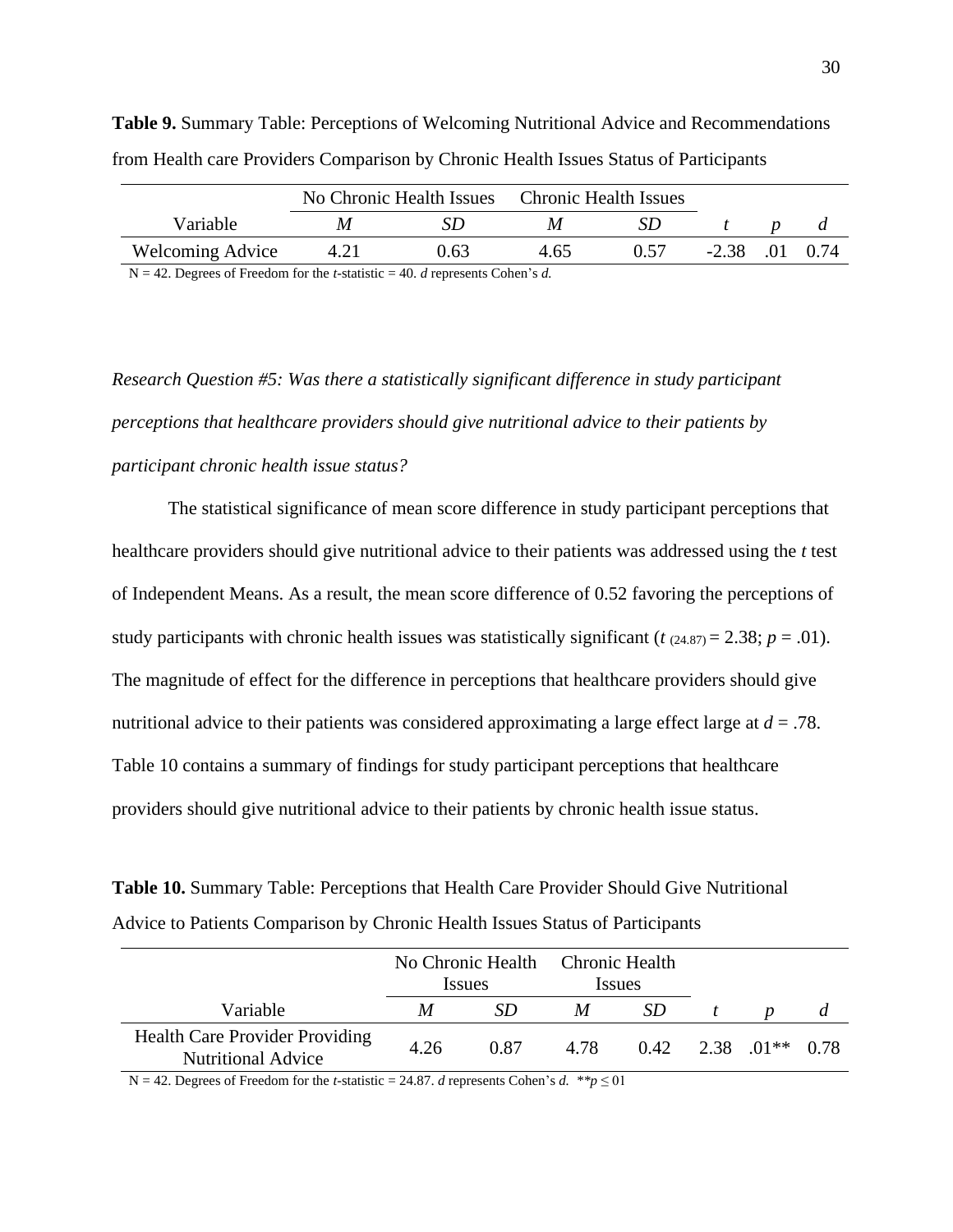*Research Question #6: Were study participant perceptions of making good nutrition an integral part of lifestyle predictive of perceptions of preference for prescription medications over changing diet?*

The simple linear regression statistical technique was used to address the predictive nature of research question six. The predictive model used in research question six was statistically significant (*F* (1,40) = 6.12,  $p = .02$ ,  $R^2 = .13$ ), indicating that approximately 13.27% of the variance in perceptions of preference of prescription medications over diet change is explainable by perceptions of making good nutrition an integral part of lifestyle. Perceptions of making good nutrition an integral part of lifestyle was inversely statistically significantly predictive of preference of prescription medications over diet change ( $B = -0.75$ ,  $t_{(40)} = -2.47$ ,  $p$ ) = .02), indicating that on average, a one-unit increase of perceptions of making good nutrition an integral part of lifestyle will decrease the value of perceptions of preference of prescription medications over diet change by 0.75 units. Table 11 contains a summary of findings for predicting perceptions of preference of prescription medications over diet change by perceptions of making good nutrition an integral part of lifestyle.

**Table 11.** Predicting Perceptions of Preference of Prescription Medications Over Diet Change by Perceptions of Making Good Nutrition an Integral Part of Lifestyle

| Model                   |         | SЕ   | 95.00% CI        |         |       |         |
|-------------------------|---------|------|------------------|---------|-------|---------|
| (Intercept)             | 5.93    | 1.43 | [3.04, 8.82]     | 0.00    | 4.14  | < 0.001 |
| <b>Good Nutrition</b>   | $-0.75$ | 0.30 | $[-1.36, -0.14]$ | $-0.36$ | -2.47 | $.02*$  |
| $*_{\mathcal{D}} < .05$ |         |      |                  |         |       |         |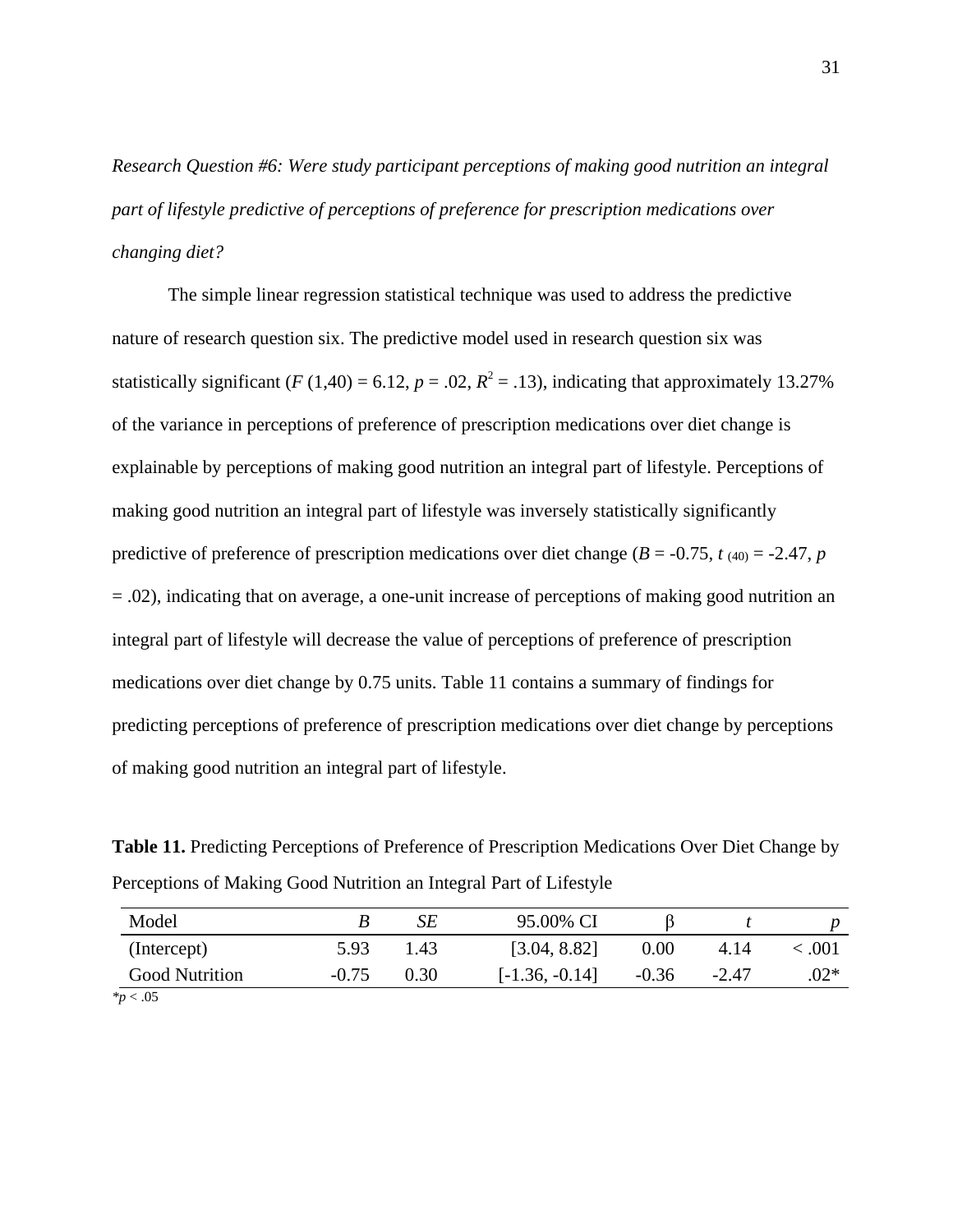#### **Chapter V: Discussion**

#### **Descriptive Statistical Analysis Findings**

Regarding the descriptive statistical analysis of the study's demographic identifying information, among 42 total participants surveyed, there was nearly an even split between adults who had experienced chronic illness and those who had not  $(23 \text{ chronic and } 19 \text{ non-chronic})$ , providing a helpful balance for comparison between these two populations. Regarding the demographic information evaluated, the majority of the population was female (76.19%), between the ages of 18-25 (78.57%), and white (64.29%), indicating that the results of this study are not representative of the general population. However, the study's sample did include at least one person from every age bracket and ethnic category. Typical frequency of medical office visitation ranged from only a few visits since the age of 18 to multiple times a week, with no typical visitation frequency being predominant, indicating that the population studied included many individuals with only minimal experience in the American healthcare system as well as many with extensive experience. None of the adults surveyed had typically visited healthcare providers more than once a month.

Among all 42 participants surveyed, 47.62% had never sought treatment for a chronic illness, while 26.19% had sought treatment for five years or less, and 9.52% (4 adults) had sought treatment for 11 years or more. These percentages indicate that the population of adults studied who had experienced a chronic illness included many with significant experience seeking treatment from one or more providers, as well as several with very extensive treatment experience who had been seeking treatment for their chronic illness(es) for over a decade. Participants collectively represented a medication status of 0-5 prescribed medications and only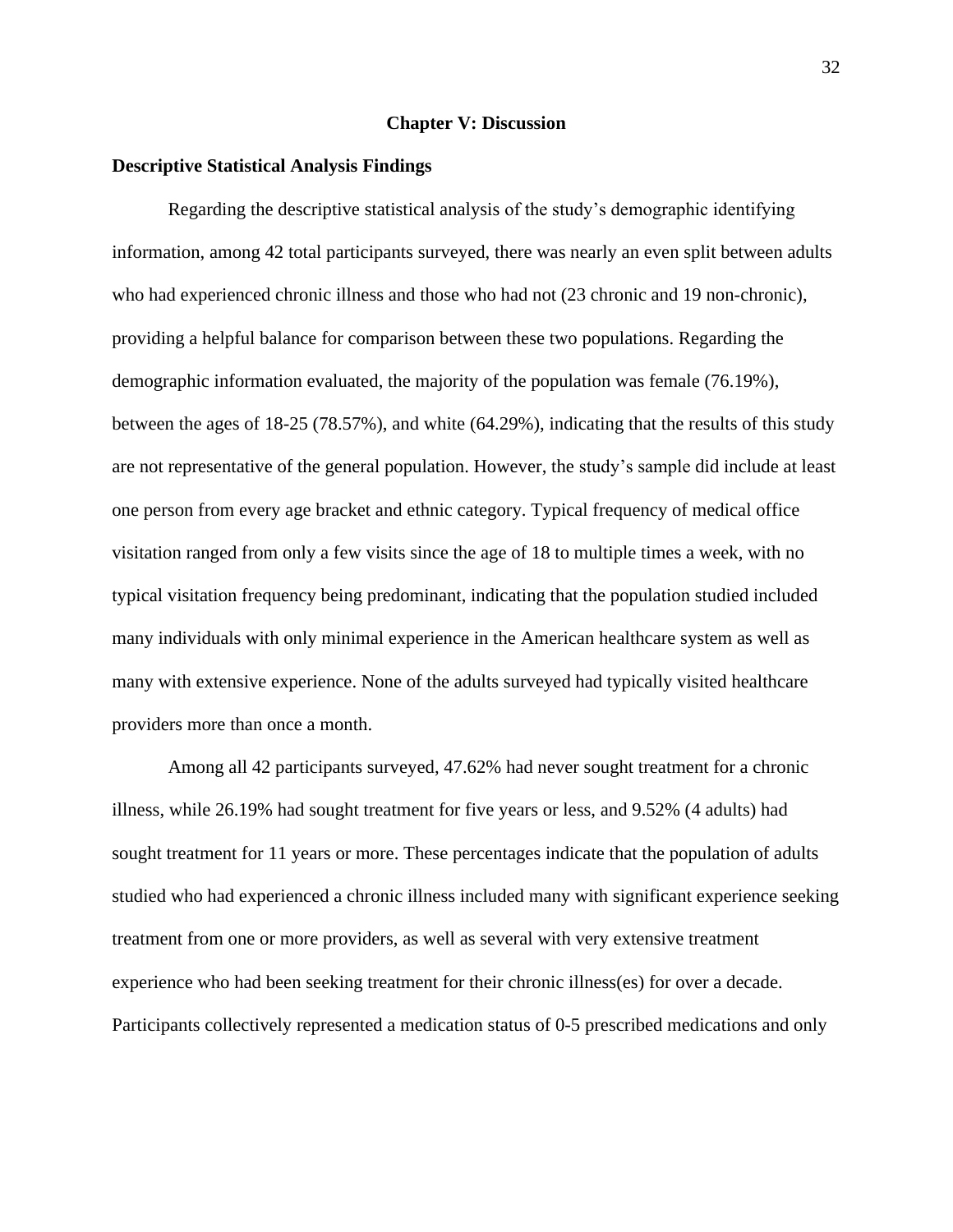one with more than five, indicating that results do not represent the experiences or perspectives of any individuals with excessively high medication profiles.

Finally, an acceptable to good level internal reliability was achieved in the study, indicating that it can be determined with confidence that survey question scores represent what they are intended and designed to represent.

#### **Summative Experiences and Perspectives Analysis Findings**

All but one participant had sought medical advice or treatment from a primary care provider (97.6%), while many had also consulted an urgent care clinician (59.5%), an emergency room clinician (45.2%), and/or a medical specialist (66.7%). At least one participant had consulted every type of medical specialist included in the survey except an alternative or functional medicine doctor, so this specialty is unfortunately not represented in the results.

Patients reported being prescribed medication more often than receiving nutritional recommendations for every type of healthcare provider and medical specialty represented in the study. Only two adults reported that they had never been prescribed medication by any healthcare provider they had seen since the age of 18, while six adults reported that they had never been given nutritional recommendations by any healthcare provider they had seen since the age of 18. Primary care providers were nearly just as likely to prescribe medication as they were to give nutritional recommendations, with nutritional recommendations being given only slightly less frequently. Larger discrepancies between prescription medications and nutritional recommendations were observed in urgent care clinicians, emergency room clinicians, and medical specialists. Urgent care clinicians almost always gave medication but only included nutritional recommendations 24% of the time. Emergency room clinicians were three times as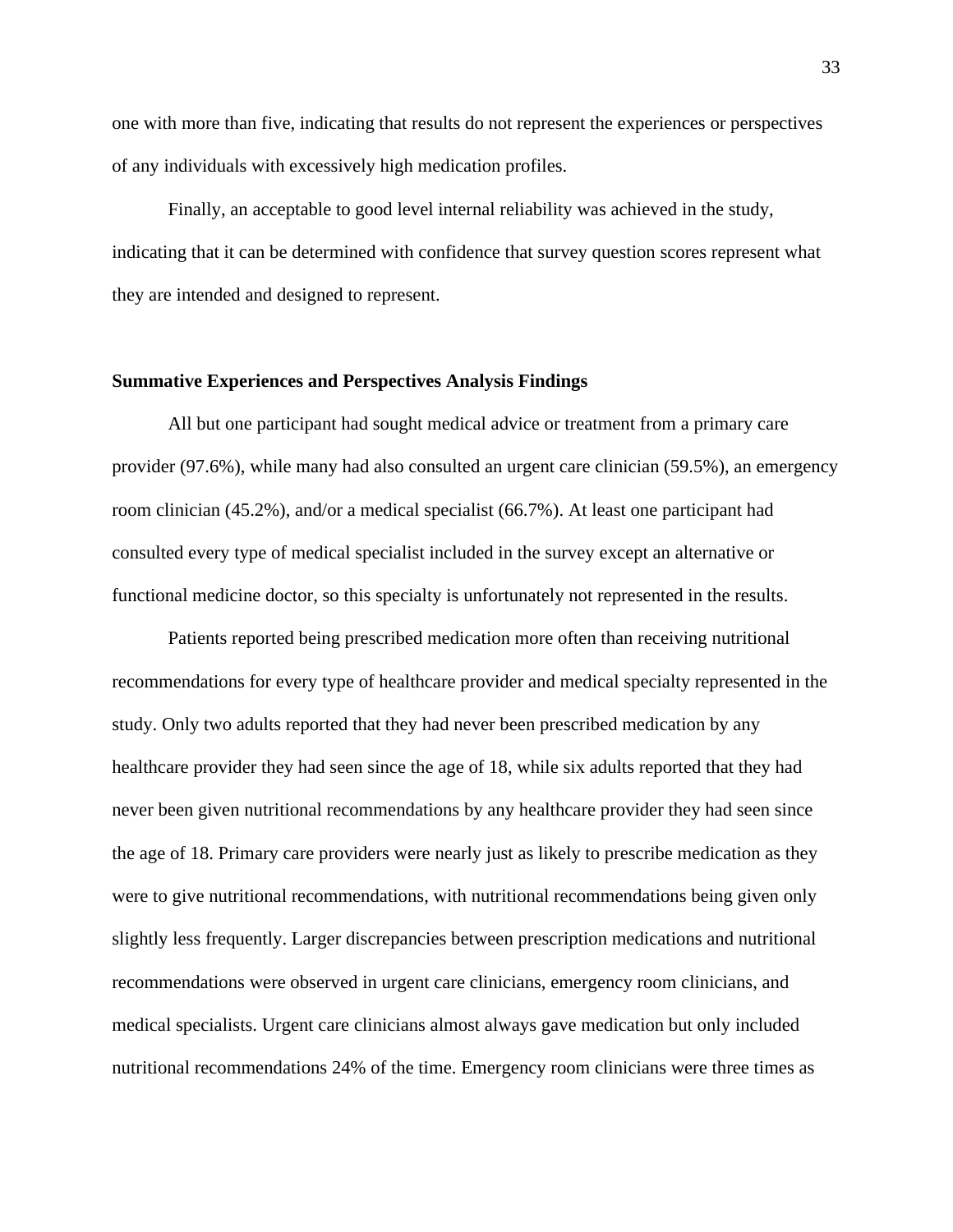likely to prescribe medication than to provide nutritional recommendations. Medical specialists were more likely than urgent care clinicians and emergency room clinicians to provide nutritional recommendations, but less likely than primary care providers collectively.

Medical specialists from every specialty except hematology were reported to have prescribed medications; medical specialists who were reported to have provided nutritional recommendations included specialists from every specialty except hematology, podiatry, pulmonology, and radiology. The only specialties in which medication did not outweigh nutritional recommendations were pediatrics and cardiology. Among 24 patients who had consulted a pediatrician, equal numbers had received prescriptions as had received nutritional recommendations. Similarly, among eight patients who had consulted a cardiologist, three had been prescribed medication while four had received nutritional recommendations.

However, prescription of medication usually outweighed nutritional recommendations in frequency for most specialties, with the gap being much larger for some specialties than others. Dermatologists were three times as likely to include prescription medications in treatment than they were to provide nutritional recommendations. OB/GYNs prescribed medication more than twice as often as nutritional recommendations in treatment. Podiatrists, pulmonologists, and hematologists were never reported to have given nutritional recommendations (though only a handful specialists are represented in this statistic). Only one participant had received nutritional recommendations from a urologist, when 6 participants reportedly consulted one.

There were some statistical similarities and differences for treatments of chronic diseases when these were isolated from general health consultations. Chronic diseases which were included as an option in the survey but not experienced by any participants surveyed included in the population studied included Addison disease, atrial fibrillation, celiac disease, Crohn's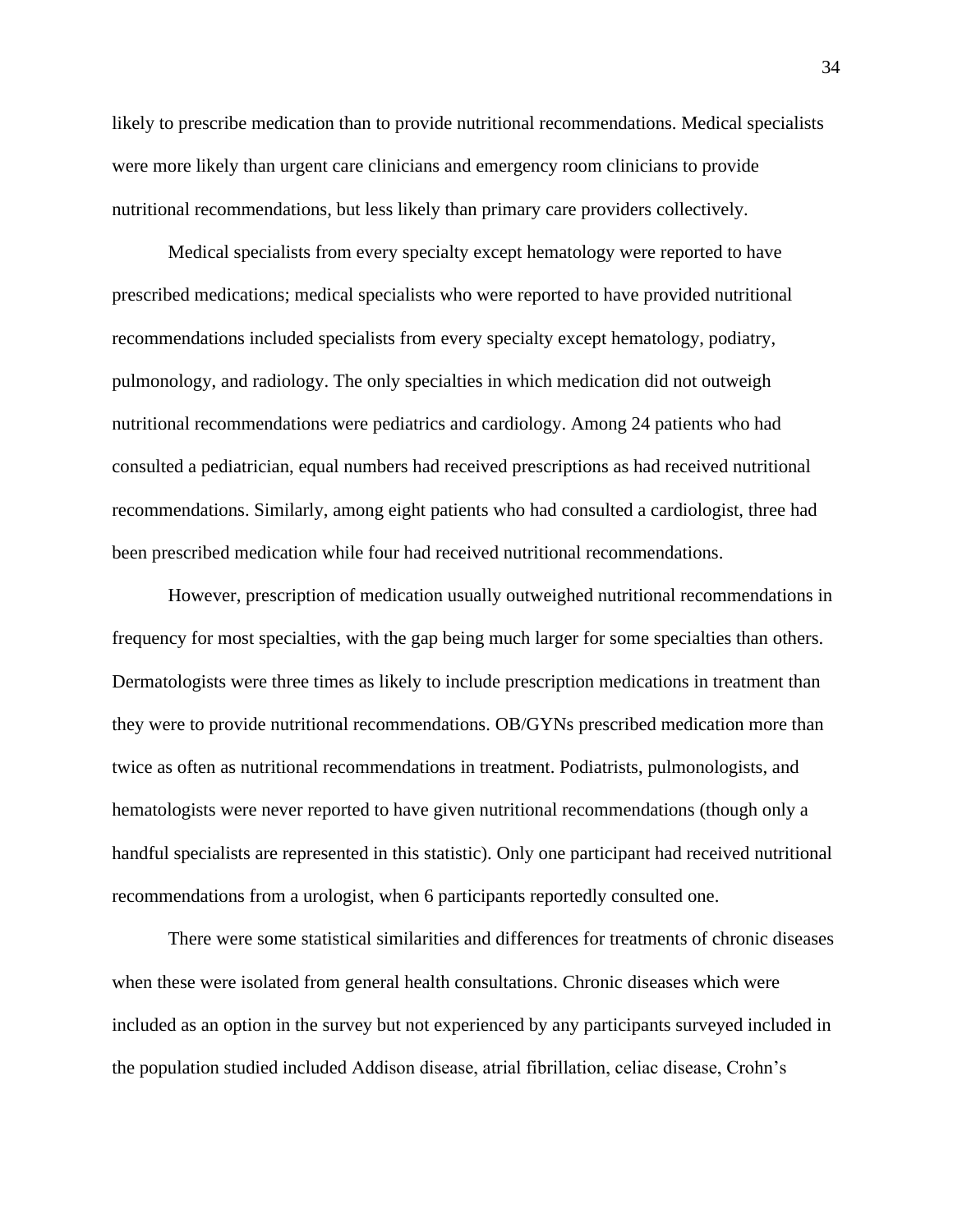disease, heart failure, hepatitis, hyperlipidemia, kidney disease, lung disease, multiple sclerosis, osteoporosis, or stroke. Therefore, these diseases are not represented in the results. For chronic patients as with the general population, frequency of medication prescription usually outweighed nutritional recommendations. Also similarly, pediatricians and cardiologists stood out as including both forms of treatment nearly equally frequently. Dermatologists were significantly more likely to include prescription medication than nutritional recommendations in treatment of chronic diseases as they were in general treatment. Only one OB/GYN out of 3 were reported to have given nutritional recommendations, and no pulmonologists out of 3 were reported to have given any. For other specialties, numbers were too small to make any meaningful comparison.

In the opinion section of the survey, statistics for the overall population studied reflected strong agreement on many topics. All participants agreed that "good nutrition is important for my health and wellness," with 19% agreeing and 81% strongly agreeing. This question reflected the strongest agreement of all Likert-scale type questions. Participants also unanimously reported that "I want to make good nutrition an integral part of my lifestyle for the long term," with 31% agreeing and 69% strongly agreeing. Participants then began to differ on how those beliefs are translated into their everyday lives. For instance, in response to the statement "I put forth effort to practice good nutrition in my everyday life," 21.4% were neutral and 16.7% admitted that they disagreed.

Although all participants desired to pursue a lifestyle of good eating habits, many appeared not to understand how to do so. The majority of participants reported that they understood how to incorporate good nutrition into their daily lifestyle in a way that worked for them and supported their long-term health, with only 23.8% not agreeing. However, participants were somewhat less likely to agree that their healthcare provider had helped with building this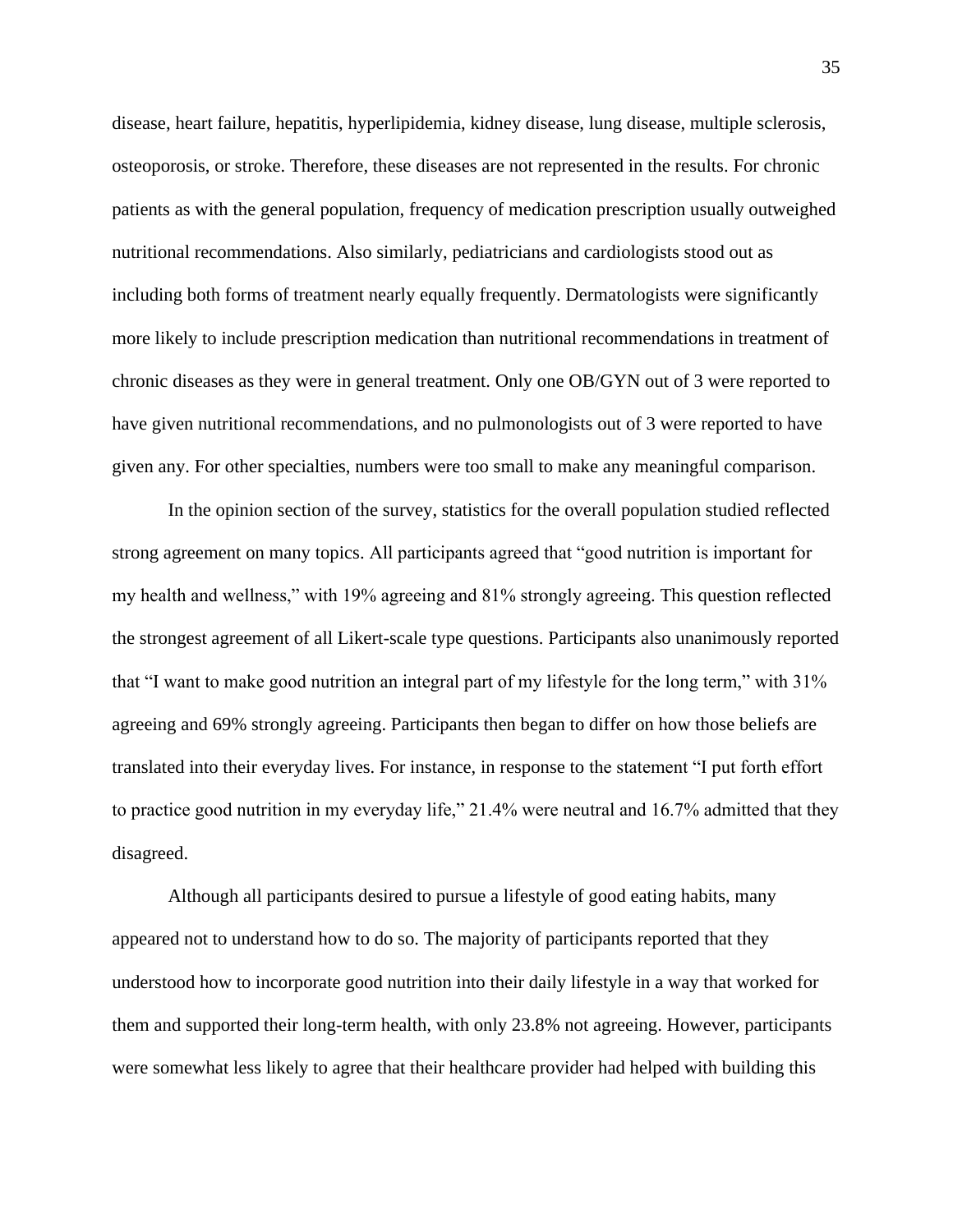understanding. Nine study participants agreed or strongly disagreed (21.4%), and 15 had a neutral stance (35.7%). However, participants in agreement outweighed those in disagreement, indicating that more people perceived that their healthcare provider had played a role in their pursuit of building a sustainable healthy diet than those who did not.

All study participants welcomed nutritional recommendations from their healthcare provider(s), with only three people indicating uncertainty (neutral; 7.1%) and everyone else in agreement or strong agreement (92.9%) with the statement. This did not necessarily indicate that everyone perceived that healthcare providers should provide nutritional advice to their patients as a general norm, as one study participant disagreed with the statement. However, nearly all study participants agreed that healthcare providers should offer nutritional advice to their patients (92.9%) with most people strongly agreeing with the statement (64.3%). There was no disagreement with the statement that "I would do my best to implement any nutritional recommendations from my healthcare provider(s)," with half of study participants strongly agreeing with the statement.

One Likert-scale type personal stance question involved selecting a preference between prescription medication and nutritional recommendations, to compare what patients generally prefer in healthcare treatment to what they actually received from their healthcare providers. The statement was, "When it comes to managing health conditions, I would prefer prescription medications over changing my diet." Seven study participants agreed (16.7%), 10 were neutral (23.8%), 18 disagreed (42.9%), and seven strongly disagreed (16.7%) with the statement. Disagreement thus outweighed agreement with the statement, but those with an agreeing or neutral stance affirm the reality that there are often many variables concerning management of health conditions. In essence, people may agree that nutrition is important for their health, desire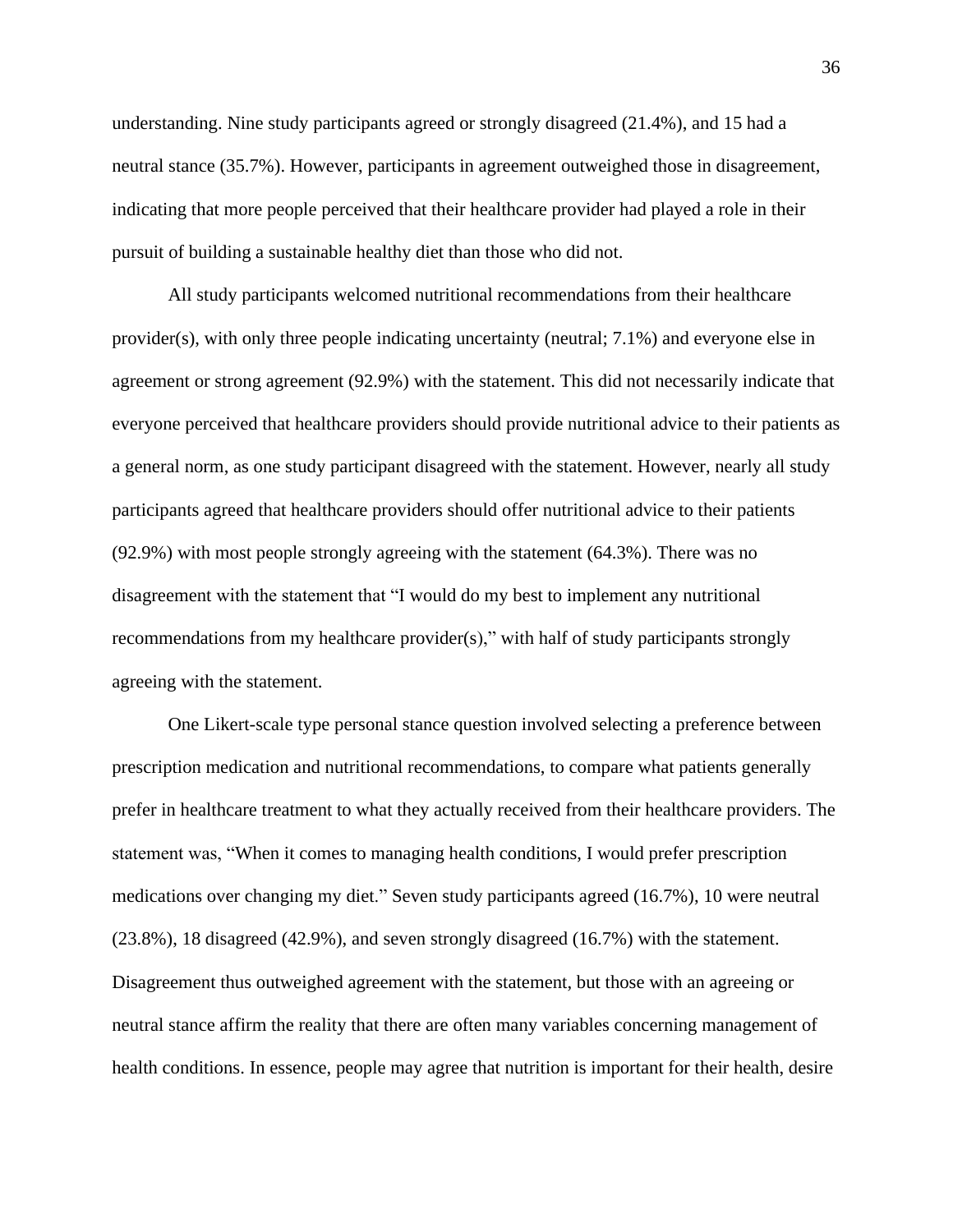to make it a part of their lifestyle, desire nutritional advice from their healthcare provider(s), and desire to implement that nutritional advice, but may still prefer prescription medications over changing their diet. This preference could be due to a belief that a certain health condition is best treated by a certain medication, a belief that medications are easier to incorporate into one's daily life than a diet change, or a variety of other factors.

Study participants also responded to two Likert-scale type questions which evaluated their perceptions of the extent to which good nutrition is useful to individuals suffering from chronic health conditions. No one disagreed that good nutrition can help improve chronic health conditions, indicating that almost all study participants perceived that diet could fulfill a role in managing chronic disease symptoms with nearly half of study participants indicating strong agreement with the statement. However, there was more perceived disagreement regarding whether nutrition can really reverse chronic health conditions. Most study participants agreed or strongly agreed with the statement, a point well-supported in the professional literature on the topic on nutrition's ability to reverse chronic health conditions.

Finally, study participant responses to personal stance short-answer questions were interesting and revealing. Most people reported that they do not believe the current prevalence of nutritional interventions in healthcare is satisfactory, justifying their stance by indicating that nutrition is more often neglected in clinical settings than not, and nutritional advice is not always provided in a comprehensive way that effectively translates to realistic application. Five study participants responded in affirmation of the notion that nutritional interventions have been very prevalent based on their experience, but they represented the minority within the sample of participants with this response. A significant proportion of respondents expressed frustration with insufficient time during healthcare visits for providers to educate their patients and discuss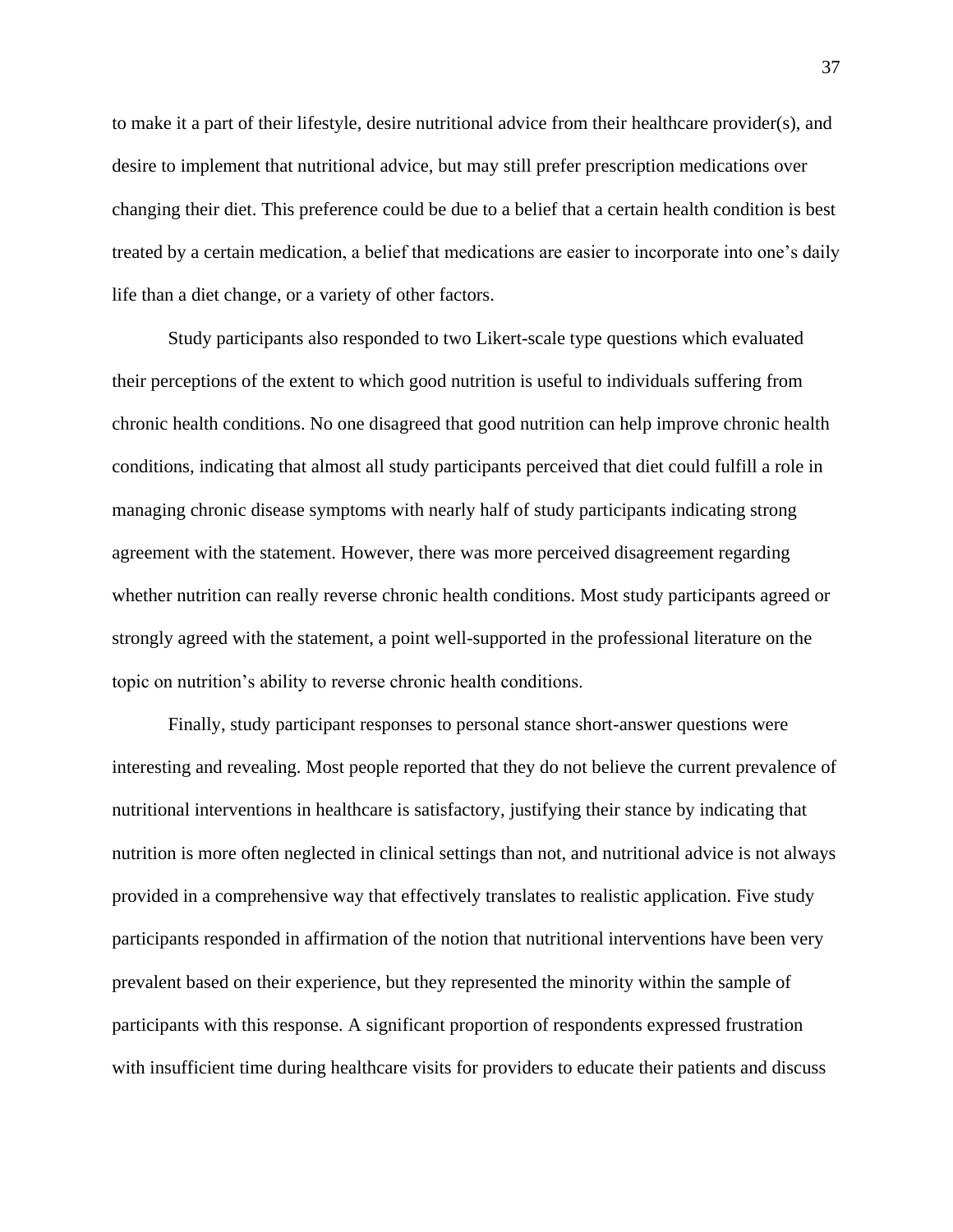nutrition thoroughly enough, as well as frustration with medications being prescribed too quickly and too often, accommodated by occasion, facts strongly supported in the professional literature. One study participant noted that resolving their high blood pressure was accomplished by "fixing my diet" without need of the medication a doctor offered.

When asked whether they had seen the role of nutrition in healthcare change over the years, many study participants reported that they had experienced minor improvement in recent years, perceiving an increase in the importance placed on nutrition in society, which is perhaps explained by a sense of urgency caused by rising obesity rates and by new studies being conducted on the matter. Study participants also noted that many new diets have become popular in the culture with healthier options being offered in grocery stores. However, some also perceived no change or slight decline regarding the matter.

Perhaps most interestingly was the finding that almost all study participants who responded to the question, "Do you believe the role of nutrition in healthcare should change in the years to come? Why or why not?" answered in the affirmative. Study participants followed up with suggestions such as making preventative medicine more of a priority, making healthy foods more of a priority and more accessible, prescribing diets just like medications, and overall integrating nutrition into healthcare more.

In the third and final stage of data analysis, the most relevant of these personal stance questions were analyzed statistically, with differences between the responses of study participants identified as experiencing chronic health conditions and study participants identified as not experiencing chronic conditions were also investigated through the proposed research questions, as provided below.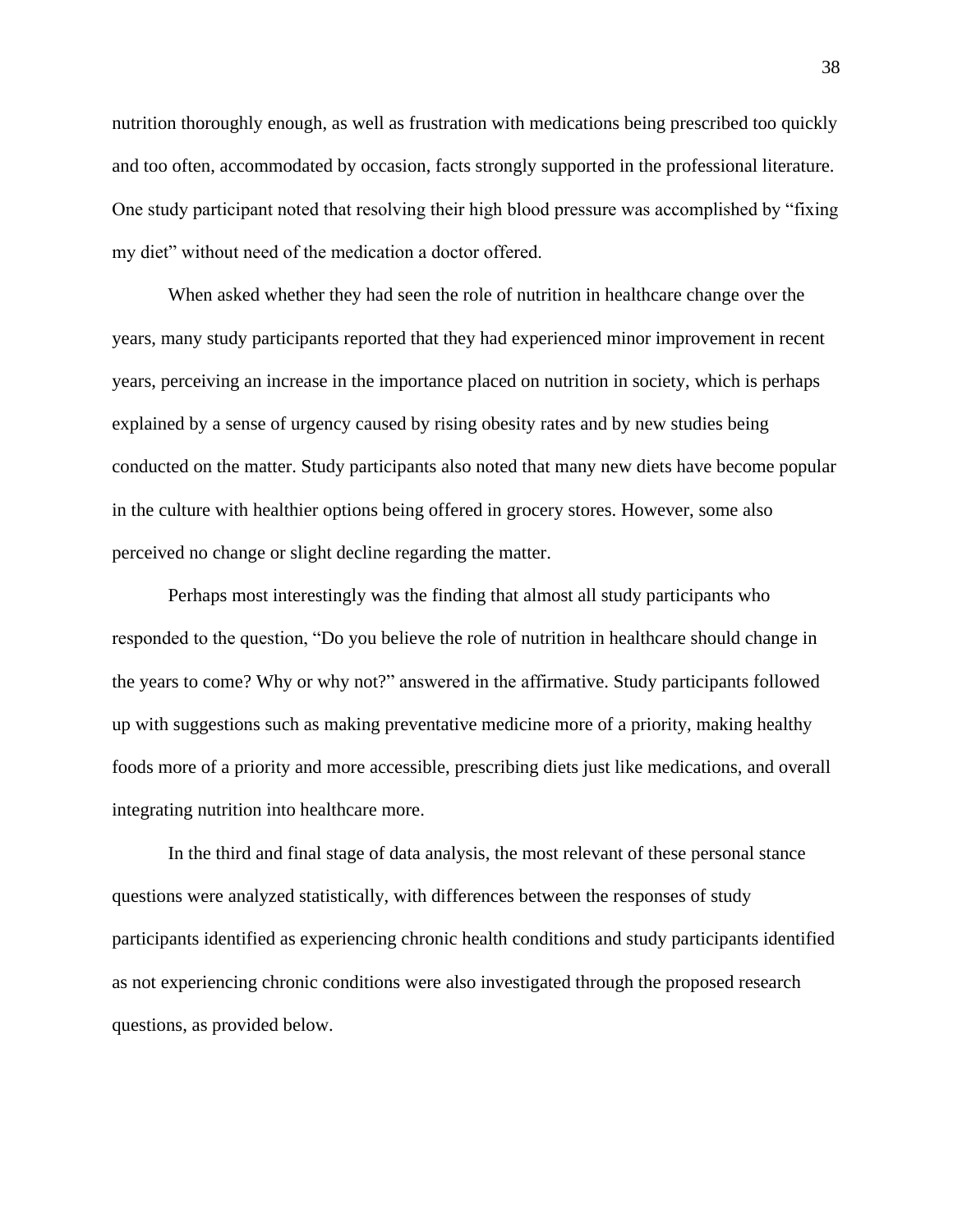#### **Descriptive and Inferential Statistical Analysis by Research Question Findings**

The findings achieved through this study's six research questions summarize six key implications of this research about the similarities and differences between chronic and nonchronic patients regarding perspectives about nutrition in healthcare. The first research question was focused upon participant perceptions of good nutrition as important for health and wellness. As a result, it was found that the mean score response for perceptions of good nutrition as important for health and wellness was statistically significant, with a huge magnitude of effect for study participant response. As such, it may be concluded that the population represented in this study expressed no reservations about nutrition being important for health, and no other findings contradicted this conclusion.

The second research question was focused upon participant perceptions of making good nutrition an integral part of lifestyle for the long term, particularly regarding participant chronic health status. There was a statistically significant mean score difference between responses of those with chronic health issues and those without, with an effect of difference in perceptions between medium and large. Study participants experiencing chronic health conditions were in even stronger agreement than non-chronically ill patients that making good nutrition an integral part of one's lifestyle is desirable. Thus, although all study participants indicated that they wanted to make good nutrition an integral part of their lifestyle for the long term, study participants experiencing chronic health illness perceived that to a greater degree. The finding is perhaps the result of a greater sense of urgency to take care of their health because of their diagnoses with study participants experiencing chronic health conditions.

The third research question was focused upon an evaluation of participant perceptions of understanding how to incorporate good nutrition into daily lifestyle in a way that works and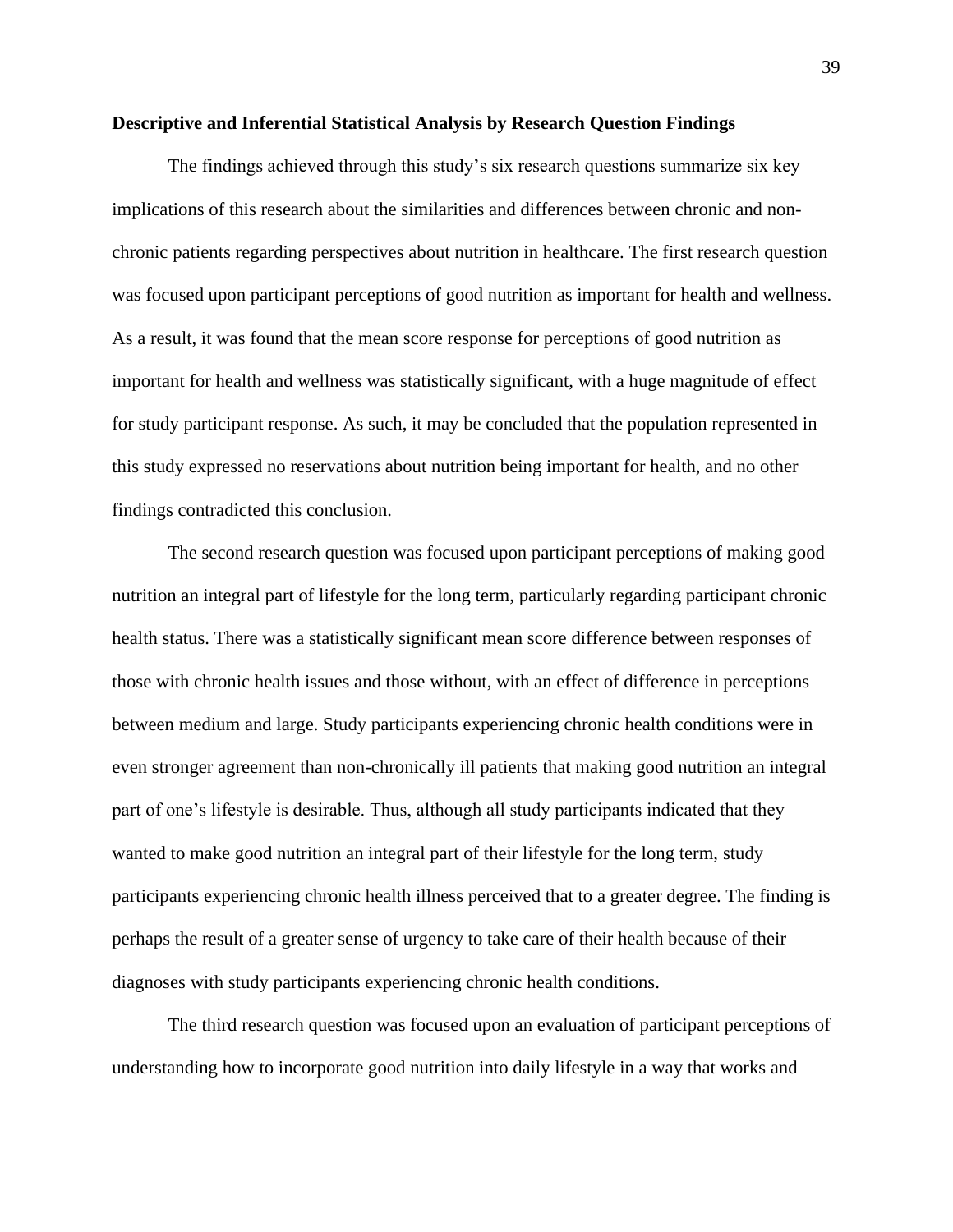supports long-term health, also according to chronic health issue status. The mean score difference favoring the perceptions of study participants with chronic health issues was also statistically significant, with an effect in the difference considered to be between medium and large, indicating that patients experiencing chronic pain were also collectively more likely than non-chronic patients to have a strong understanding of how eat well in their daily lives. This difference may corroborate the implications of the second research question that chronic patients are more likely to act in instituting a healthy diet.

In the fourth research question, study participant perceptions of welcoming nutritional advice and recommendations from healthcare provider(s) was evaluated. Similar to the findings achieved in the second and third research questions of the study, a statistically significant mean score difference with a large effect indicated that study participants experiencing chronic health issues agreed to a noteworthy degree more than study participants not experiencing chronic health issues that they would welcome nutritional interventions from their healthcare providers. This finding may suggest that individuals experiencing chronic health issues are particularly eager to receive counsel and guidance from their healthcare providers about managing their condition through the element of diet.

The fifth research question was focused upon an evaluation of study participant perceptions of healthcare providers offering nutritional advice to their patients. The mean score difference favoring the perceptions of study participants with chronic health issues was statistically significant with a large effect, indicating that study participants experiencing chronic health issues were completely supportive of healthcare providers including nutritional interventions and treatment. Furthermore, their support of the notion was significantly greater when compared to study participants not experiencing chronic health issues. This finding is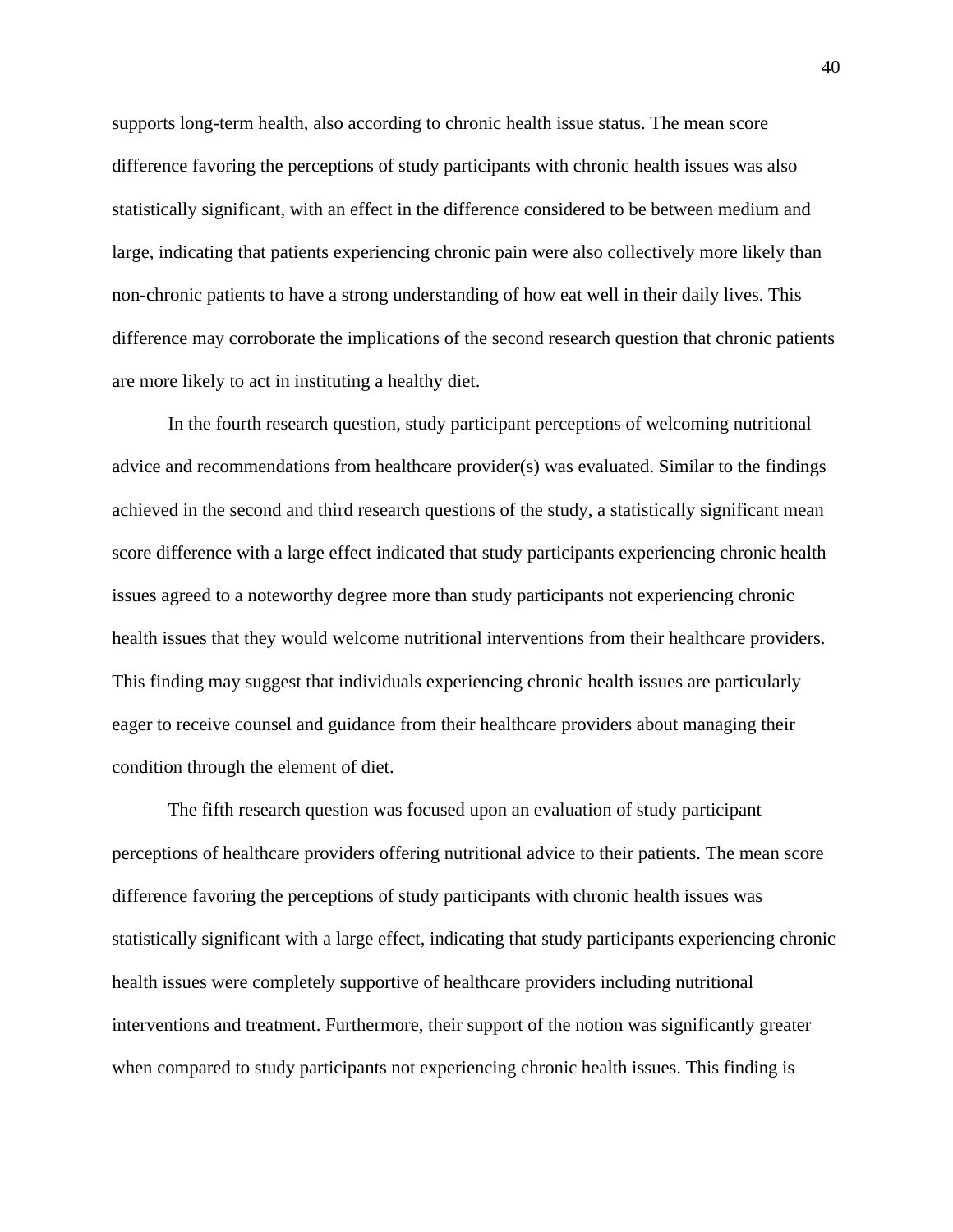congruent with the findings of every other research question stated in the study and could be interpreted to suggest that individuals experiencing chronic health issues may be seeking out nutritional interventions from healthcare providers more than their peers who are not experiencing chronic health issues in the general population.

The sixth and final research question was focused upon an evaluation of participant perceptions of making good nutrition an integral part of lifestyle, compared with preference for prescription medications over diet changes. This research question was unique in that it was designed to evaluate the predictive relationship between perceived importance of making good nutrition a lifestyle and preference for medication versus nutrition in healthcare treatment. As a result, there was an inverse statistically significant predictive relationship between perceptions of making good nutrition a lifestyle of preference of prescription medications over diet change, indicating that those who expressed agreement with the importance of making nutrition a lifestyle were very likely to *not* prefer prescription medications over diet change. Because structuring this preference question of the survey to suggest nutrition over medication may have been somewhat leading after answering previous questions about the importance of nutrition, preference for medication over nutrition was the focus instead. Therefore, the results achieved in this survey item and the relationship identified in research question six are perhaps all the more supportive of the true stance of study participants surveyed in the study. In essence, those who affirm the importance of making good nutrition an integral part of their lifestyle are indeed likely to prefer nutritional interventions in their healthcare treatment over medications, indicating that other factors such as the relative ease of being prescribed medication are less likely to conflict with that preference, regardless of chronic health issue status.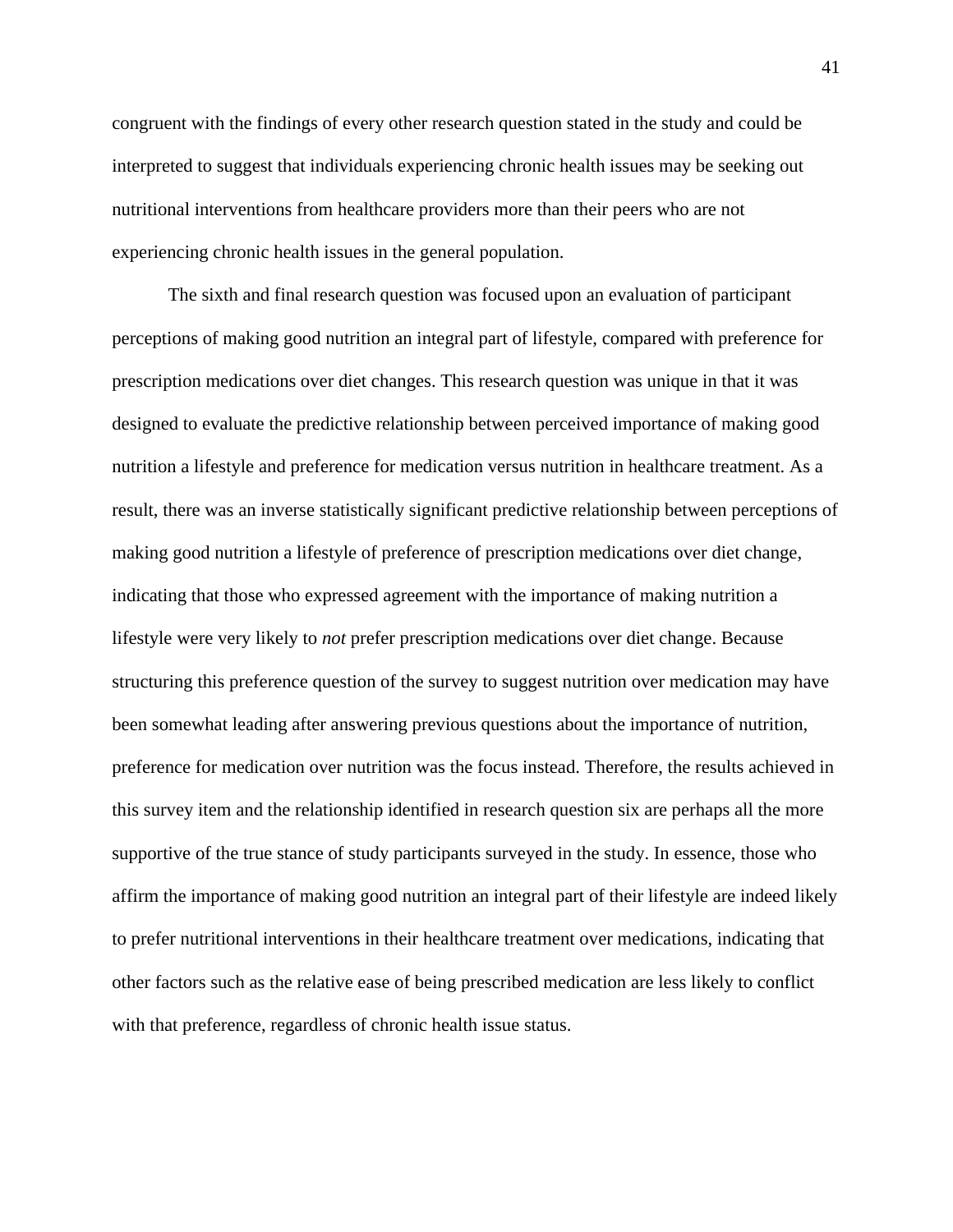#### **Chapter VI: Conclusions**

#### **Interpretations and Key Takeaways**

The study was designed to address the question of how prevalent nutritional interventions currently are in the American healthcare system according to adult patients. Moreover, central to the study was the degree to which study participants would perceive issues related to nutrition in healthcare as important and the degree of difference in perception by study participant chronic disease status. Considering the quantitative and qualitative findings achieved in the study, nutritional interventions exert a significant presence in the healthcare system in general. However, it is not nearly as prevalent as prior research on the topic suggests it should be, nor as prevalent as respondents perceived it should be. Pharmaceuticals represent an incredible discovery of the last century that have brought healing and improved wellness to countless lives. However, if nutrition is perceived to be the key indicator of optimal health, then it would appear intuitive to recognize the importance of its role in the health industry. A growing community of clinicians encourage this approach, and the population surveyed in the current study collectively appear to validate and encourage it as well.

The essential findings achieved in the study by research question stated may be summed up as follows: 1) study participants perceived good nutrition as important to their health and wellness to a maximal degree; 2) there was a statistically significant difference in study participant perceptions of making good nutrition an integral part of lifestyle for the long term by participant chronic health issue status; 3) there was a statistically significant difference in study participant perceptions of understanding how to incorporate good nutrition into daily lifestyle in a way that works and supports long-term health by participant chronic health issue status; 4) there was a statistically significant difference in study participant perceptions of welcoming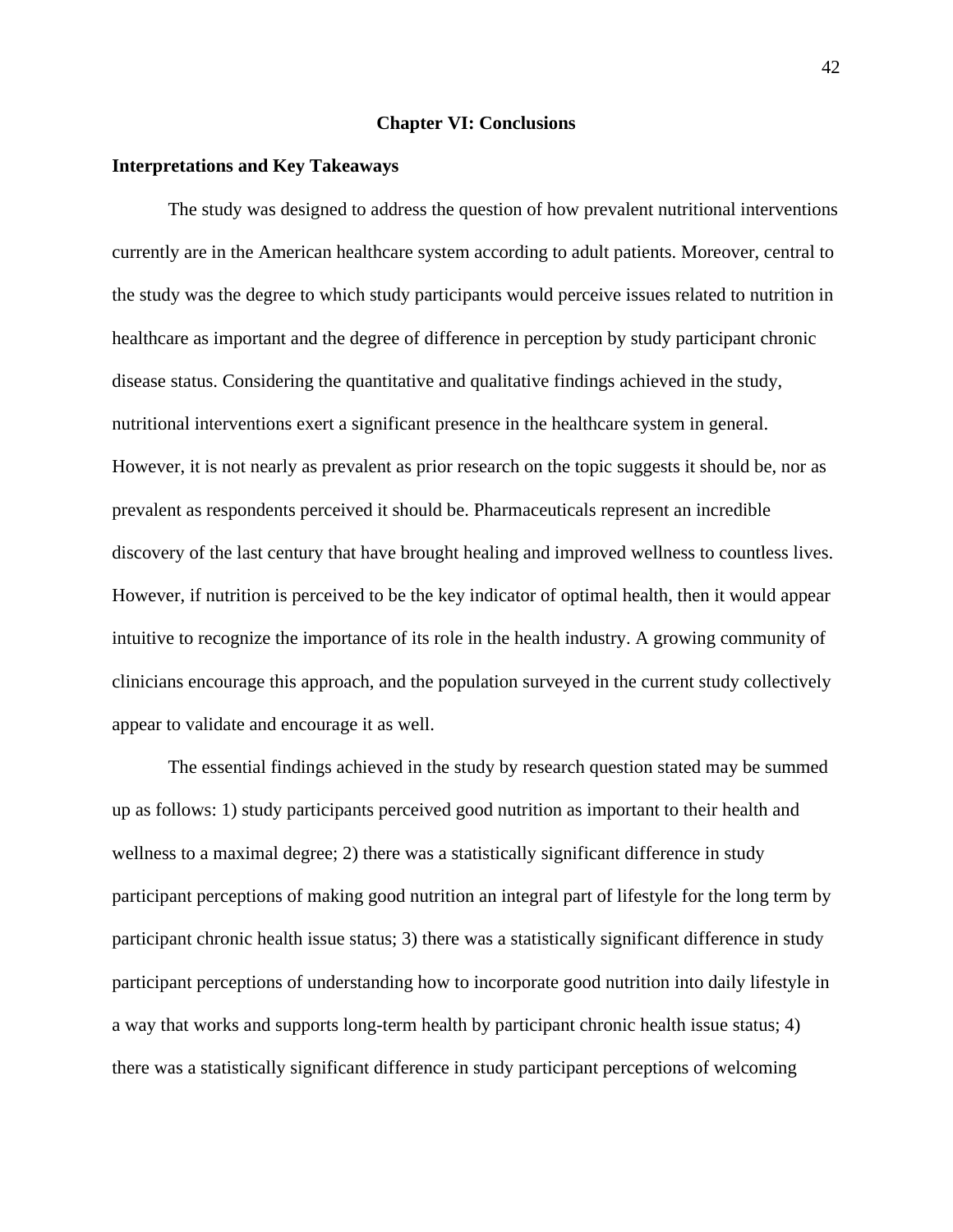nutritional advice and recommendations from healthcare providers by participant chronic health issue status; 5) there was a statistically significant difference in study participant perceptions that healthcare providers should give nutritional advice to their patients by participant chronic health issue status; and 6) study participant perceptions of making good nutrition an integral part of lifestyle was inversely statistically significantly predictive of perceptions of preference for prescription medications over changing diet. Together, these findings appear both intuitive and conclusive. Unsurprisingly, participants unanimously expressed belief in the importance of good nutrition for health. More surprisingly, however, participants *with* chronic health conditions were in even stronger agreement in valuing nutrition than study participants who had not experienced chronic health issues. The perceptions of study participants experiencing chronic health issues were consistently to a greater degree in affirming the importance of making good nutrition a lifestyle, feeling they understood how to do so, and desiring that nutritional advice be given in the healthcare setting than their peers who identified as not experiencing chronic health issues. As such, a second key takeaway from the findings achieved in the current study lies in the notion that experiencing chronic health issues appears to prioritize the role of diet and nutrition, and in doing so, tend to seek nutritional interventions for their health conditions over preference for medications.

#### **Strengths, Limitations, and Future Studies**

This study had many strengths, the first strength being its relevance to cutting-edge research on the topic of focus. Western healthcare has been working toward improvement in many ways ever since its formally recognized inception hundreds of years ago, but within just the last several decades, the effects of nutrition upon overall health have started gaining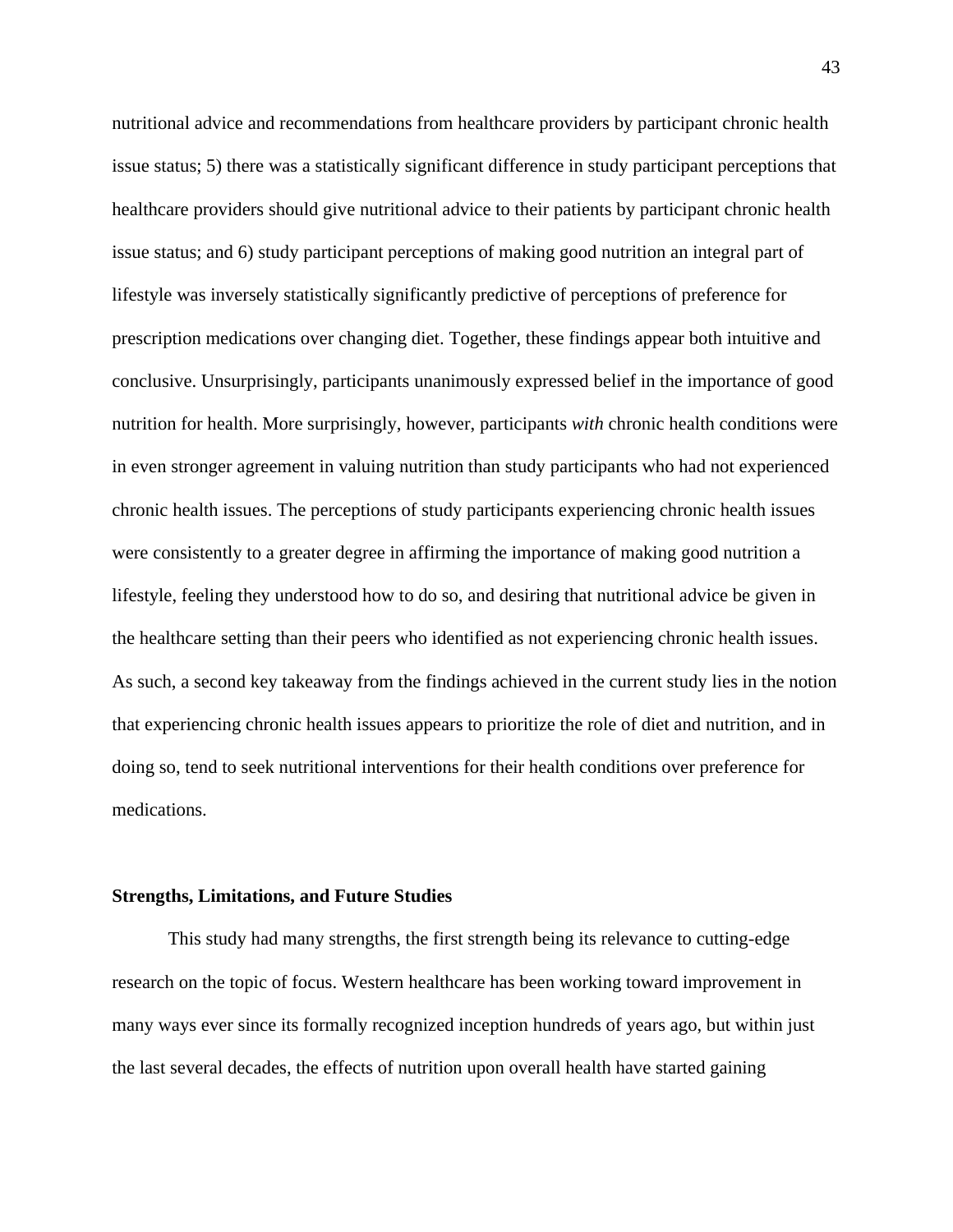prominence. Studies designed to investigate the many diverse avenues of nutrition science have been abounding increasingly since the turn of the  $21<sup>st</sup>$  century, providing an accumulation of evidence to the scientific literature in support of the notion that nutrition has the power to influence every aspect of human health, and therefore fulfilling of an important role in human healthcare. By addressing the presence of nutritional interventions in healthcare, the findings achieved in the study would appear to address an existing gap in the relevant professional literature on the topic by contributing to an updated understanding of the status of nutrition as a component of healthcare.

Additionally, the use of the study's survey provided a platform for study participants to voice their perceptions of important issues associated with the American healthcare system. These factors are necessary in the conversation about healthcare as they contribute to a better understanding of how it can improve.

A strength as well as a weakness was the study's sample size of participants. The total of 42 study participants was robust in providing sufficient statistical power in addressing the analyses associated with the six research questions, but was limiting for generalization purposes. The study's sample also reflected substantial demographic imbalances which necessarily and significantly limited the generalizability of the results. Thirdly, the locations of participants throughout the United States were not recorded in the survey, although participants were likely more concentrated in the southeast, as this is where the study was primarily advertised. For that reason, there may have been regional differences in responses that went unnoticed. Fourthly, due to the limited sample size accessed for study purposes, many chronic illnesses were not represented in sufficient numbers as to allow meaningful analyses to be conducted by study participant specific chronic illness. Examples of such chronic diseases include acne vulgaris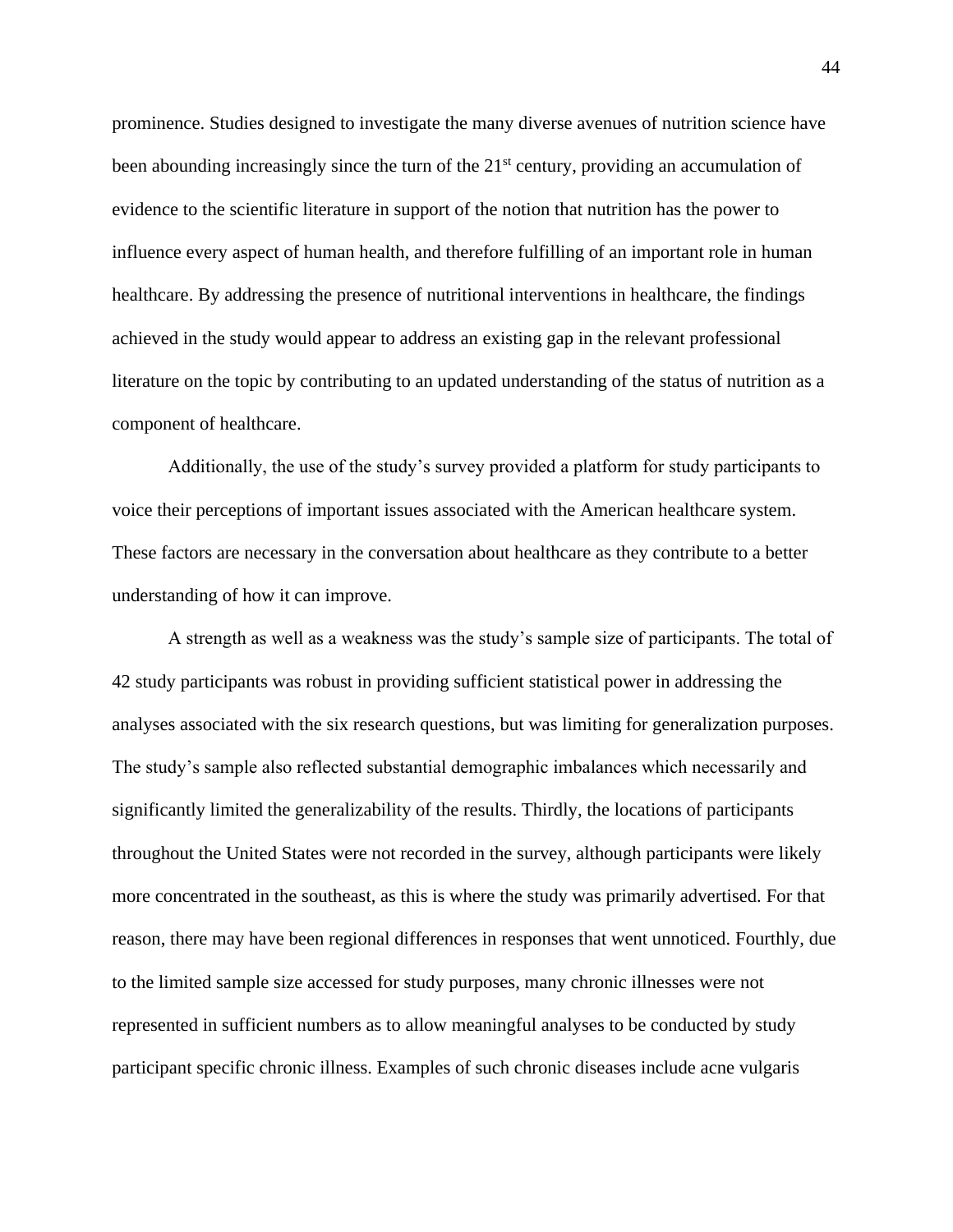(which was not included as an option in this survey's chronic disease questions), heart failure, and stroke. For these reasons, the results of this research cannot be generalized to represent the general population of chronic or non-chronic patients in the United States. The study's findings are therefore to be interpreted simply as a summary of the perceptions of a small group of adult patients, intended only to provide a starting point for the conversation on perceptions of nutrition in healthcare. Future research should expand the sample size and control for differences in gender, age range, ethnicity, and geographical location comparatively. It should also ensure inclusion of more adults who have sought treatment for chronic diseases, especially those that research indicates may be treatable by nutritional interventions, to demonstrate whether such knowledge is being applied to chronic disease cases.

Another data point that similar future studies could include would be consultations of alternative or functional medicine doctors compared with other types of healthcare providers and medical specialties. Functional medicine doctors identify as specialists in preventative care and addressing root causes of diseases, prioritizing lifestyle factors such as diet and physical activity.<sup>75</sup> Therefore, data from these clinicians would be insightful in creating a more comprehensive picture of how specific treatments in the healthcare system are appropriated according to the type of clinician consulted and the form of care provided.

Participation in the study was voluntary with no compensation, creating a likelihood that many participants were motivated to engage the survey due to a preexisting interest in the topic and perhaps a strong preexisting bias. Therefore, responses may have been skewed toward the extremes of various measures beyond what can be clearly ascertained. This possible skewing may perhaps constitute another reason why the study's findings cannot be understood to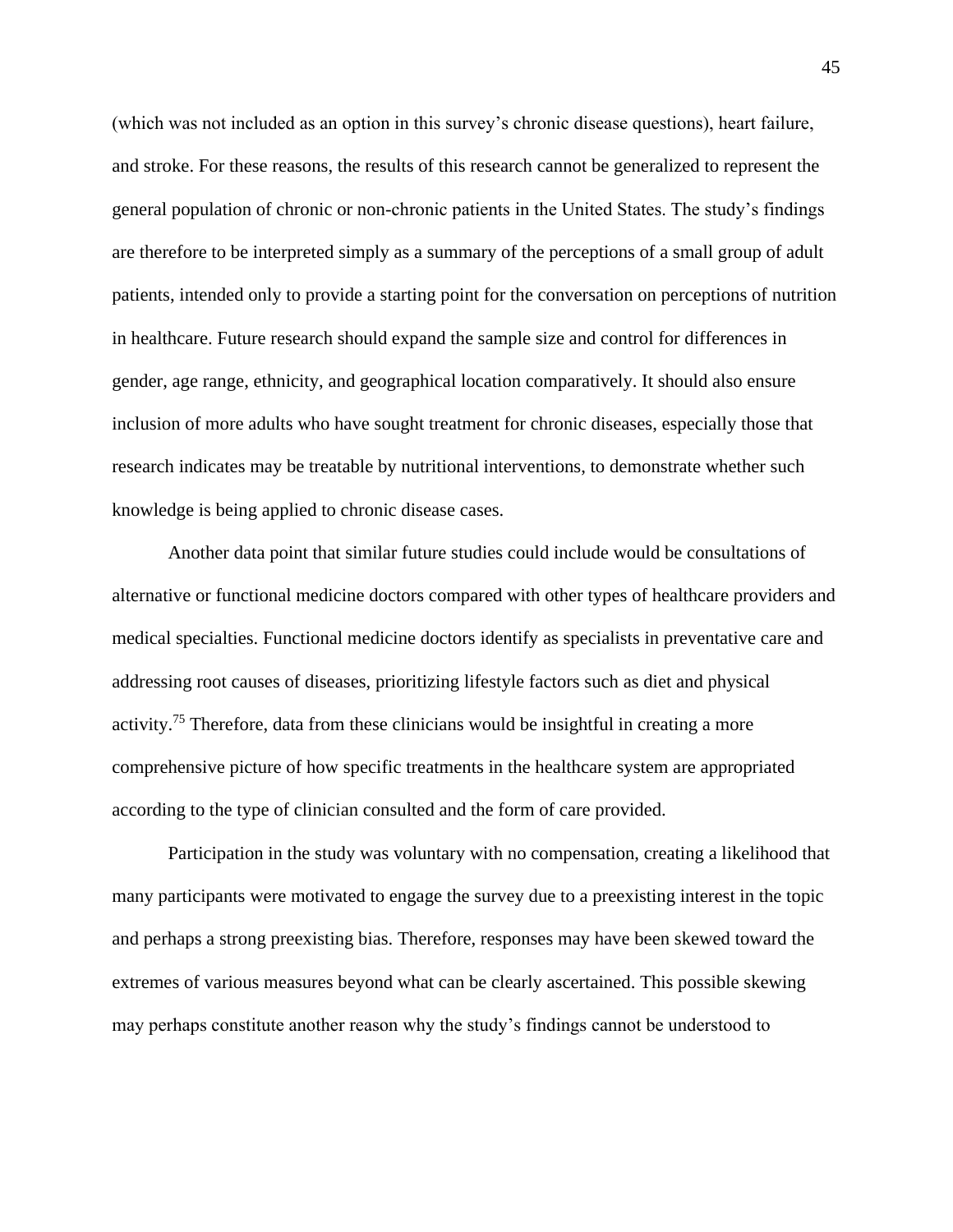represent the general population and call for further research surveying a more representative sample.

Finally, and most importantly, the findings achieved in the current study may provide the impetus for conducting similar studies investigating the experiences and perspectives of clinicians working in the American healthcare system. The current study was designed to portray one element of the healthcare dynamic and does not include insights from healthcare providers, which would prove extremely valuable in identifying the reasons behind the prevalence of treatment with medication versus with nutritional interventions. Healthcare providers and medical specialists could be asked about the education and training they've received for incorporating nutritional interventions into treatment, their professional opinions on the extent to which nutrition can play a role in modern doctor's offices, challenges and limitations they may experience due to various accountabilities, and even other factors that outsiders critiquing the system don't know that they don't know.

To improve upon the design of this study, more robust results might be produced by using more concrete and verifiable data than survey responses. Many discrepancies in participant responses were clear upon initial analysis, revealing some inconsistencies in the survey structure and some details not explained clearly enough to ensure descriptive data. Although these discrepancies were controlled and accounted for in the presentation of the results, they could be avoided altogether with a reformed study design utilizing other research methods and instruments, such as chart notes collected from medical records or interviews in which any uncertainties from study participants can be clarified.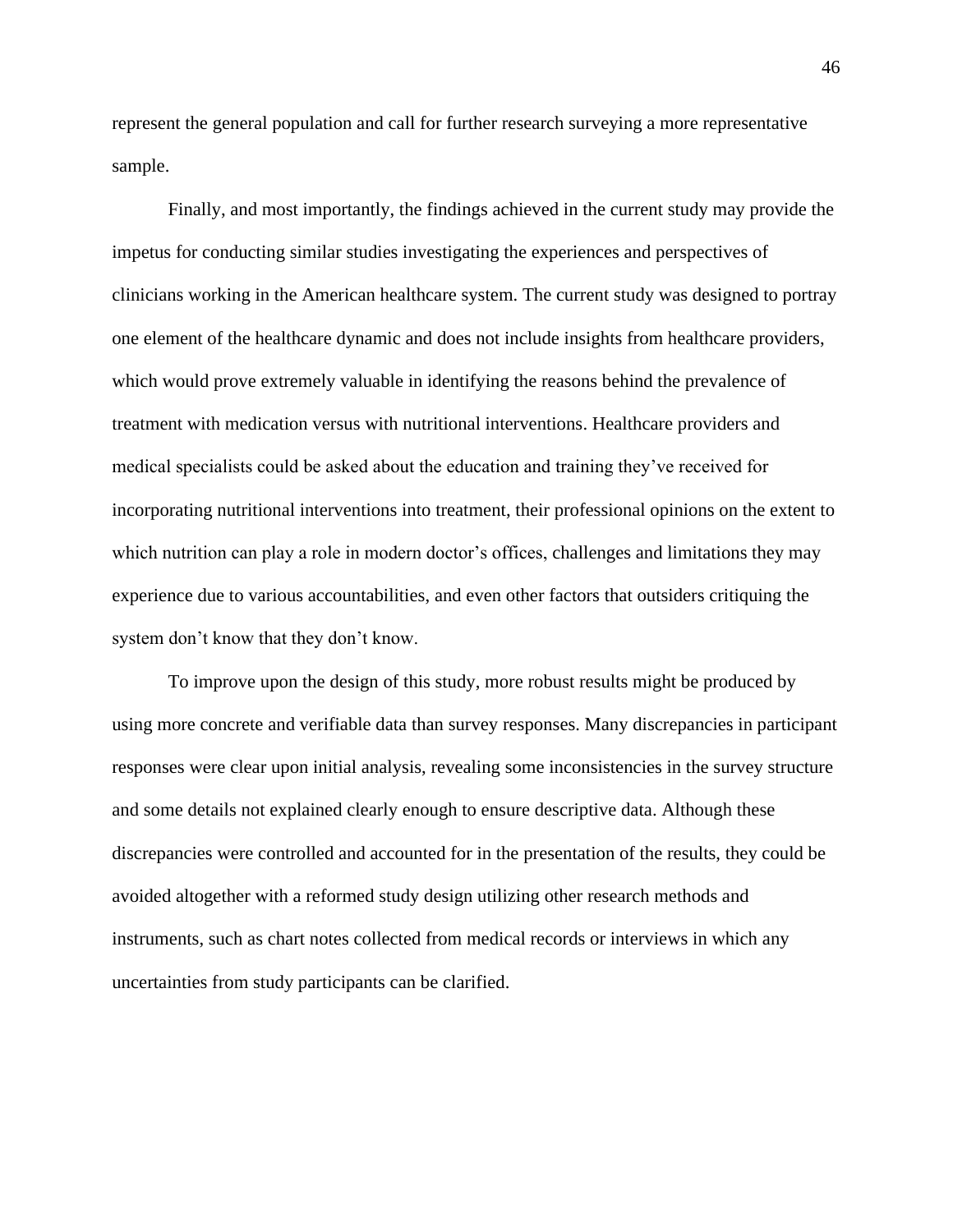#### **The Call for Healthcare Reform**

The primary relevance of this study would appear to be its contribution to American healthcare reform. Based on current medical perspectives and systems, a few considerations are noted to clarify how the American healthcare system can move forward from where it stands today. An imperative step in reforming healthcare in accordance with the advancement of nutrition science begins with educating the next generation of physicians. The problem is not always physicians' lack of interest in counseling their patients on the importance of nutrition. In a 2012 survey, primary care physicians expressed support for increased training for better care of obese patients.<sup>76</sup> In 2018, two articles related to nutrition issues were the most read articles in the major medical journal *JAMA Internal Medicine.*<sup>76</sup> Rather than a lack of interest amongst physicians, perhaps of greater concern is the lack of emphasis upon nutrition in medical school curricula. Thus, instituting policies regulating nutrition education in medical schools is a plausible first step towards closing the gap between physicians' desire to implement nutritional interventions and their ability to do so. Of the few medical schools in the aforementioned survey which did provide at least the minimum recommended 25 hours of nutrition education, most were able to do so by incorporating nutrition content not in a single course but across the learning continuum.<sup>67</sup> Thus, including nutrition education throughout the years of academic and clinical training of medical students, and enforcing this minimum requirement through established regulations, can move the U.S. medical education system in the desired direction. It may greatly improve the possibility that patients seeking preventative measures or suffering from common chronic illnesses will receive more of the effective counseling and treatment that research has supported.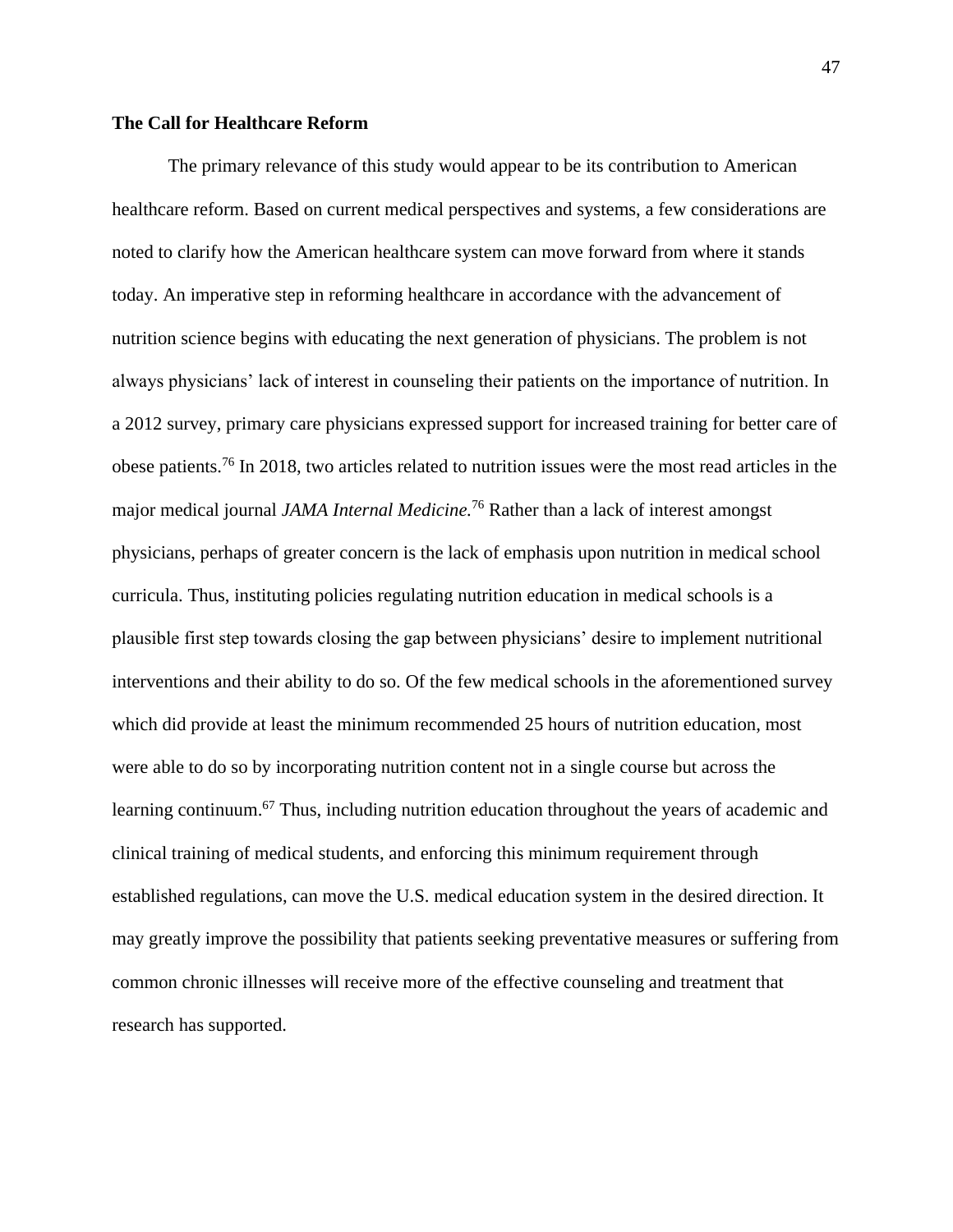In addition to increasing medical education, it has been suggested that nutrition constitute a portion of the continuing medical education (CME) hours required of U.S. physicians.<sup>76</sup> It may also prove greatly beneficial to consult registered dieticians as vital members of the healthcare team, especially for cases in which nutritional interventions are evidenced by research to be promising.<sup>76</sup> Ultimately, meaningful and successful change in the nutritional quality and overall health of American patients requires a comprehensive and practical approach in which governments, communities, companies, and healthcare providers work together in partnership.<sup>77</sup> Many primary care professionals are interested in complementary and alternative methods such as nutrition, but steps must be taken to increase regulations and establish effective new initiatives in healthcare settings.<sup>78</sup>

Overall, the progress that healthcare has made through the centuries since its humble beginnings is astounding. As healthcare professionals, administrators, and researchers work together to overcome new challenges, uphold sound medical ethics, research best interventional strategies, honor a patient-centered care model, and continue putting forth the best possible team effort to understand and heal, there is tremendous hope that America will soon discover an unprecedented caliber of health, wellness, and prosperity as a nation. Through these collective efforts in the years to come, nutritional interventions may well become far more prevalent.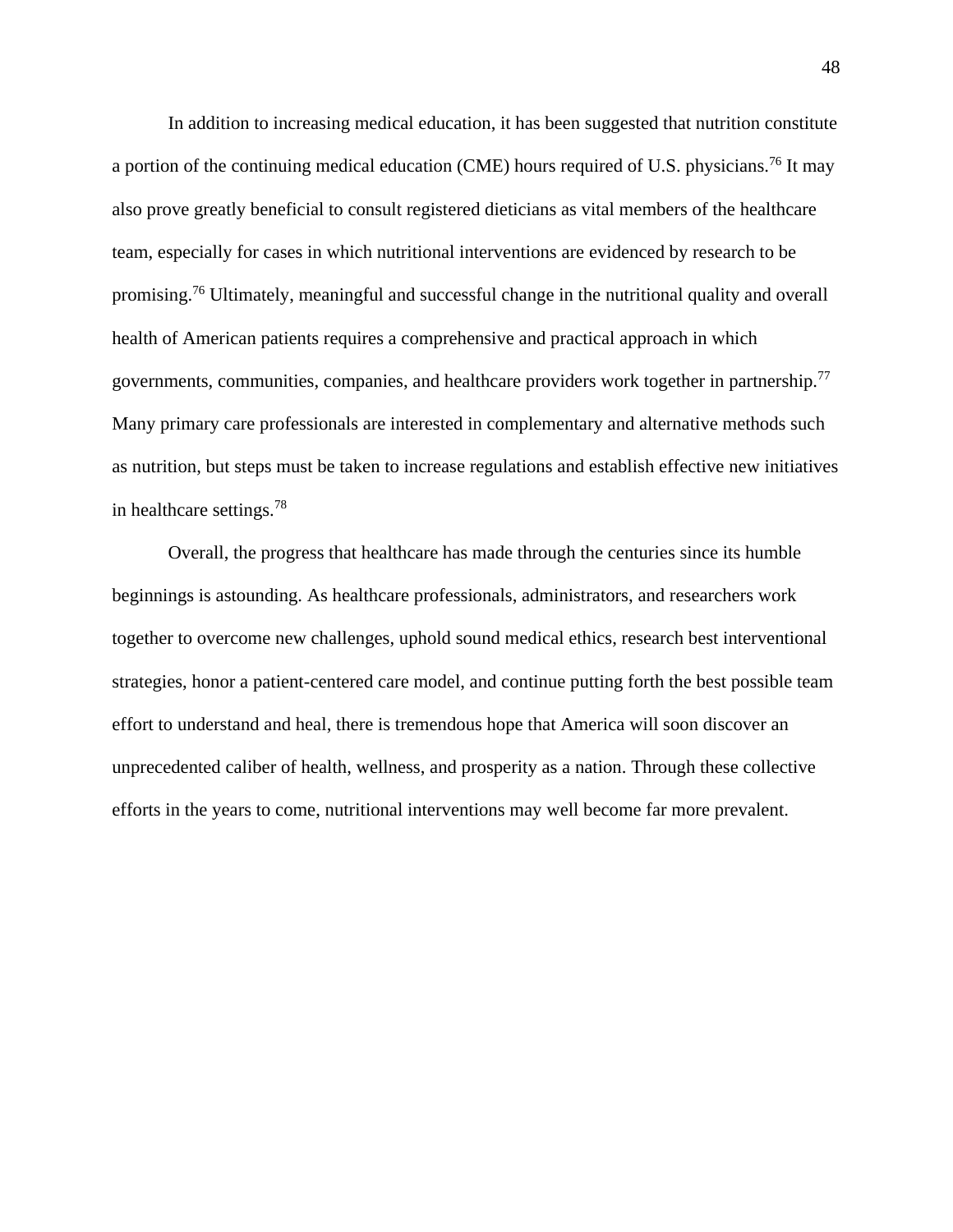#### **References**

- 1. Conti AA. Historical evolution of the concept of health in Western medicine. *Acta Bio Medica Atenei Parmensis*. 2018;89(3):352-354. doi:10.23750/abm.v89i3.6739
- 2. Askitopoulou H, Vgontzas AN. The relevance of the Hippocratic Oath to the ethical and moral values of contemporary medicine. Part I: The Hippocratic Oath from antiquity to modern times. *Eur Spine J*. 2018;27(7):1481-1490. doi:10.1007/s00586-017-5348-4
- 3. Weeks A. *Paracelsus (Theophrastus Bombastus von Hohenheim, 1493-1541): Essential Theoretical Writings*. BRILL; 2007. doi:10.1163/ej.9789004157569.i-975
- 4. Smith KA. Louis Pasteur, the Father of Immunology? *Front Immun*. 2012;3. doi:10.3389/fimmu.2012.00068
- 5. Zavlin D, Jubbal KT, Noé JG, Gansbacher B. A comparison of medical education in Germany and the United States: from applying to medical school to the beginnings of residency. *GMS German Medical Science; 15:Doc15*. Published online September 25, 2017. doi:10.3205/000256
- 6. Watson JD, Crick FHC. Molecular Structure of Nucleic Acids: A Structure for Deoxyribose Nucleic Acid. *Nature*. 1953;171(4356):737-738. doi:10.1038/171737a0
- 7. Malerba F. Innovation and market structure in the dynamics of the pharmaceutical industry and biotechnology: towards a history-friendly model. *Industrial and Corporate Change*. 2002;11(4):667-703. doi:10.1093/icc/11.4.667
- 8. Mozaffarian D, Rosenberg I, Uauy R. History of modern nutrition science—implications for current research, dietary guidelines, and food policy. *BMJ*. Published online June 13, 2018:k2392. doi:10.1136/bmj.k2392
- 9. John R. Williams. Medical Ethics Manual. Published online 2015.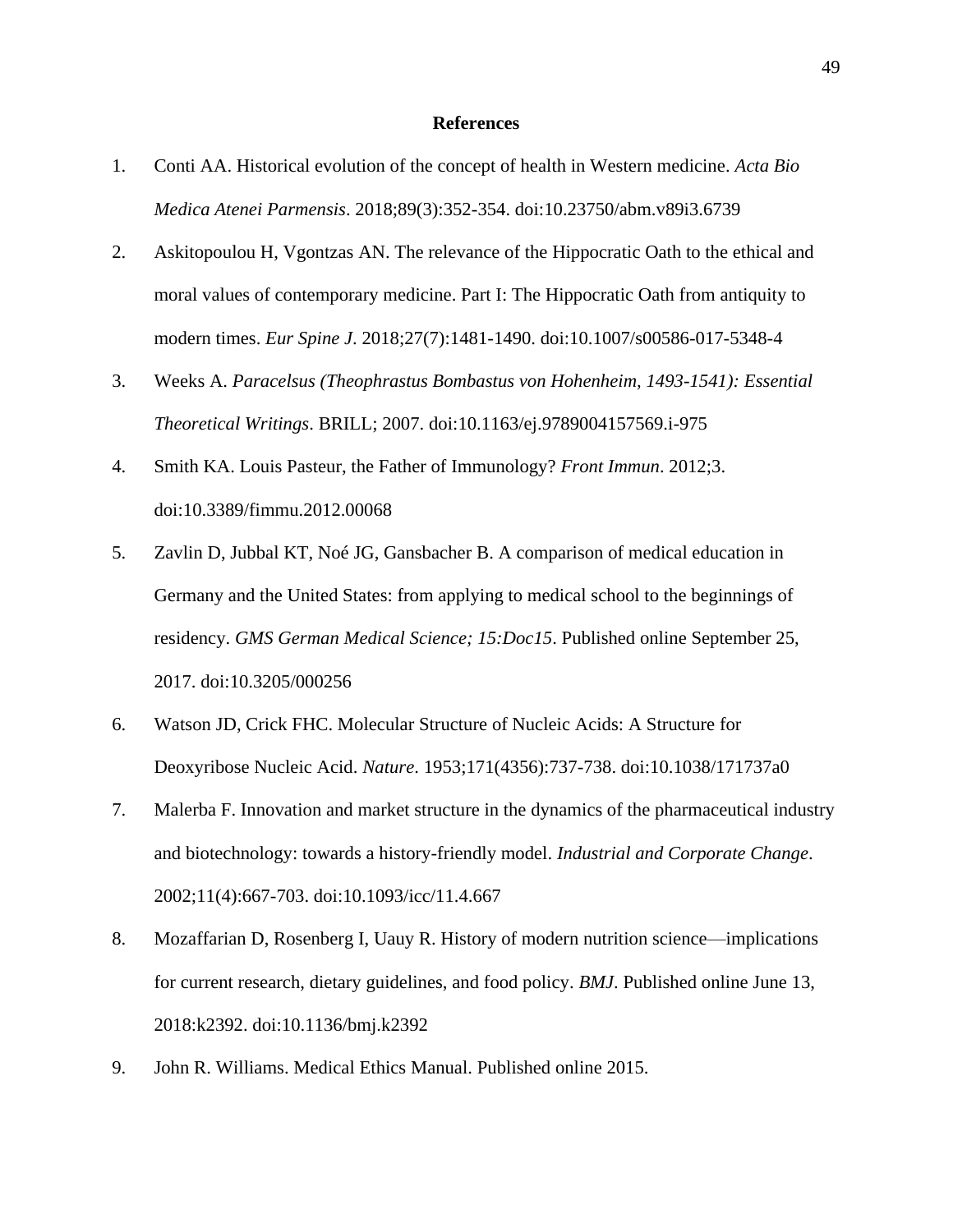- 10. Manchikanti L, Ii SH, Benyamin RM, Hirsch JA. Evolution of US Health Care Reform. *Pain Physician*.:4.
- 11. Tsuei JJ. Eastern and Western Approaches to Medicine. :7.
- 12. Duvivier RJ, Boulet JR, Opalek A, van Zanten M, Norcini J. Overview of the world's medical schools: an update. *Med Educ*. 2014;48(9):860-869. doi:10.1111/medu.12499
- 13. Goldstein JC. Rise of Medical Specialization and Organizations Affecting Otolaryngology: *The Laryngoscope*. 2001;111(7):1119-1127. doi:10.1097/00005537-200107000-00002
- 14. Starfield B. Is primary care essential? *The Lancet*. 1994;344(8930):1129-1133. doi:10.1016/S0140-6736(94)90634-3
- 15. Hu R, Liao Y, Du Z, Hao Y, Liang H, Shi L. Types of health care facilities and the quality of primary care: a study of characteristics and experiences of Chinese patients in Guangdong Province, China. *BMC Health Serv Res*. 2016;16(1):335. doi:10.1186/s12913- 016-1604-2
- 16. Ellner AL, Phillips RS. The Coming Primary Care Revolution. *J GEN INTERN MED*. 2017;32(4):380-386. doi:10.1007/s11606-016-3944-3
- 17. Barnes H, Richards MR, Martsolf GR, Nikpay SS, McHugh MD. Association between physician practice Medicaid acceptance and employing nurse practitioners and physician assistants: A longitudinal analysis. *Health Care Manage Rev*. 2022;47(1):21-27. doi:10.1097/HMR.0000000000000291
- 18. Cliff B. The Evolution of Patient-Centered Care: *Journal of Healthcare Management*. 2012;57(2):86-88. doi:10.1097/00115514-201203000-00003
- 19. Constitution of the World Health Organization. *Am J Public Health Nations Health*. 1946;36(11):1315-1323. doi:10.2105/AJPH.36.11.1315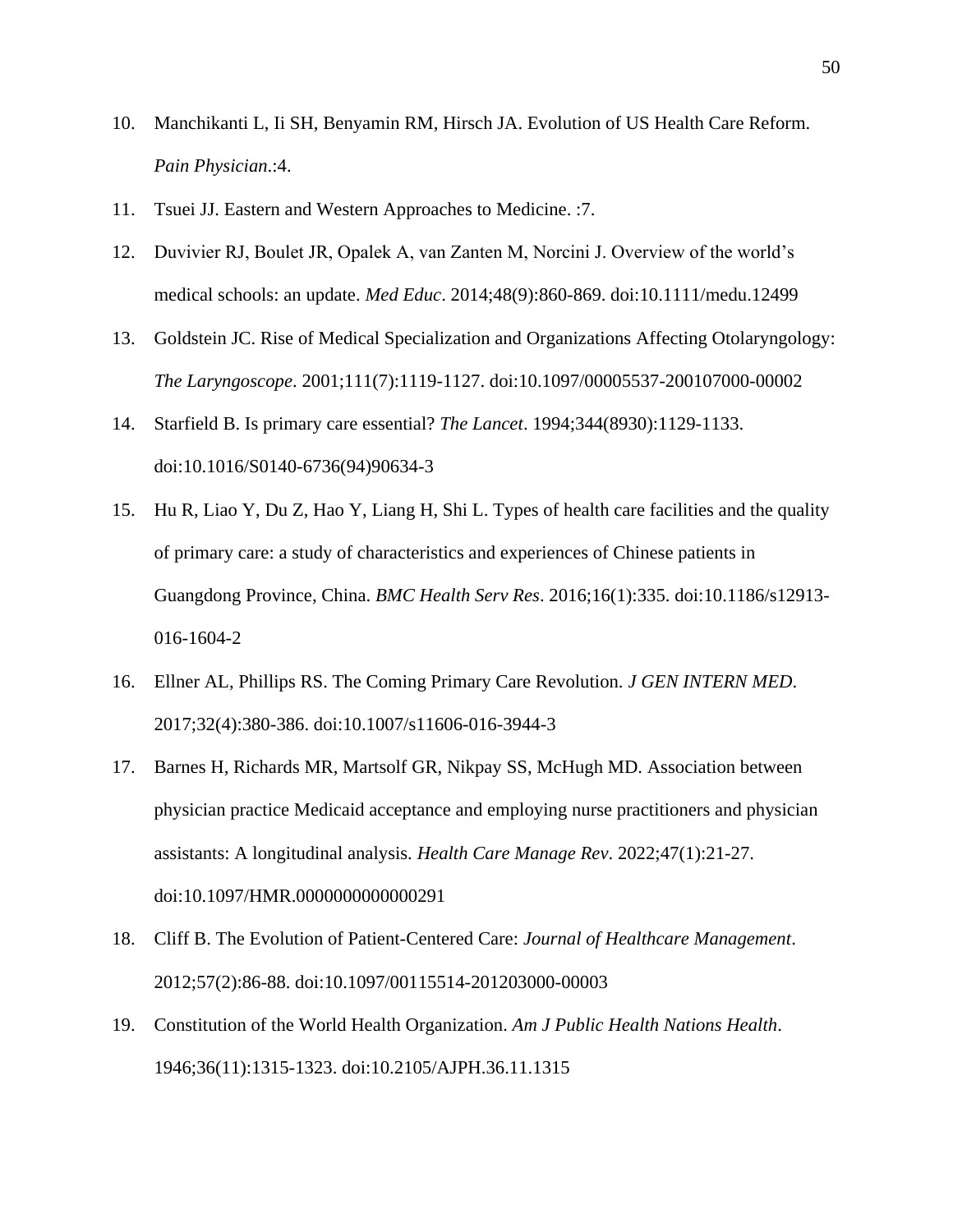- 20. Pipien I. [Beneficence and nonmaleficence in care]. *Soins*. 2018;63(824):51-54. doi:10.1016/j.soin.2018.02.012
- 21. Rice T, Rosenau P, Unruh LY, Barnes AJ, Saltman RB, van Ginneken E. United States of America: health system review. *Health Syst Transit*. 2013;15(3):1-431.
- 22. Tikkanen R, Abrams MK. U.S. Health Care from a Global Perspective, 2019: Higher Spending, Worse Outcomes? doi:10.26099/7AVY-FC29
- 23. Hales CM. Prevalence of Obesity and Severe Obesity Among Adults: United States, 2017– 2018. 2020;(360):8.
- 24. Boersma P, Black LI, Ward BW. Prevalence of Multiple Chronic Conditions Among US Adults, 2018. *Prev Chronic Dis*. 2020;17:200130. doi:10.5888/pcd17.200130
- 25. Mozaffarian D. Dietary and Policy Priorities for Cardiovascular Disease, Diabetes, and Obesity: A Comprehensive Review. *Circulation*. 2016;133(2):187-225. doi:10.1161/CIRCULATIONAHA.115.018585
- 26. Wagenaar CA, van de Put M, Bisschops M, et al. The Effect of Dietary Interventions on Chronic Inflammatory Diseases in Relation to the Microbiome: A Systematic Review. *Nutrients*. 2021;13(9):3208. doi:10.3390/nu13093208
- 27. de la Torre R, de Sola S, Hernandez G, et al. Safety and efficacy of cognitive training plus epigallocatechin-3-gallate in young adults with Down's syndrome (TESDAD): a doubleblind, randomised, placebo-controlled, phase 2 trial. *The Lancet Neurology*. 2016;15(8):801-810. doi:10.1016/S1474-4422(16)30034-5
- 28. Dinan TG, Stanton C, Long-Smith C, et al. Feeding melancholic microbes: MyNewGut recommendations on diet and mood. *Clinical Nutrition*. 2019;38(5):1995-2001. doi:10.1016/j.clnu.2018.11.010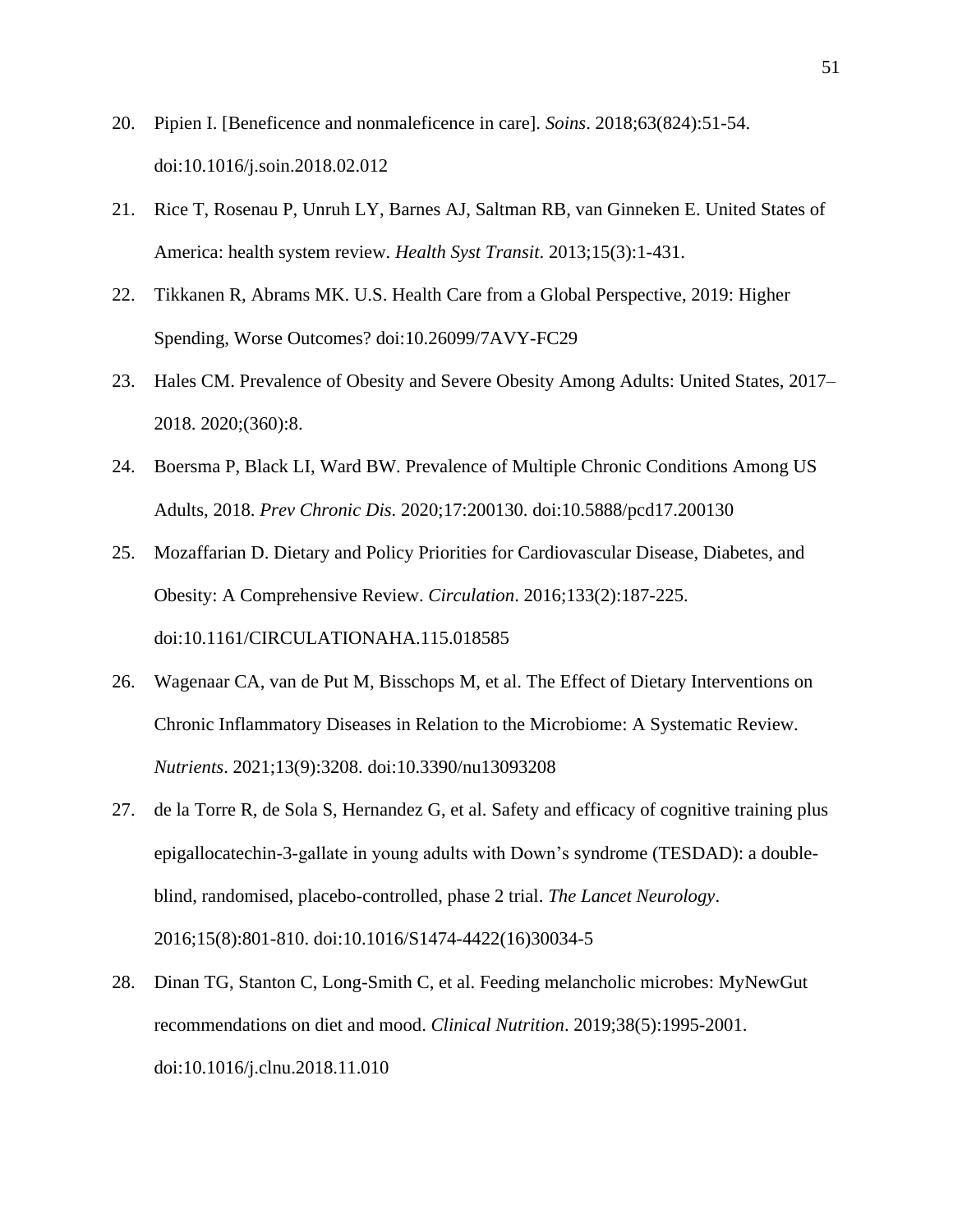- 29. El Aidy S, Dinan TG, Cryan JF. Gut Microbiota: The Conductor in the Orchestra of Immune–Neuroendocrine Communication. *Clinical Therapeutics*. 2015;37(5):954-967. doi:10.1016/j.clinthera.2015.03.002
- 30. Sandhu KV, Sherwin E, Schellekens H, Stanton C, Dinan TG, Cryan JF. Feeding the microbiota-gut-brain axis: diet, microbiome, and neuropsychiatry. *Translational Research*. 2017;179:223-244. doi:10.1016/j.trsl.2016.10.002
- 31. Schellekens H, Finger BC, Dinan TG, Cryan JF. Ghrelin signalling and obesity: At the interface of stress, mood and food reward. *Pharmacology & Therapeutics*. 2012;135(3):316-326. doi:10.1016/j.pharmthera.2012.06.004
- 32. Torres-Fuentes C, Schellekens H, Dinan TG, Cryan JF. The microbiota–gut–brain axis in obesity. *The Lancet Gastroenterology & Hepatology*. 2017;2(10):747-756. doi:10.1016/S2468-1253(17)30147-4
- 33. van de Wouw M, Schellekens H, Dinan TG, Cryan JF. Microbiota-Gut-Brain Axis: Modulator of Host Metabolism and Appetite. *J Nutr*. 2017;147(5):727-745. doi:10.3945/jn.116.240481
- 34. Conner TS, Brookie KL, Carr AC, Mainvil LA, Vissers MCM. Let them eat fruit! The effect of fruit and vegetable consumption on psychological well-being in young adults: A randomized controlled trial. van Wouwe JP, ed. *PLoS ONE*. 2017;12(2):e0171206. doi:10.1371/journal.pone.0171206
- 35. Emerson SD, Carbert NS. An apple a day: Protective associations between nutrition and the mental health of immigrants in Canada. *Soc Psychiatry Psychiatr Epidemiol*. 2019;54(5):567-578. doi:10.1007/s00127-018-1616-9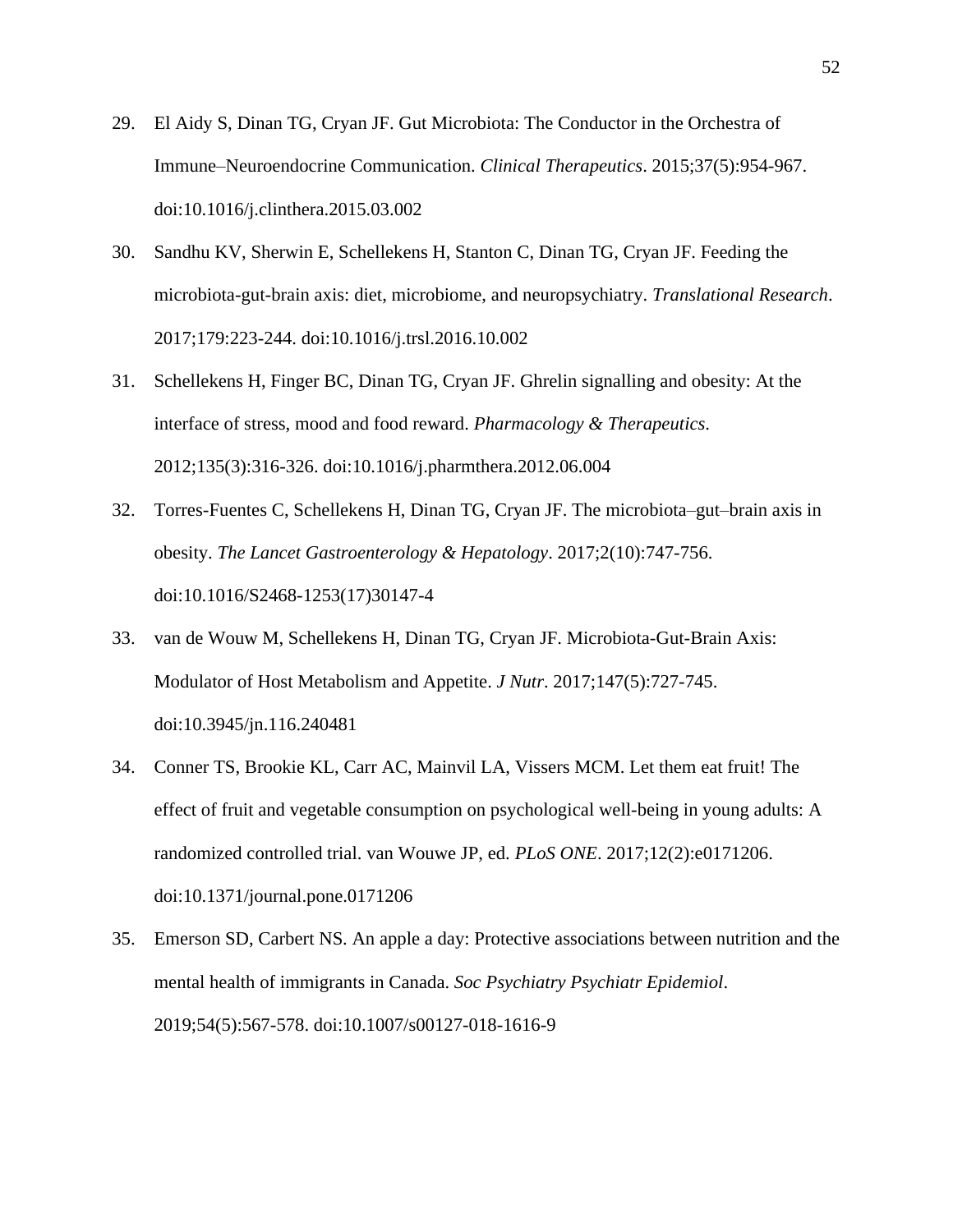- 36. Fresán U, Bes-Rastrollo M, Segovia-Siapco G, et al. Does the MIND diet decrease depression risk? A comparison with Mediterranean diet in the SUN cohort. *Eur J Nutr*. 2019;58(3):1271-1282. doi:10.1007/s00394-018-1653-x
- 37. Moreno-Agostino D, Caballero FF, Martín-María N, et al. Mediterranean diet and wellbeing: evidence from a nationwide survey. *Psychology & Health*. 2019;34(3):321-335. doi:10.1080/08870446.2018.1525492
- 38. Mujcic R, J.Oswald A. Evolution of Well-Being and Happiness After Increases in Consumption of Fruit and Vegetables. *Am J Public Health*. 2016;106(8):1504-1510. doi:10.2105/AJPH.2016.303260
- 39. Thomas DE, Elliott EJ. The use of low-glycaemic index diets in diabetes control. *Br J Nutr*. 2010;104(6):797-802. doi:10.1017/S0007114510001534
- 40. Viana LV, Gross JL, Azevedo MJ. Dietary intervention in patients with gestational diabetes mellitus: a systematic review and meta-analysis of randomized clinical trials on maternal and newborn outcomes. *Diabetes Care*. 2014;37(12):3345-3355. doi:10.2337/dc14-1530
- 41. Ozemek C, Laddu DR, Arena R, Lavie CJ. The role of diet for prevention and management of hypertension. *Curr Opin Cardiol*. 2018;33(4):388-393. doi:10.1097/HCO.0000000000000532
- 42. Spence JD. Diet for stroke prevention. *Stroke Vasc Neurol*. 2018;3(2):44-50. doi:10.1136/svn-2017-000130
- 43. Esenwa C, Gutierrez J. Secondary stroke prevention: challenges and solutions. *Vasc Health Risk Manag*. 2015;11:437-450. doi:10.2147/VHRM.S63791
- 44. Baldwin H, Tan J. Correction to: Effects of Diet on Acne and Its Response to Treatment. *Am J Clin Dermatol*. 2021;22(1):67. doi:10.1007/s40257-020-00576-2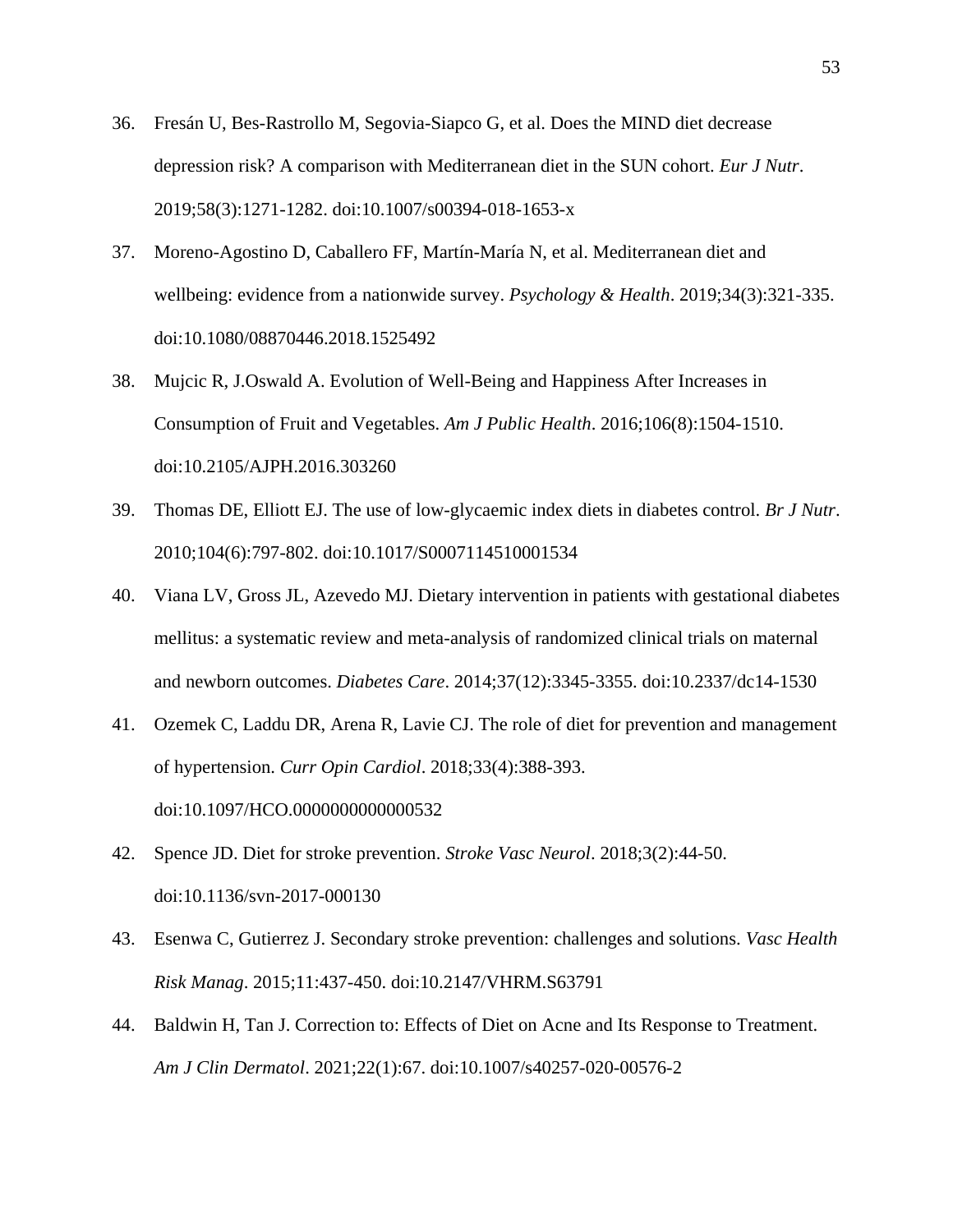- 45. Faghfoori Z, Fazelian S, Shadnoush M, Goodarzi R. Nutritional management in women with polycystic ovary syndrome: A review study. *Diabetes Metab Syndr*. 2017;11 Suppl 1:S429-S432. doi:10.1016/j.dsx.2017.03.030
- 46. Kahleova H, Rembert E, Nowak A, Holubkov R, Barnard ND. Effect of a diet intervention on cardiometabolic outcomes: Does race matter? A randomized clinical trial. *Clinical Nutrition ESPEN*. 2021;41:126-128. doi:10.1016/j.clnesp.2020.12.012
- 47. Bloch MH, Qawasmi A. Omega-3 fatty acid supplementation for the treatment of children with attention-deficit/hyperactivity disorder symptomatology: systematic review and metaanalysis. *J Am Acad Child Adolesc Psychiatry*. 2011;50(10):991-1000. doi:10.1016/j.jaac.2011.06.008
- 48. Sonuga-Barke EJS, Brandeis D, Cortese S, et al. Nonpharmacological interventions for ADHD: systematic review and meta-analyses of randomized controlled trials of dietary and psychological treatments. *Am J Psychiatry*. 2013;170(3):275-289. doi:10.1176/appi.ajp.2012.12070991
- 49. Rucklidge JJ, Eggleston MJF, Johnstone JM, Darling K, Frampton CM. Vitamin-mineral treatment improves aggression and emotional regulation in children with ADHD: a fully blinded, randomized, placebo-controlled trial. *J Child Psychol Psychiatry*. 2018;59(3):232- 246. doi:10.1111/jcpp.12817
- 50. Del-Ponte B, Quinte GC, Cruz S, Grellert M, Santos IS. Dietary patterns and attention deficit/hyperactivity disorder (ADHD): A systematic review and meta-analysis. *J Affect Disord*. 2019;252:160-173. doi:10.1016/j.jad.2019.04.061
- 51. Ludwig DS. The Ketogenic Diet: Evidence for Optimism but High-Quality Research Needed. *J Nutr*. 2020;150(6):1354-1359. doi:10.1093/jn/nxz308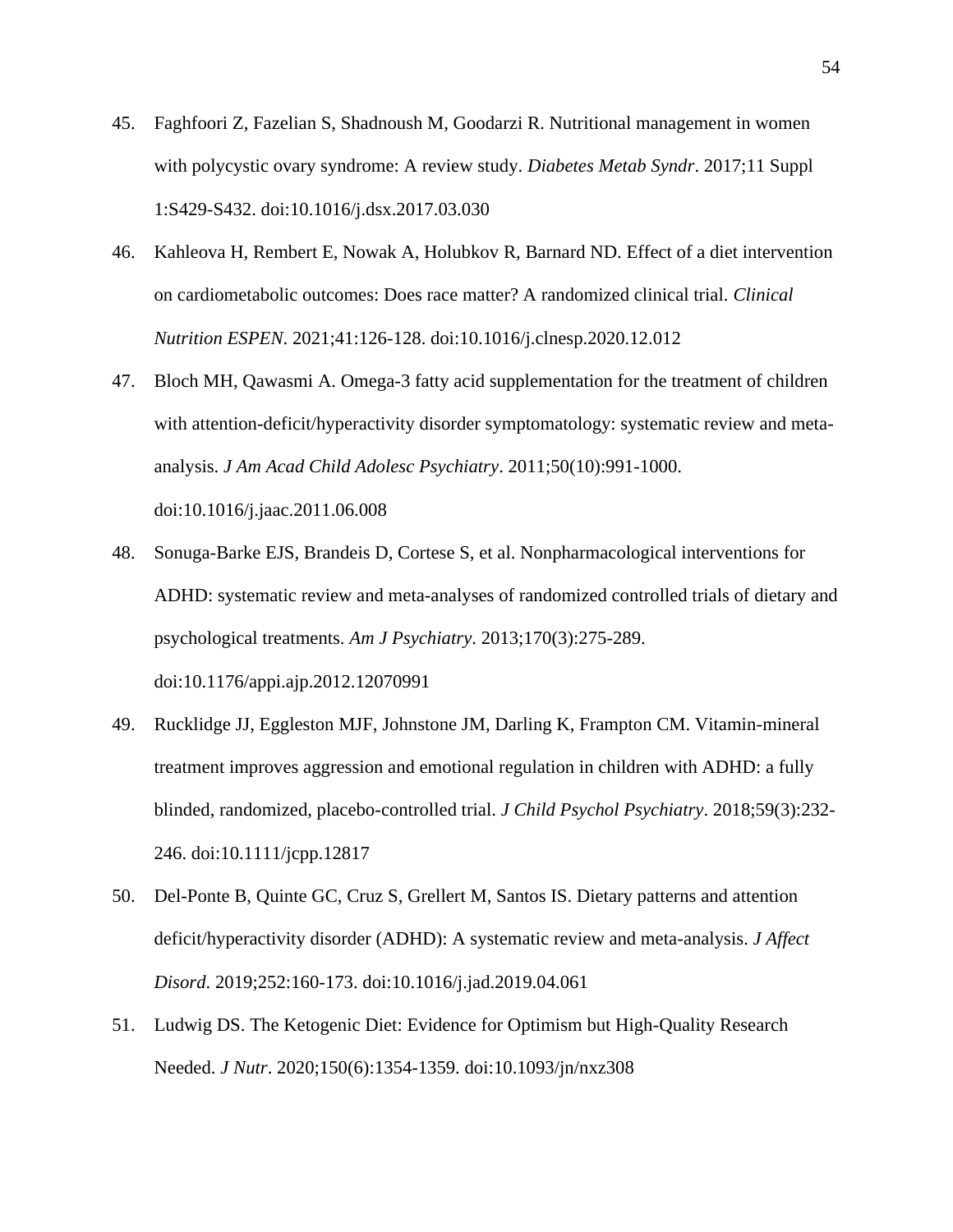- 52. Mundi MS, Mohamed Elfadil O, Patel I, Patel J, Hurt RT. Ketogenic diet and cancer: Fad or fabulous? *JPEN J Parenter Enteral Nutr*. 2021;45(S2):26-32. doi:10.1002/jpen.2226
- 53. Weber DD, Aminzadeh-Gohari S, Tulipan J, Catalano L, Feichtinger RG, Kofler B. Ketogenic diet in the treatment of cancer - Where do we stand? *Mol Metab*. 2020;33:102- 121. doi:10.1016/j.molmet.2019.06.026
- 54. Westman EC, Tondt J, Maguire E, Yancy WS. Implementing a low-carbohydrate, ketogenic diet to manage type 2 diabetes mellitus. *Expert Rev Endocrinol Metab*. 2018;13(5):263-272. doi:10.1080/17446651.2018.1523713
- 55. Psaltopoulou T, Sergentanis TN, Panagiotakos DB, Sergentanis IN, Kosti R, Scarmeas N. Mediterranean diet, stroke, cognitive impairment, and depression: A meta-analysis: Annals of Neurology. *Ann Neurol*. 2013;74(4):580-591. doi:10.1002/ana.23944
- 56. Lassale C, Batty GD, Baghdadli A, et al. Healthy dietary indices and risk of depressive outcomes: a systematic review and meta-analysis of observational studies. *Mol Psychiatry*. 2019;24(7):965-986. doi:10.1038/s41380-018-0237-8
- 57. Jacka FN, O'Neil A, Opie R, et al. A randomised controlled trial of dietary improvement for adults with major depression (the "SMILES" trial). *BMC Med*. 2017;15(1):23. doi:10.1186/s12916-017-0791-y
- 58. Valls-Pedret C, Sala-Vila A, Serra-Mir M, et al. Mediterranean Diet and Age-Related Cognitive Decline: A Randomized Clinical Trial. *JAMA Intern Med*. 2015;175(7):1094- 1103. doi:10.1001/jamainternmed.2015.1668
- 59. Smidowicz A, Regula J. Effect of nutritional status and dietary patterns on human serum Creactive protein and interleukin-6 concentrations. *Adv Nutr*. 2015;6(6):738-747. doi:10.3945/an.115.009415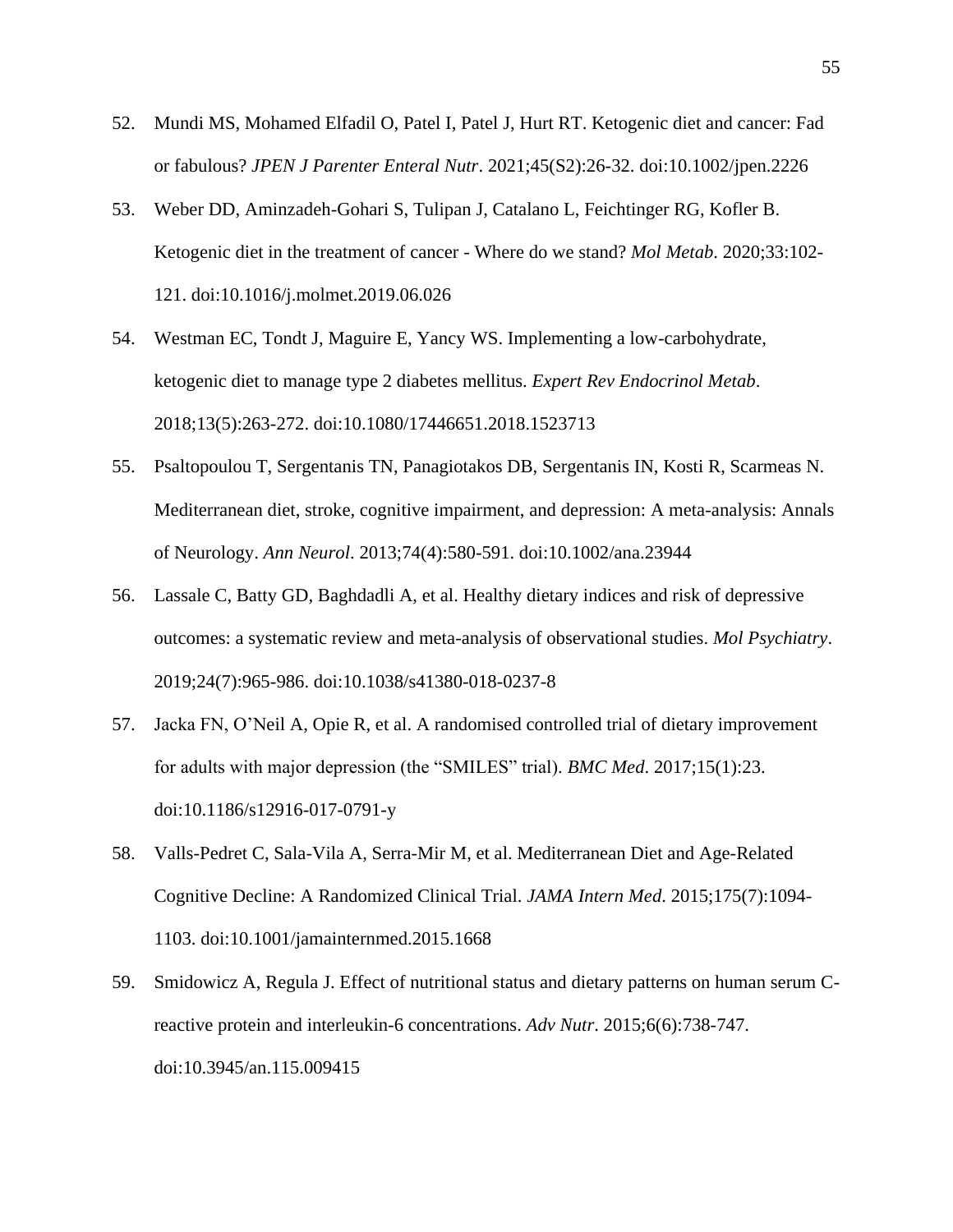- 60. Lim SS, Vos T, Flaxman AD, et al. A comparative risk assessment of burden of disease and injury attributable to 67 risk factors and risk factor clusters in 21 regions, 1990–2010: a systematic analysis for the Global Burden of Disease Study 2010. *The Lancet*. 2012;380(9859):2224-2260. doi:10.1016/S0140-6736(12)61766-8
- 61. Murray CJL. The State of US Health, 1990-2010: Burden of Diseases, Injuries, and Risk Factors. *JAMA*. 2013;310(6):591. doi:10.1001/jama.2013.13805
- 62. Research Institute (IFPRI) IFP. *Global Nutrition Report 2016 From Promise to Impact Ending Malnutrition by 2030*. 0 ed. International Food Policy Research Institute; 2016. doi:10.2499/9780896295841
- 63. World Health Organization. *Food Systems for Health: Information Brief*. World Health Organization; 2021. Accessed March 22, 2022. https://apps.who.int/iris/handle/10665/350185
- 64. Adelman J, Haushofer L. Introduction: Food as Medicine, Medicine as Food. *Journal of the History of Medicine and Allied Sciences*. 2018;73(2):127-134. doi:10.1093/jhmas/jry010
- 65. Adan RAH, van der Beek EM, Buitelaar JK, et al. Nutritional psychiatry: Towards improving mental health by what you eat. *European Neuropsychopharmacology*. 2019;29(12):1321-1332. doi:10.1016/j.euroneuro.2019.10.011
- 66. Storz MA. Will the plant-based movement redefine physicians' understanding of chronic disease? *New Bioeth*. 2020;26(2):141-157. doi:10.1080/20502877.2020.1767921
- 67. Aspry KE, Van Horn L, Carson JAS, et al. Medical Nutrition Education, Training, and Competencies to Advance Guideline-Based Diet Counseling by Physicians: A Science Advisory From the American Heart Association. *Circulation*. 2018;137(23):e821-e841. doi:10.1161/CIR.0000000000000563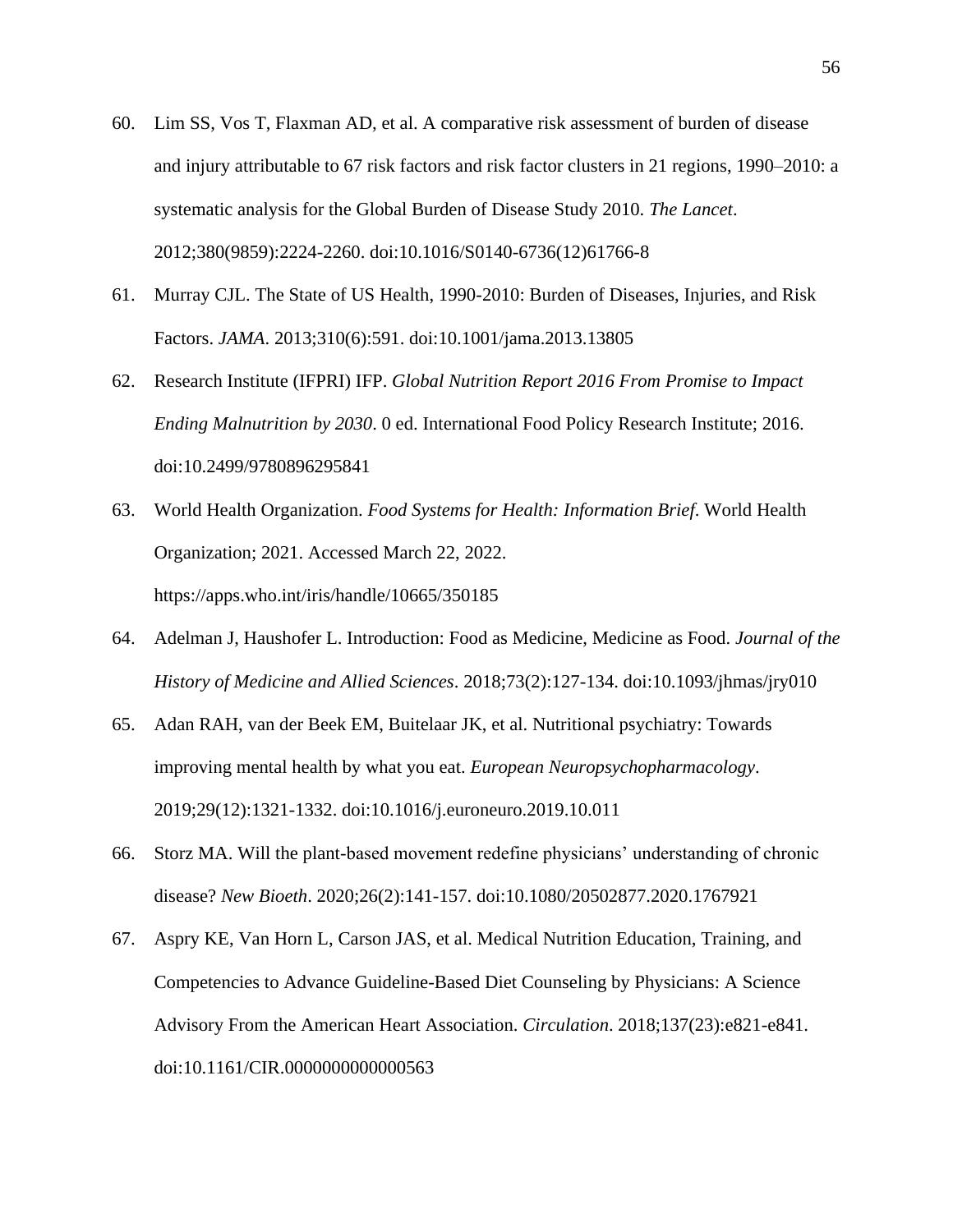- 68. Johnston E, Mathews T, Aspry K, Aggarwal M, Gianos E. Strategies to Fill the Gaps in Nutrition Education for Health Professionals through Continuing Medical Education. *Curr Atheroscler Rep*. 2019;21(4):13. doi:10.1007/s11883-019-0775-9
- 69. Pickering AN, Hamm ME, Dawdani A, et al. Older Patient and Caregiver Perspectives on Medication Value and Deprescribing: A Qualitative Study. *J Am Geriatr Soc*. 2020;68(4):746-753. doi:10.1111/jgs.16370
- 70. Edwards KJ, Duff J, Walker K. What really matters? A multi-view perspective of one patient's hospital experience. *Contemp Nurse*. 2014;49:122-136. doi:10.5172/conu.2014.49.122
- 71. Desroches S, Lapointe A, Deschênes SM, et al. Dietitians' Perspectives on Interventions to Enhance Adherence to Dietary Advice for Chronic Diseases in Adults. *Can J Diet Pract Res*. 2015;76(3):103-108. doi:10.3148/cjdpr-2015-009
- 72. Field AP. *Discovering Statistics Using IBM SPSS Statistics*. 5th edition, North American edition. Sage Publications Inc; 2018.
- 73. George D, Mallery P. *IBM SPSS 26 Statistics Step by Step: A Simple Guide and Reference.* 16th edition. Routledge Taylor & Francis Group; 2020.
- 74. Sawilowsky SS. New Effect Size Rules of Thumb. *J Mod App Stat Meth*. 2009;8(2):597- 599. doi:10.22237/jmasm/1257035100
- 75. Droz N, Hanaway P, Hyman M, Jin Y, Beidelschies M, Husni ME. The impact of functional medicine on patient-reported outcomes in inflammatory arthritis: A retrospective study. *PLoS One*. 2020;15(10):e0240416. doi:10.1371/journal.pone.0240416
- 76. Barnard ND. Ignorance of Nutrition Is No Longer Defensible. *JAMA Intern Med*. 2019;179(8):1021-1022. doi:10.1001/jamainternmed.2019.2273